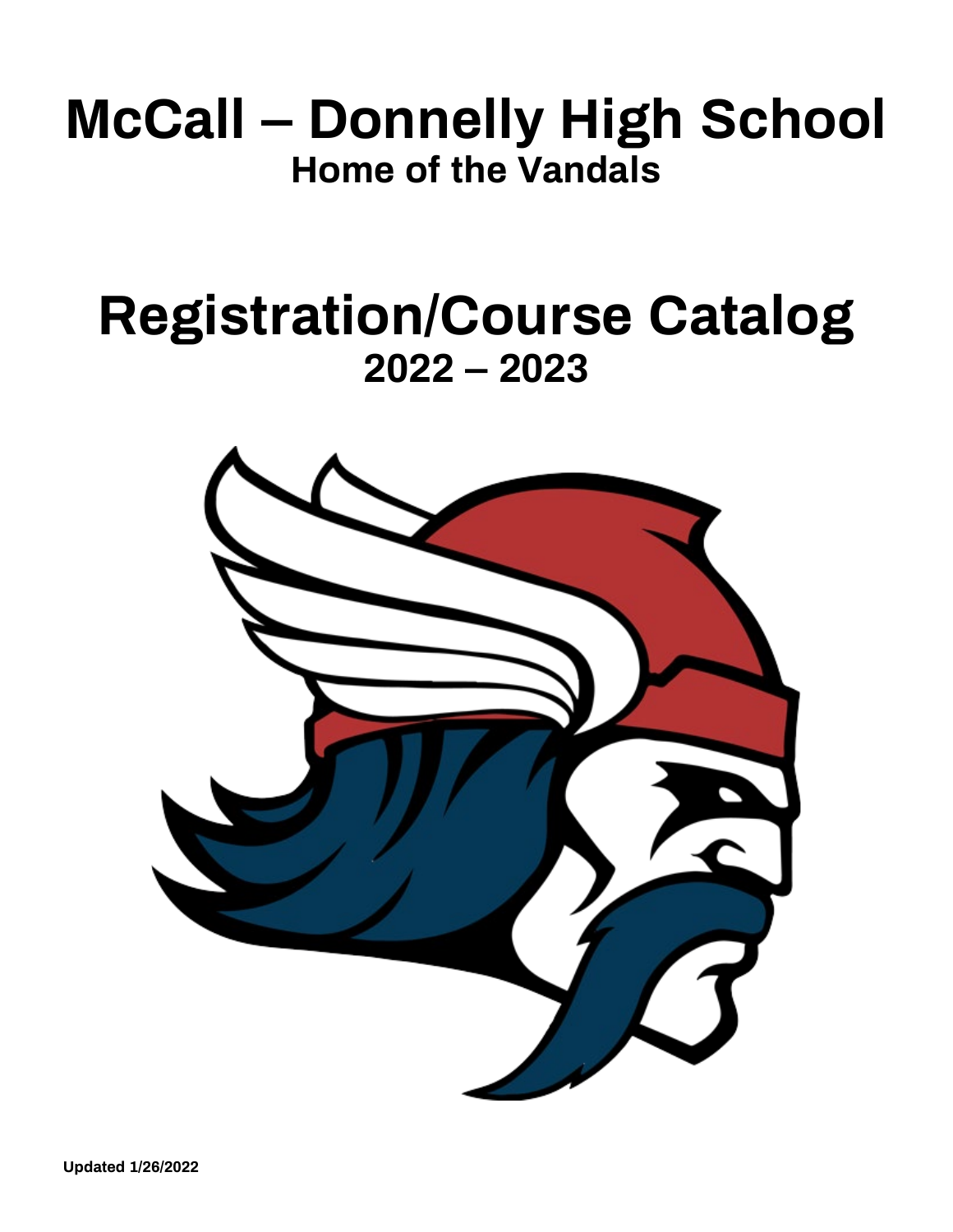## McCall-Donnelly High School

### [www.mdsd.org](http://www.mdsd.org/)

**Mission Statement**: "Developing Life-Long Learners Today"

**Our Vision**: Provide a safe environment which affords opportunities to:

- Explore, create and achieve
- Be challenged
- Become independent
- Develop a sense of community, stewardship, and belonging

### **We Believe…**

The McCall-Donnelly School District believes public education provides a learning environment that is challenging, authentic, and current.

### 504 Programs:

Kim Arrasmith, 401 North Mission St McCall, ID 83638 (208) 634-2218

### Response to Intervention (RTI):

Timothy Thomas, 401 North Mission St McCall, ID 83638 (208) 634-2218

Special Education:

Phil Schoensee, 124 Idaho Street McCall, ID 83638 (208) 634-3686

### **DISCRIMINATION**

**Federal Law prohibits discrimination the basis of race, color, national origin, gender, religion, age, disability, political beliefs, sexual orientation or marital or family status in any educational programs or activities receiving federal financial assistance. (Title VI and VIII of the Civil Rights Act of 1964;Title IX of the educational Amendments of 1972;Section 504 of the Rehabilitation Act of 1973, and the Americans with Disabilities Act of 1990.) It is the policy of the McCall-Donnelly School District not to discriminate in any educational programs or activities or in employment practices. Inquiries regarding compliance with this nondiscriminatory policy may be directed to Superintendent, Glen Szymoniak 120 Idaho St. McCall, ID 83638, 208-634-2161.**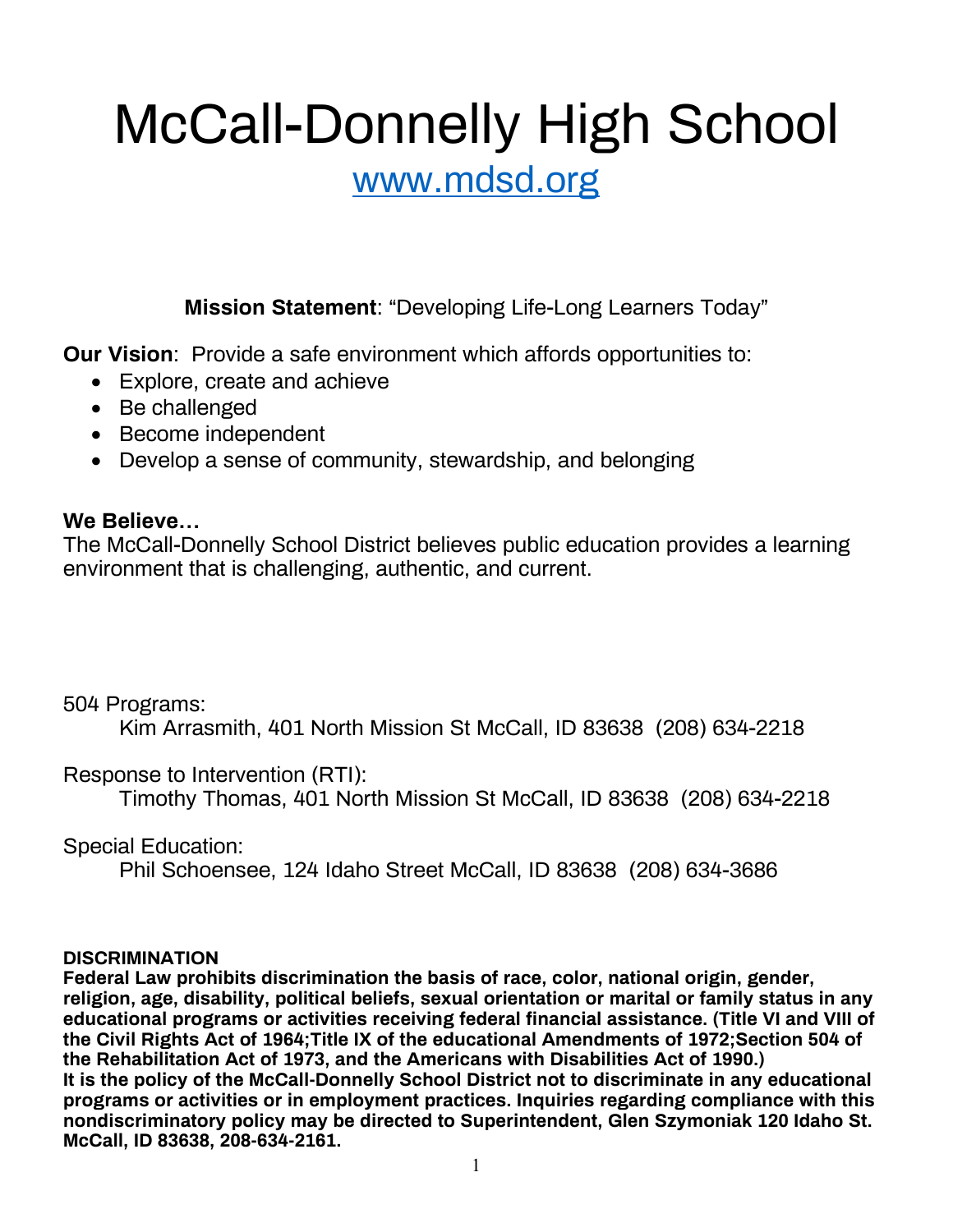## McCall-Donnelly **Attendance Highlights**

### **Please be sure to read your student's handbook for detailed information.**

### **TARDY and Consequences for Excessive Tardiness**

A tardy is defined as being late for any reason up to fifteen (15) minutes to class. Any student that arrives to class after the first fifteen (15) minutes of class will be recorded as absent.

### **ATTENDANCE POLICY**

A student may miss no more than six (6) class periods of a given class each semester. On the seventh (7th) absence the student shall lose academic credit for that class period. Exceptions to this policy are school related and extraordinary absences as defined in policy.

### **Notes/Phone Verification of Absences**

Students who are absent from school are required to have telephone or written verification from the parent or guardian within 48 hours after returning to school. The note should give the student's name, reason for the absence, the date(s) missed, and signed by the parent/guardian. Failure to verify the student's absence shall result in an unexcused absence and truancy. MDHS has an **"Attendance Hotline" (634-2218**) that parents may use at any time to excuse their student's absence.

### **Late Arrivals**

Any late arrival to school at the start of the school day or following lunch will require students to check into the office for an admit slip.

### **How to Check-Out Properly**

When students are dismissed during the school day, their absence falls under the attendance policy. It is strongly suggested that parents come to school and personally sign out their child for an emergency dismissal. Students will be released only to their legal parent/guardian. **Students must check out, with permission at the main office, before leaving campus. Students that do not return after lunch must have their parent or guardian verify the absence by 4:00 PM that day.**  Failure to do so is considered truancy.

### **To check out properly a student must:**

- 1. Go to the office and request to sign out, with permission, on the check-out sheet.
- 2. Present a note signed by your parent/guardian giving you permission to leave campus at a pre-determined time.
- 3. **Or:** Call your parent/guardian and have them speak with the attendance secretary or principal giving you permission to leave.
- 4. **Or:** Talk with a building administrator for permission.
- 5. Students that do not return to school after lunch must have signed out with permission before lunch or have their parent/guardian call the school before 4:00 PM that day.

Failure to follow this procedure will result in a Truancy/Unexcused absence.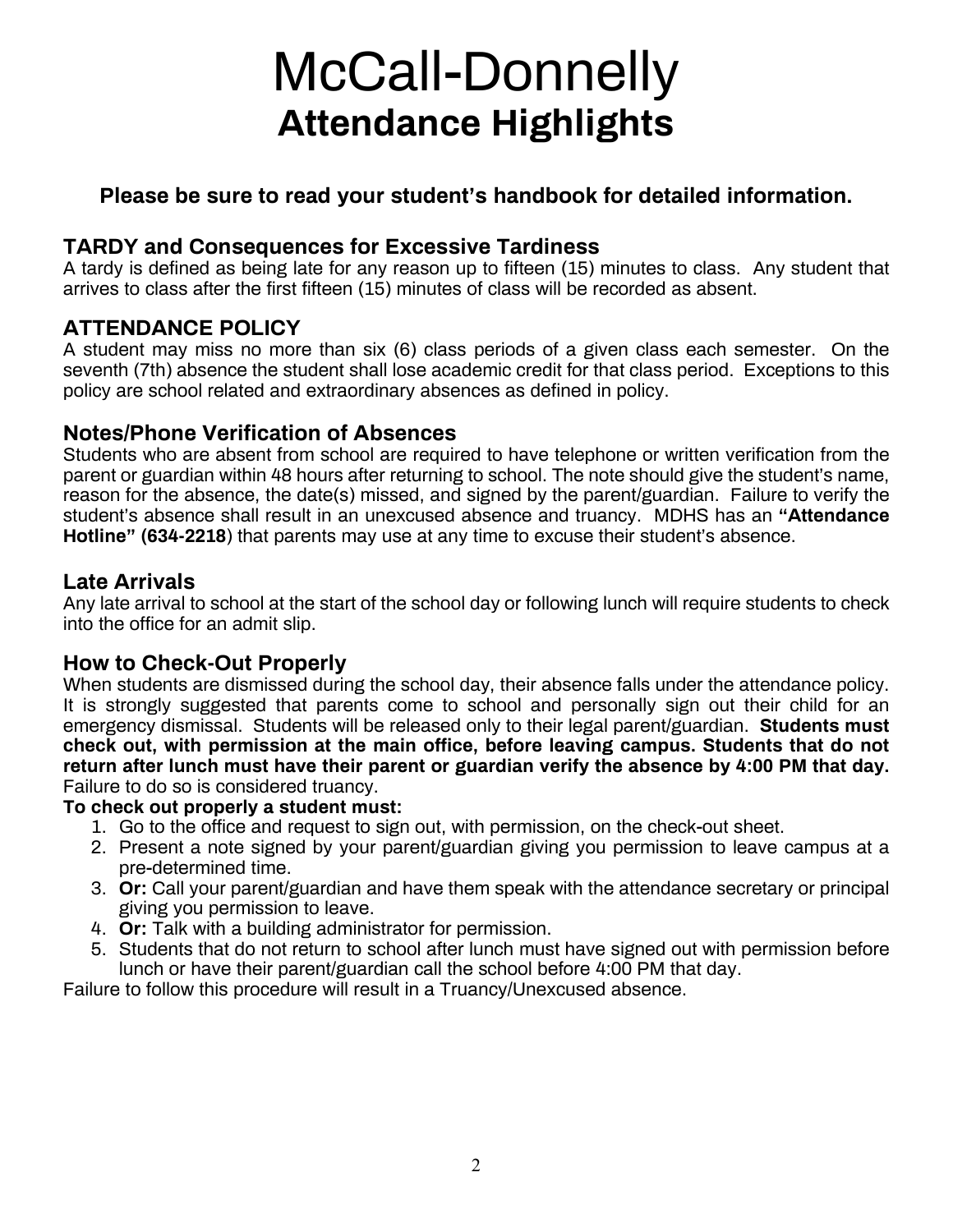## McCall-Donnelly High School **Clubs**

### **Alpine Club**

Matt Hellhake

### **Art Club**

Cynthia Dittmer

**Associated Student Body Government (ASB)**

Stephanie Sorensen

**Business Professionals of America (BPA)**

Shelly Chamberlain

### **Chess Club**  Bill Borg

### **Drama Club**

Audrey Swanson

### **Environmental Action** Melissa Coriell and Matt Hellhake

**Family, Career, and Community Leadership of America**

Kristine Maxwell

### **Garden Club**

Melissa Coriell

### **Humanitarian Club** Michelle Harris

**National Honor Society (NHS)** Patty Hallett

### **Pep Club**

Stephanie Sorensen

### **Spanish Club (Language)** John Banker

### **Spanish Cultural Awareness** Todd Daniels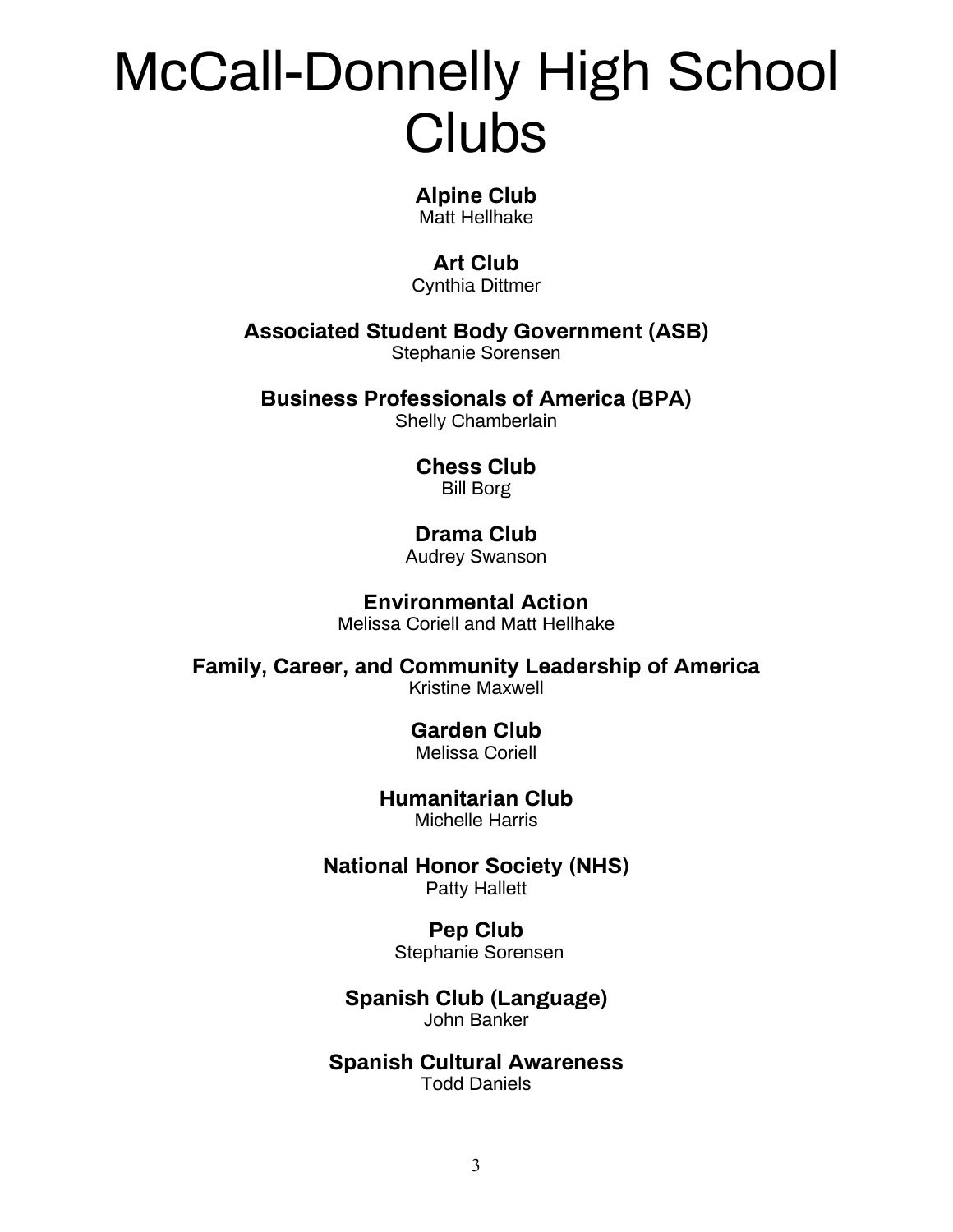## McCall-Donnelly High School **Athletics**

| <b>Athletic Program</b>  | <b>Practice Begins</b> |
|--------------------------|------------------------|
| Cheerleading             | <b>August 8, 2022</b>  |
| <b>Cross Country</b>     | <b>August 8, 2022</b>  |
| Football                 | <b>August 8, 2022</b>  |
| <b>Boys Soccer</b>       | August 8, 2022         |
| <b>Girls Soccer</b>      | August 8, 2022         |
| Volleyball               | August 8, 2022         |
| <b>Girls Basketball</b>  | October 31, 2022       |
| <b>Boys Basketball</b>   | November 11, 2022      |
| <b>Boys Wrestling</b>    | November 14, 2022      |
| <b>Girls Wrestling</b>   | November 14, 2022      |
| <b>Baseball</b>          | February 24, 2023      |
| <b>Track &amp; Field</b> | February 24, 2023      |
| Softball                 | February 24, 2023      |
| Golf                     | February 27, 2023      |

- All Athletic forms can be found on the Athletics Forms page, [https://www.mdsd.org/Page/204.](https://www.mdsd.org/Page/204)
- Physical and Interim Forms should be turned in prior to the  $1<sup>st</sup>$  practice
- All  $9<sup>th</sup>$ ,  $11<sup>th</sup>$ , or first-time participants need a new Physical form for that school year.
- All  $10<sup>th</sup>$  and  $12<sup>th</sup>$  grade students need the Interim Form.
- All 9<sup>th</sup> grade, first-time participants, or new MDHS students need the Eligibility Verification/Waiver of Insurance/Emergency Authorization Form and the Concussion Form.
- ASB fees need to be paid to MDHS prior to the  $1<sup>st</sup>$  competition.
- Any 10-12<sup>th</sup> grade student who is transferring to MDHS needs to contact the Athletic Director to get the correct transfer paperwork. All Transfer students must be approved by the IHSAA before they can compete in a competition.
- Students must maintain a 2.0 GPA and have no 'F's to participate in sports.
- Students must pass 75% of their Spring course load and maintain a 2.0 GPA or higher for eligibility in Fall sports.

MDHS Athletic Director: Conor Kennedy Resources: NCAA Eligibility Center, NAIA Eligibility Center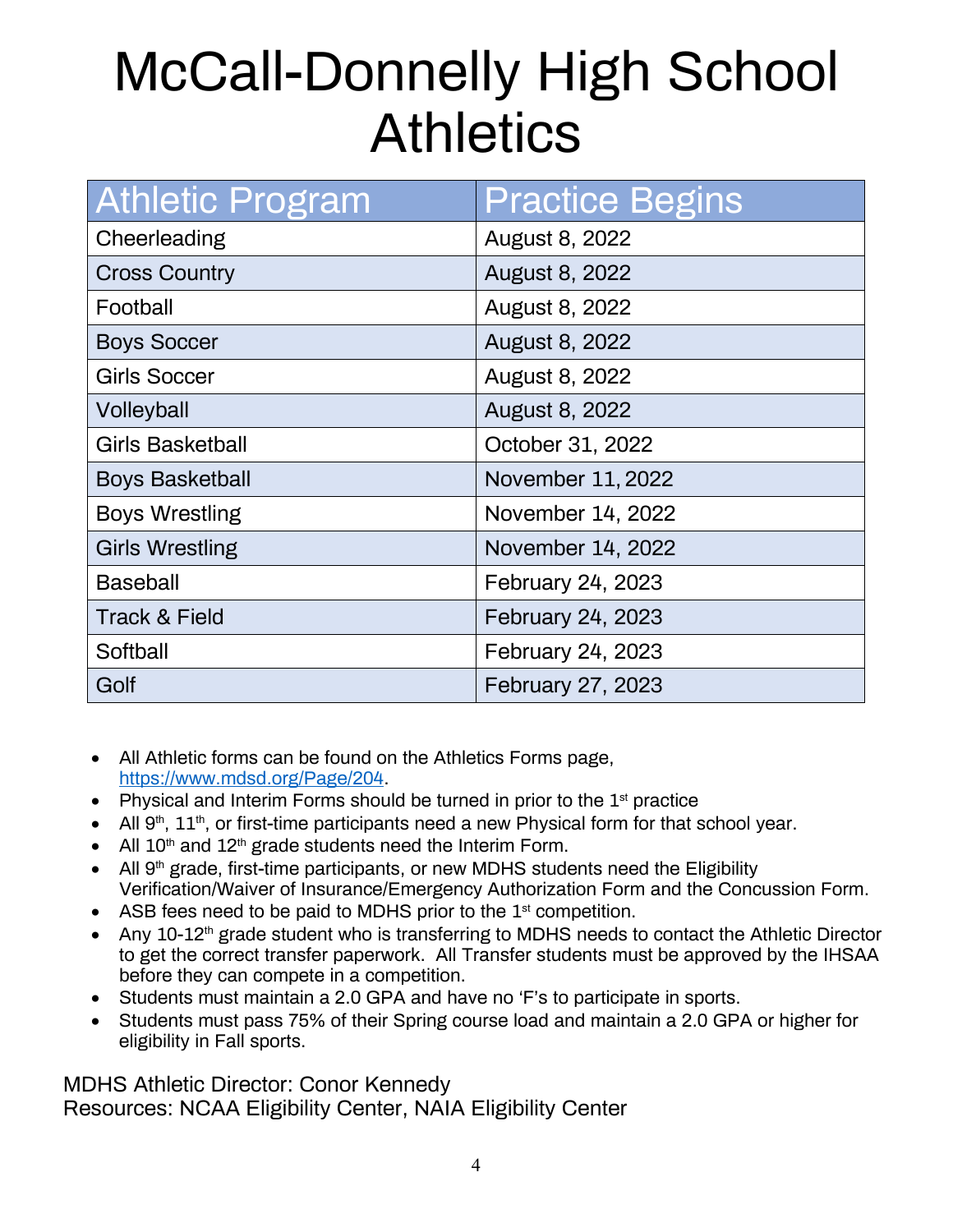## **Bell Schedules**

### Regular Bell

 $1<sup>st</sup>$  Period: 8:00 am – 9:30 am 2nd Period: 9:35 am – 11:05 am Lunch: 11:05 am – 11:40 am 3rd Period: 11:45 am – 1:15 pm 4th Period: 1:20 pm – 2:50 pm

### Morning Assembly

1st Period: 8:00 - 8:50 am Assembly: 8:55 - 10:10 am 2nd Period: 10:15 - 11:05 am Lunch: 11:05 – 11:40 3rd Period: 11:45 - 1:15 pm 4th Period: 1:20 - 2:50 pm

| <b>Final Exam Schedule</b>                                                                                                |                                                                                                    |                                                                                                                           |                                                                                                                                                |  |
|---------------------------------------------------------------------------------------------------------------------------|----------------------------------------------------------------------------------------------------|---------------------------------------------------------------------------------------------------------------------------|------------------------------------------------------------------------------------------------------------------------------------------------|--|
| <b>First Day</b>                                                                                                          |                                                                                                    | <b>Third Day</b>                                                                                                          |                                                                                                                                                |  |
| Pre-final tutorial:<br>1 <sup>st</sup> Period Final:<br>Lunch:<br>3rd Period Final:<br>Test Make Up:                      | $8:00am - 8:45am$<br>$8:50am - 10:50am$<br>10:50am - 11:45am<br>11:50am -1:50pm<br>1:50pm - 2:50pm | Pre-final tutorial:<br>$2nd$ Period Final:<br>Lunch:<br>4th Period Final:<br>Test Make Up:                                | $8:00am - 8:45am$<br>$8:50am - 10:50am$<br>10:50am - 11:45am<br>11:50am -1:50pm<br>1:50pm - 2:50pm                                             |  |
| <b>Second Day</b><br>Pre-final tutorial:<br>1 <sup>st</sup> Period Final:<br>Lunch:<br>3rd Period Final:<br>Test Make-Up: | 8:00am - 8:45am<br>8:50am - 10:50am<br>10:50am - 11:45am<br>11:50am - 1:50pm<br>1:50pm - 2:50pm    | <b>Fourth Day</b><br>Pre-final tutorial:<br>2 <sup>nd</sup> Period Final:<br>Lunch:<br>4th Period Final:<br>Test Make-Up: | $8:00am - 8:45am$<br>8:50am - 10:50am<br>10:50am - 11:45am<br>11:50am - 1:50pm<br>1:50pm - 2:50pm                                              |  |
| <b>Early Release</b><br>$8:00 - 9:00$                                                                                     |                                                                                                    | Homecoming                                                                                                                |                                                                                                                                                |  |
|                                                                                                                           | $9:05 - 10:05$<br>$10:10 - 11:10$<br>Lunch - $11:10 - 12:00$<br>$12:00 - 1:00$                     |                                                                                                                           | $1st - 8:00 - 8:30$<br>$2nd - 8:35 - 9:05$<br>$3rd - 9:10 - 9:40$<br>$4th - 9:45 - 10:15$                                                      |  |
| <b>Late Arrival</b><br>$10:00 - 11:00$<br>$11:05 - 12:05$<br>Lunch - $12:05 - 12:45$<br>$12:45 - 1:45$<br>$1:50 - 2:50$   |                                                                                                    |                                                                                                                           | Assembly: $10:25 - 11:15$<br>Lunch: $11:15 - 11:45$<br>PowderPuff Football: $11:50 - 12:30$<br>Decorate Floats: $12:30 - 1:30$<br>Parade: 1:40 |  |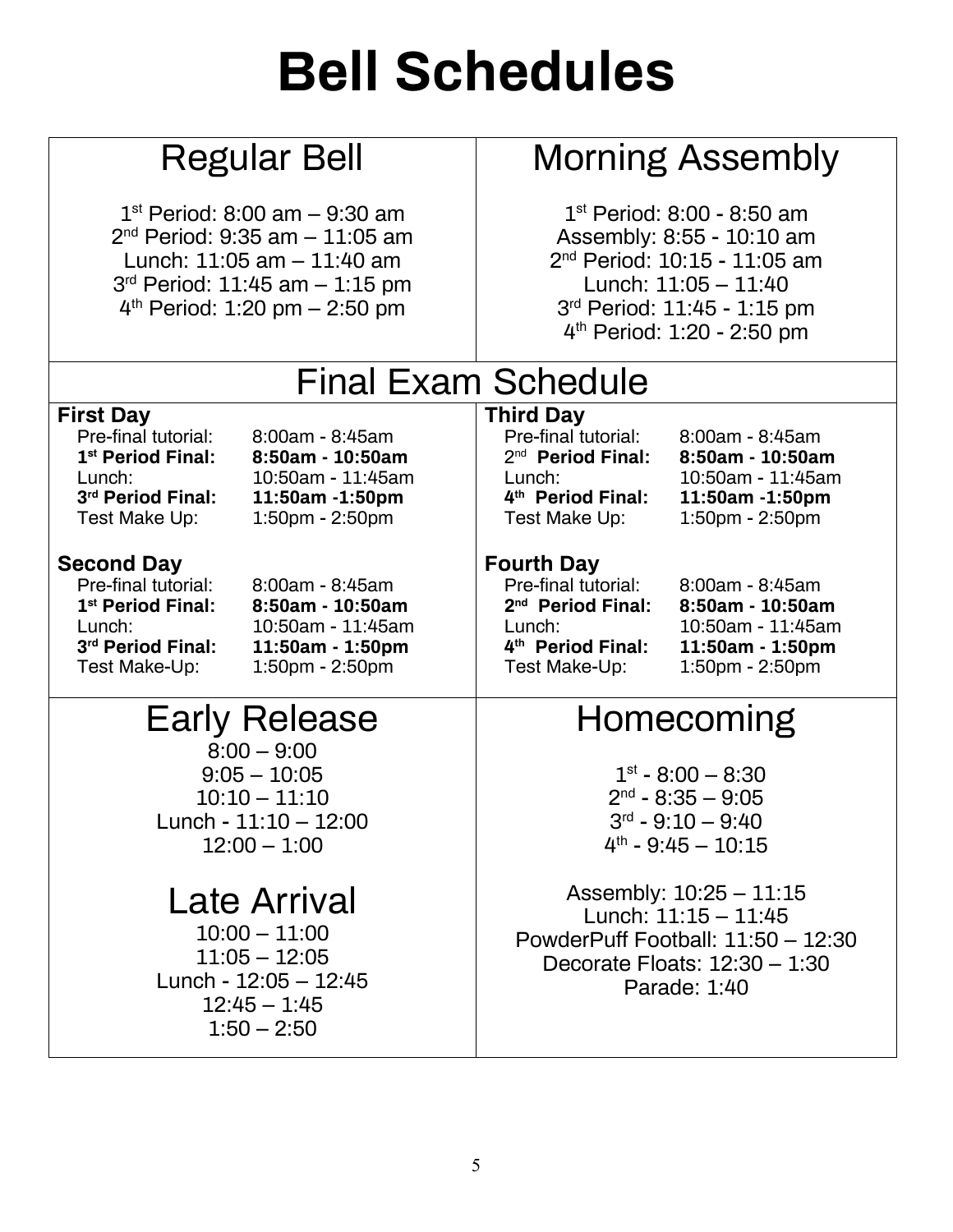## **Fees** Fees are subject to change

| <b>ASB Card</b> | <b>Family Pass</b> | Yearbook |
|-----------------|--------------------|----------|
| \$30.00         | \$100.00           | \$55.00  |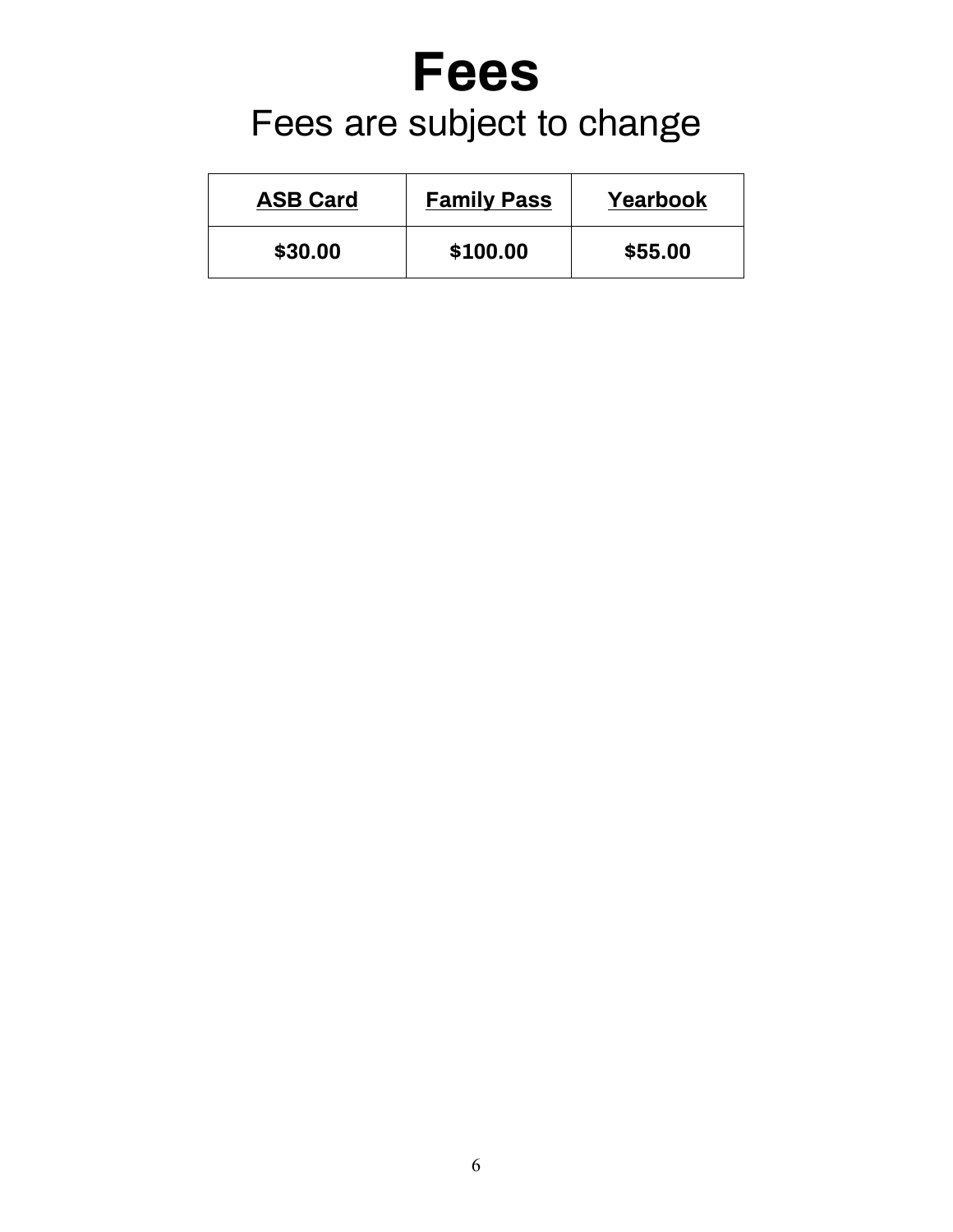## **MDHS Graduation Requirements**

| <b>Content Area</b>            | <b>MDHS GRADUATION REQUIREMENTS</b>                                      |  |
|--------------------------------|--------------------------------------------------------------------------|--|
| <b>Core of Instruction</b>     | 40 credits (minimum)                                                     |  |
| <b>Electives</b>               | 14 credits (minimum)                                                     |  |
| <b>Total Credits</b>           | 54 credits (minimum)                                                     |  |
| Language Arts                  | 8 - English                                                              |  |
| $(10 \text{ credits})$         | 1 - Speech                                                               |  |
|                                | 1 - Reading                                                              |  |
| <b>Mathematics</b>             | 2 - Algebra                                                              |  |
| (8 credits)                    | 2 - Geometry                                                             |  |
|                                | 4 - Math electives                                                       |  |
| Science                        | 2 - Physical Science                                                     |  |
| (6 credits)                    | 2 - Biology                                                              |  |
|                                | 2 - Science Elective                                                     |  |
| <b>Social Studies</b>          | 2 - World History                                                        |  |
| (9 credits)                    | 2 - US History I                                                         |  |
|                                | 2 - US History II                                                        |  |
|                                | 2 - Government                                                           |  |
|                                | 1 - Economics                                                            |  |
| <b>Humanities</b>              | 1 - Art Foundations<br>1 - Humanities                                    |  |
| (2 credits)                    |                                                                          |  |
| <b>Health</b>                  |                                                                          |  |
| (1 credit)                     |                                                                          |  |
| <b>Physical Education</b>      | 1 - 9 <sup>th</sup> grade PE (Minimum)                                   |  |
| (2 credits)                    | 1 - PE elective                                                          |  |
| <b>Computer Education</b>      |                                                                          |  |
| $(1 \text{ credit})$           |                                                                          |  |
| <b>Senior Project</b>          |                                                                          |  |
| (1 credit)                     |                                                                          |  |
| <b>Postsecondary Readiness</b> | 4-Year Learning Plan at end of 8 <sup>th</sup> grade - updated each year |  |
| Plan                           |                                                                          |  |
| <b>Advanced Opportunities</b>  | 13 AP/Dual Credit courses                                                |  |
|                                | 9 Career-Technical courses                                               |  |
| <b>College Entrance Exam</b>   | Take either the ACT, SAT or COMPASS exam                                 |  |
|                                | By the end of grade 11                                                   |  |
| <b>ISAT/SBAC</b>               | <b>ISAT/SBAC Proficient</b>                                              |  |
| <b>Middle School</b>           | Must take Pre-Algebra before entering 9th Grade                          |  |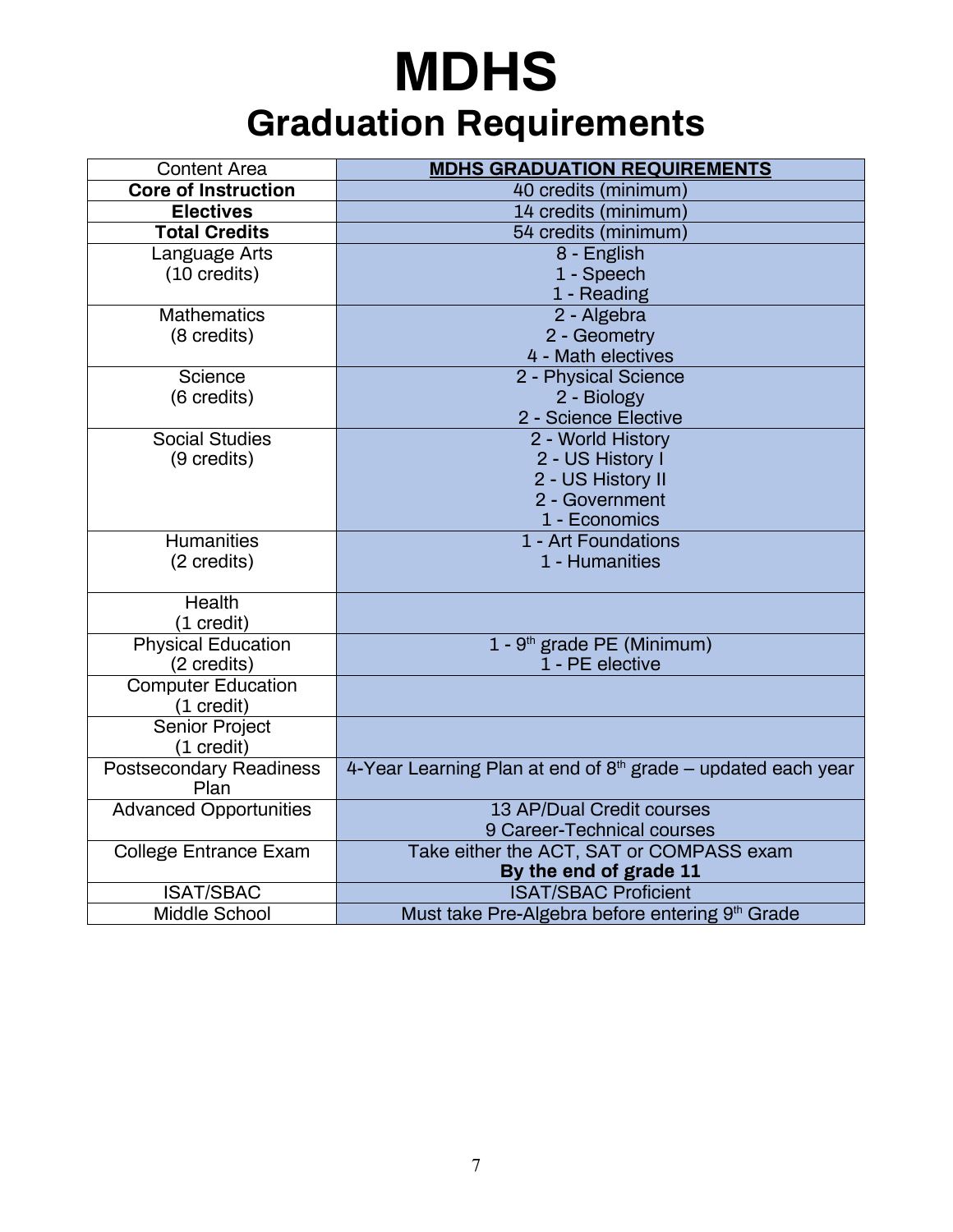## **Idaho Public College & University Admission Requirements**

### **English (8 credits)**

Composition, Literature, or courses which integrate components of Composition, Literature, and Language.

### **Math (6 credits)**

A minimum of six (6) credits, including Applied Math I or Algebra I; Geometry or Applied Math II or III; and Algebra II. A total of eight (8) credits are strongly recommended. Other courses may include: Probability, Discrete Math, Analytic Geometry, Calculus, Statistics, and Trigonometry. Four (4) of the required mathematics credits must be taken in the 10th, 11th, and 12th grades. NOTE: Courses not identified by traditional titles, e.g., Algebra I or Geometry, may be used as long as they contain all of the critical components (higher math functions) prescribed by the State Mathematic Achievement Standards.

### **Social Science (5 credits)**

American Government (state and local), Geography, U.S. History, World History, Economics (Consumer Economics if it includes components recommended by the State Department of Education), Psychology and Sociology. Natural Science 6 credits Anatomy, Biology, Chemistry, Earth Science, Geology, Physiology, Physics, Physical Science, and Zoology. A maximum of two (2) credits may be derived from Career-Technical science courses and/or Applied Biology or Applied Chemistry as jointly approved by the State Department of Education and the State Division of Career-Technical Education. Ecology will count if it includes components recommended by the State Department of Education or the State Division of Career-Technical Education. At least two (2) credits must involve laboratory science experience.

NOTE: A laboratory science course is defined as one in which at least one (1) class period per week is devoted to providing students with the opportunity to manipulate equipment, materials, or specimens; to develop skills in observation and analysis; and to discover, demonstrate, illustrate, or test scientific principles or concepts.

### **Humanities/Foreign Language (2 credits)**

Literature, History, Philosophy, Fine Arts (if the course includes components recommended Foreign Language by the State Department of Education, i.e., theory, history appreciation and evaluation), and interdisciplinary humanities (related study of two or more of the traditional humanities disciplines). History courses beyond those required for state high school graduation may be counted.

NOTE: Foreign language is strongly recommended. Native American Languages may meet the foreign language credit requirement.

### **Other College Preparation (3 credits)**

Speech or Debate (no more than one (1) credit). Debate must be taught by a certified teacher. Studio/Performing Arts (Art, Dance, Drama and Music). Foreign Language (beyond any foreign language credit applied in the Humanities/Foreign Language category).

State Division of Career-Technical Education-approved classes (no more than two (2) credits in this category) in Agricultural Science and Technology; Business and Office Education; Health Occupations Education; Family and Consumer Sciences Education; Occupational Family and Consumer Sciences Education; Technology Education; Marketing Education; Trade, Industrial, and Technical Education; and Individualized Occupational Training.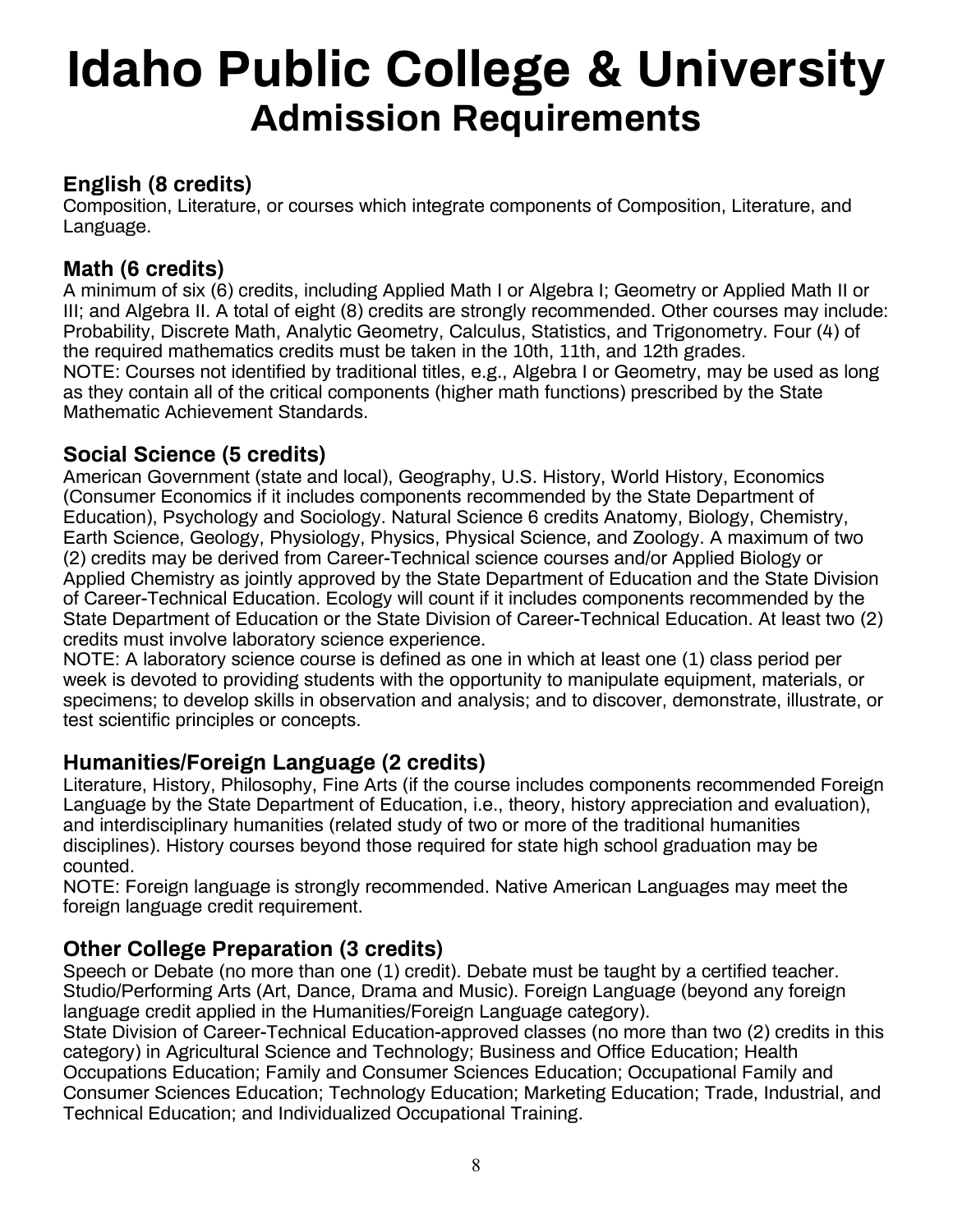## **Year-by-Year Instructional Program**

| 9 <sup>th</sup> Grade                                                                                                                                                                                     | 10 <sup>th</sup> Grade                                                                                                                                             |
|-----------------------------------------------------------------------------------------------------------------------------------------------------------------------------------------------------------|--------------------------------------------------------------------------------------------------------------------------------------------------------------------|
| 1. Math<br>2. English [English I]<br>3. Science [Physical Science]<br>4. Social Studies [World History]<br>5. Business Computer<br>Applications/ PE 9<br>6. Art Foundations<br>7. Elective<br>8. Elective | 1. Math<br>2. English [English II]<br>3. Science [Biology]<br>4. Social Studies [US History I]<br>5. Health / Reading<br>6. Elective<br>7. Elective<br>8. Elective |
| <b>Required Enrollment of 8 Courses</b>                                                                                                                                                                   | <b>Required Enrollment of 8 Courses</b>                                                                                                                            |
| 11 <sup>th</sup> Grade                                                                                                                                                                                    | 12 <sup>th</sup> Grade                                                                                                                                             |
| 1. Math<br>2. English<br>3. Science<br>4. Social Studies [US History II]<br>5. Speech / Humanities<br>6. Elective<br>7. Elective<br>8. Elective                                                           | 1. Math<br>2. English<br>3. Social Studies [Government]<br>4. Economics / Senior Project<br>5. Elective<br>6. Elective<br>7.                                       |
| <b>Required Enrollment of 8 Courses</b>                                                                                                                                                                   | <b>Required Enrollment of 6 Courses</b><br>3 courses each day                                                                                                      |

An Elective can be an academic or Career-Technical class.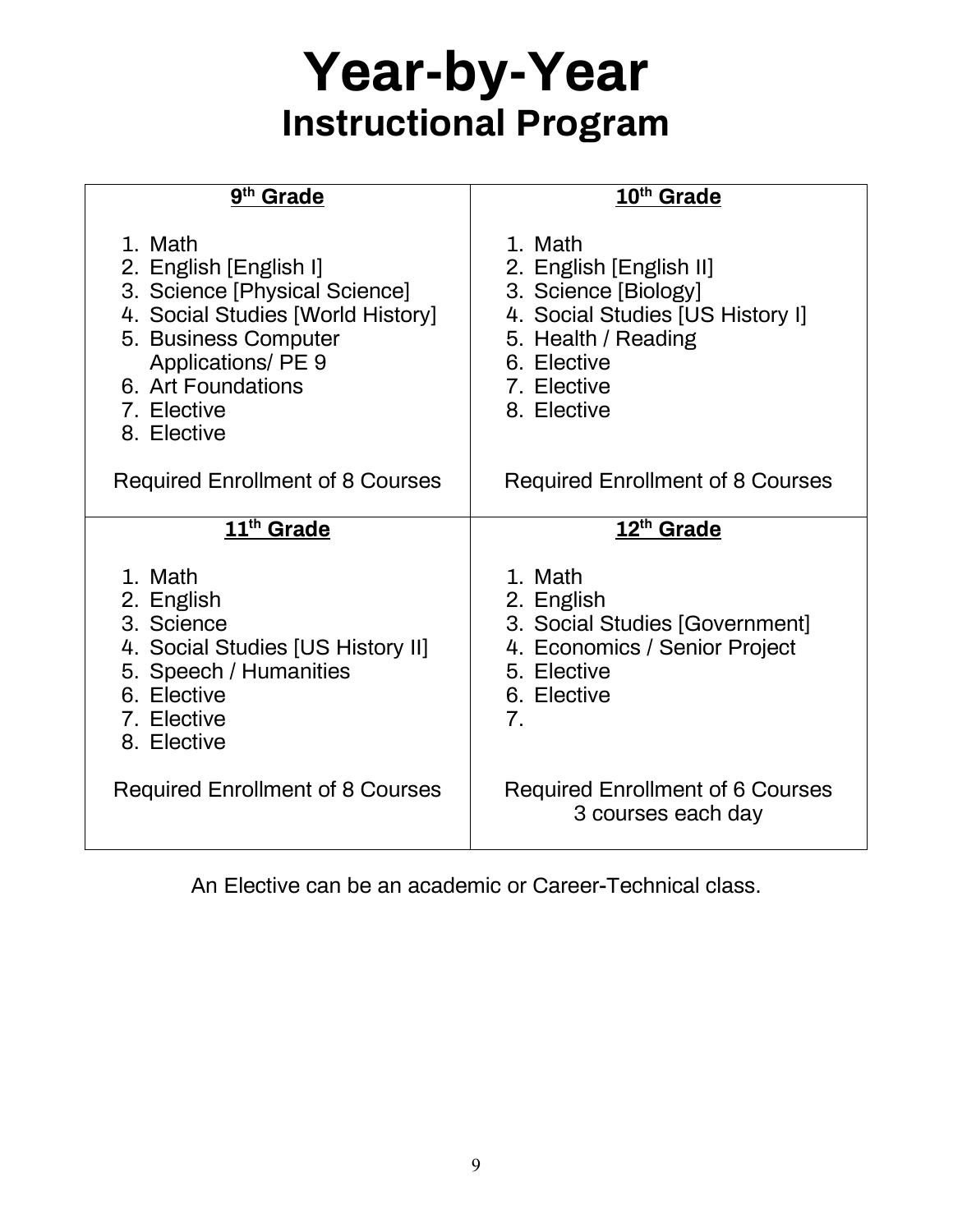## **McCall-Donnelly High School Dual Credit Program**

Dual credit is a program that allows students to enroll in college courses for credit prior to high school graduation. College credits earned through dual credit can be applied toward high school and college graduation and can be transferred to other colleges or universities.

Dual credit eases the transition to college by giving students firsthand exposure to college-level work while earning high school and college credit simultaneously. Dual Credit also provides a wider range of course options for high school students. Through this program, dual credit students can accumulate up to a full year's worth of credits prior to entering college that will help them graduate from college early or on time.

State guidelines dictate course fees. Courses taught on the McCall-Donnelly campus or online are charged \$75.00 per credit. The credit charge is subject to change when adopted by the UI board of Regents. High school students taking dual credit courses are not eligible for federal financial aid. University of Idaho credits will transfer to another Idaho college or university, but they may transfer as elective credits rather than course for course credits. Students should always check with the college / university they wish to attend to discuss transfer credits. Students must request an official UI transcript to be sent to their transfer college. There are fees for each official transcript and each unofficial copy.

The University of Idaho is a research II, land grant institution committed to undergraduate and graduate research education with extension services responsive to Idaho and the region's business and community needs.

| <u>I UILIOIT &amp; FEES IOI 9-IIIOIIIII SCIIOOI VEAI</u><br><b>Boise Bible College</b> | \$13,100                     |
|----------------------------------------------------------------------------------------|------------------------------|
| <b>Boise State University</b>                                                          | \$8,068                      |
| $BYU - Idaho$                                                                          | \$4,394 LDS; \$8,506 Non-LDS |
| College of Idaho                                                                       | \$32,855                     |
| College of Southern Idaho (2 year)                                                     | \$4,560                      |
| College of Western Idaho                                                               | \$4,336                      |
| College of Eastern Idaho (2 year)                                                      | \$4,126                      |
| <b>Idaho State University</b>                                                          | \$7,872                      |
| Lewis & Clark State College                                                            | \$6,982                      |
| North Idaho College                                                                    | \$4,960                      |
| <b>Northwest Nazarene University</b>                                                   | \$32,780                     |
| University of Idaho                                                                    | \$8,304                      |

### **Higher Education in Idaho\*** Tuition & Fees for 9-month school year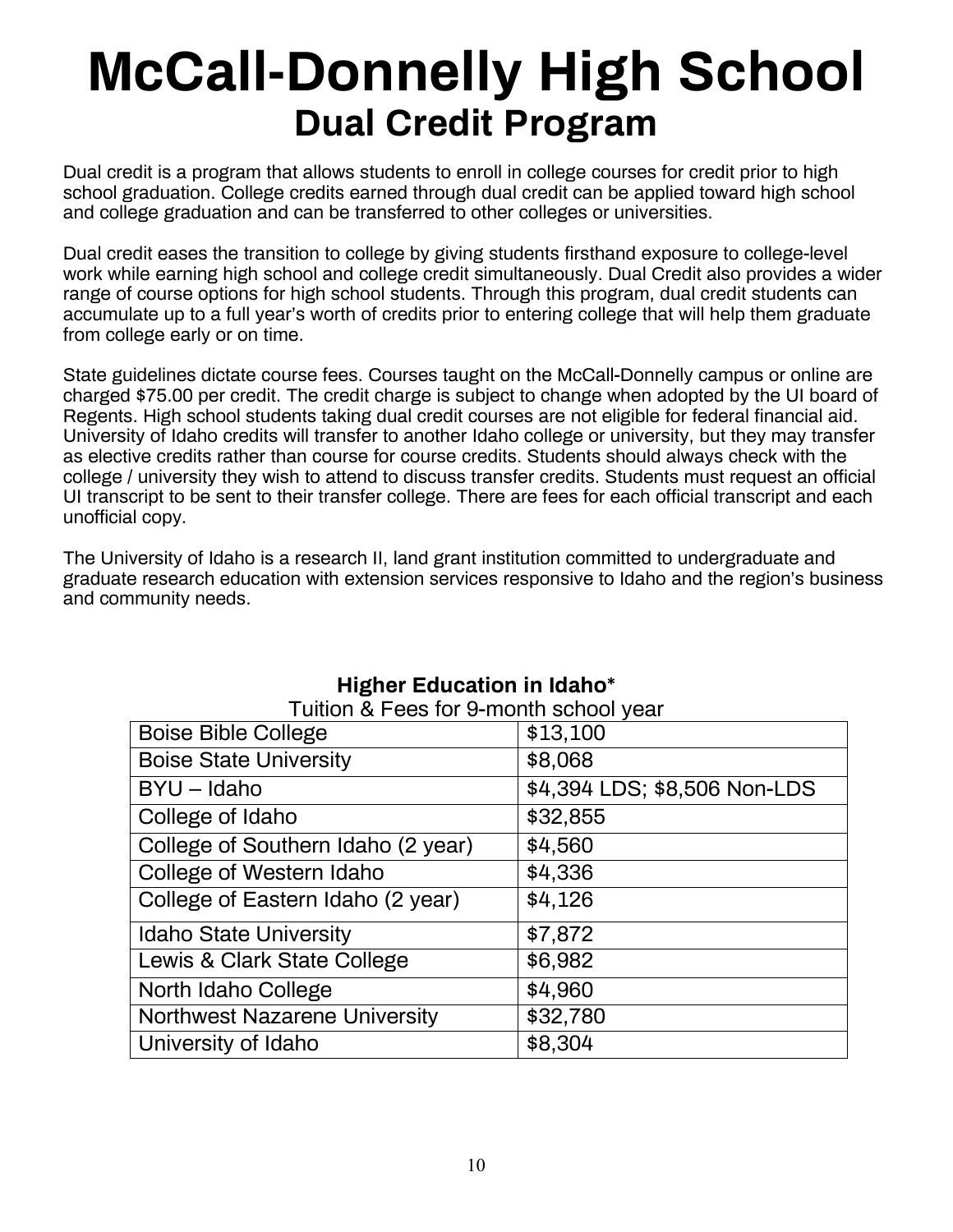## University of Idaho Dual Credit Course Sequence/Options

| <b>McCall-Donnelly High</b><br><b>School</b> | <b>University of</b><br><b>Idaho</b>                            | U of I<br><b>Registration</b>   | Grade        | <b>Credits</b> |  |
|----------------------------------------------|-----------------------------------------------------------------|---------------------------------|--------------|----------------|--|
| <b>English</b>                               |                                                                 |                                 |              |                |  |
| AP Language &                                | English 101                                                     | 2 <sup>nd</sup> Semester        | 11           | 3              |  |
| Composition                                  | <b>Writing and Rhetoric I</b>                                   |                                 |              |                |  |
| AP Literature &<br>Composition               | English 175<br>Literature & Ideas                               | 1 <sup>st</sup> Semester        | 12           | 3              |  |
| <b>Social Studies</b>                        |                                                                 |                                 |              |                |  |
| <b>AP United States History</b>              | History 111                                                     | $1st$ Semester                  | 11           | 3              |  |
|                                              | Intro to US History I                                           |                                 |              |                |  |
| <b>AP United States History</b>              | History 112                                                     | 2 <sup>nd</sup> Semester        | 11           | 3              |  |
|                                              | Intro to US History II                                          |                                 |              |                |  |
| <b>Mathematics</b>                           |                                                                 |                                 |              |                |  |
| Pre-Calculus                                 | <b>Math 143</b><br>College Algebra                              | 1 <sup>st</sup> Semester        | 11 or 12     | 3              |  |
| Pre-Calculus                                 | Math 144                                                        | $2nd$ Semester                  | $11$ or $12$ | $\mathbf{1}$   |  |
| <b>AP Calculus</b>                           | <b>Analytic Trigonometry</b><br><b>Math 170</b>                 | $1st$ Semester                  | 11 or 12     | 4              |  |
|                                              | Calculus I                                                      |                                 |              |                |  |
| <b>Science</b>                               |                                                                 |                                 |              |                |  |
| Chemistry                                    | Chemistry 101 and<br>Chemistry 101L<br>Intro to Chemistry w/Lab | 2 <sup>nd</sup> Semester        | $11$ or $12$ | 4              |  |
| <b>Biology I</b>                             | Biology 102<br><b>Biology and Society</b>                       | 1 <sup>st</sup> Semester        | 10           | 3              |  |
| <b>Psychology</b>                            |                                                                 |                                 |              |                |  |
| Psychology/Psychology II                     | Psychology 101<br>Intro to Psychology                           | 1 <sup>st</sup> Semester        | $11$ or $12$ | 3              |  |
| Art                                          |                                                                 |                                 |              |                |  |
| <b>Advanced Art</b>                          | Art III<br>Drawing 1                                            | 2 <sup>nd</sup> Semester        | 11 or 12     | 2              |  |
| <b>Theatre</b>                               |                                                                 |                                 |              |                |  |
| Drama II                                     | Theatre 101                                                     | 2 <sup>nd</sup> Semester        | 11 or 12     | 3              |  |
|                                              |                                                                 | <b>Total Potential Credits:</b> |              | 35             |  |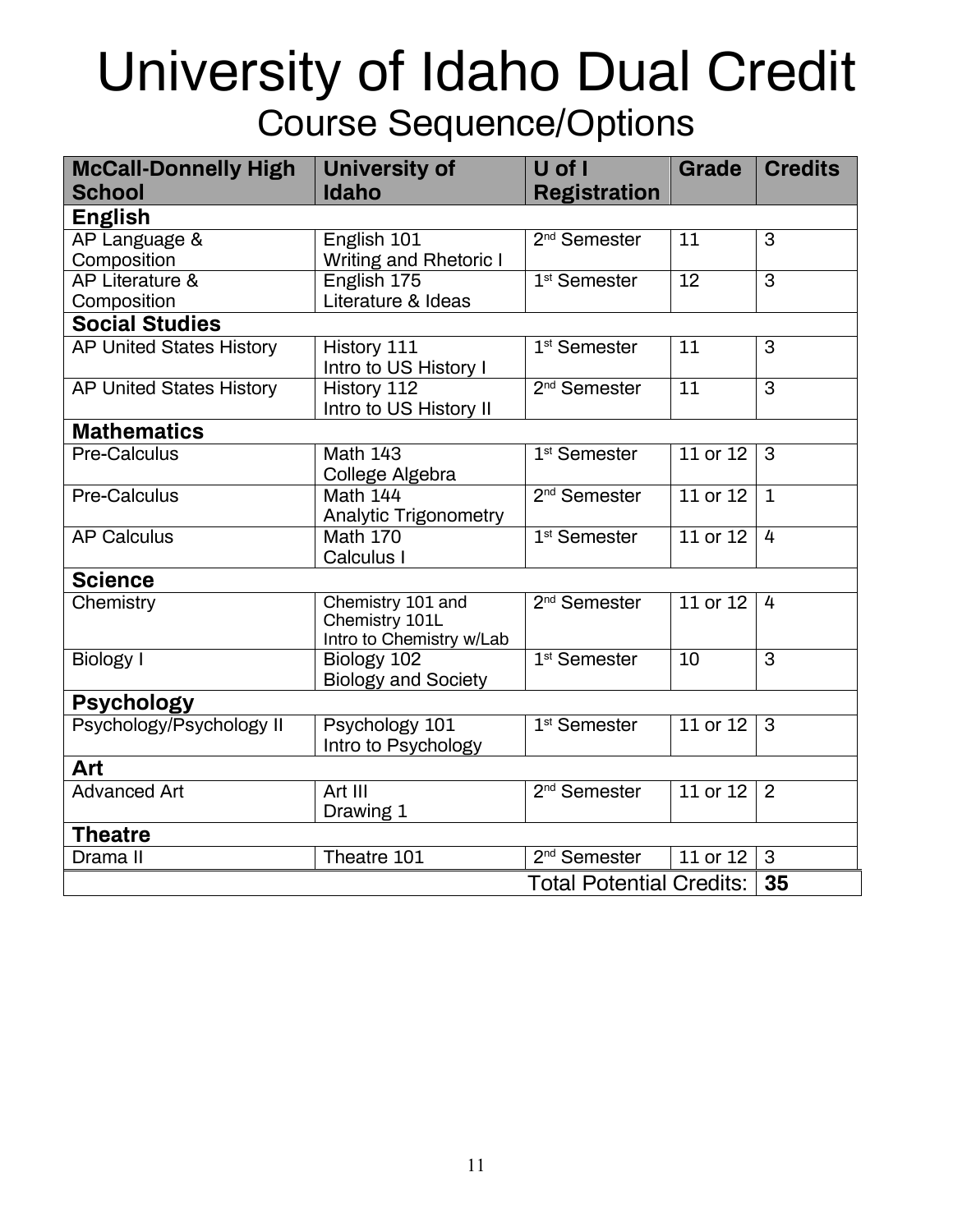## **College of Western Idaho Dual Credit Sequence/Options**

| <b>McCall-Donnelly High</b><br><b>School</b>              | <b>College of Western</b><br><b>Idaho</b> | <b>Semester of CWI</b><br><b>Registration</b> | Grade  <br>Level | <b>Credits</b> |
|-----------------------------------------------------------|-------------------------------------------|-----------------------------------------------|------------------|----------------|
| Speech                                                    | Communications 101                        | 1 <sup>St</sup> Semester<br>$2nd$ Semester    | 11 <sup>th</sup> | 3              |
| <b>AP United States History</b>                           | <b>History 111</b><br>History 112         | 1 <sup>st</sup> Semester<br>$2nd$ Semester    | 11th             | 3<br>3         |
| <b>AP United States</b><br><b>Government and Politics</b> | <b>Political Science 101</b>              | $2nd$ Semester                                | 12th             | 3              |
|                                                           |                                           | Total Potential Credits:   12                 |                  |                |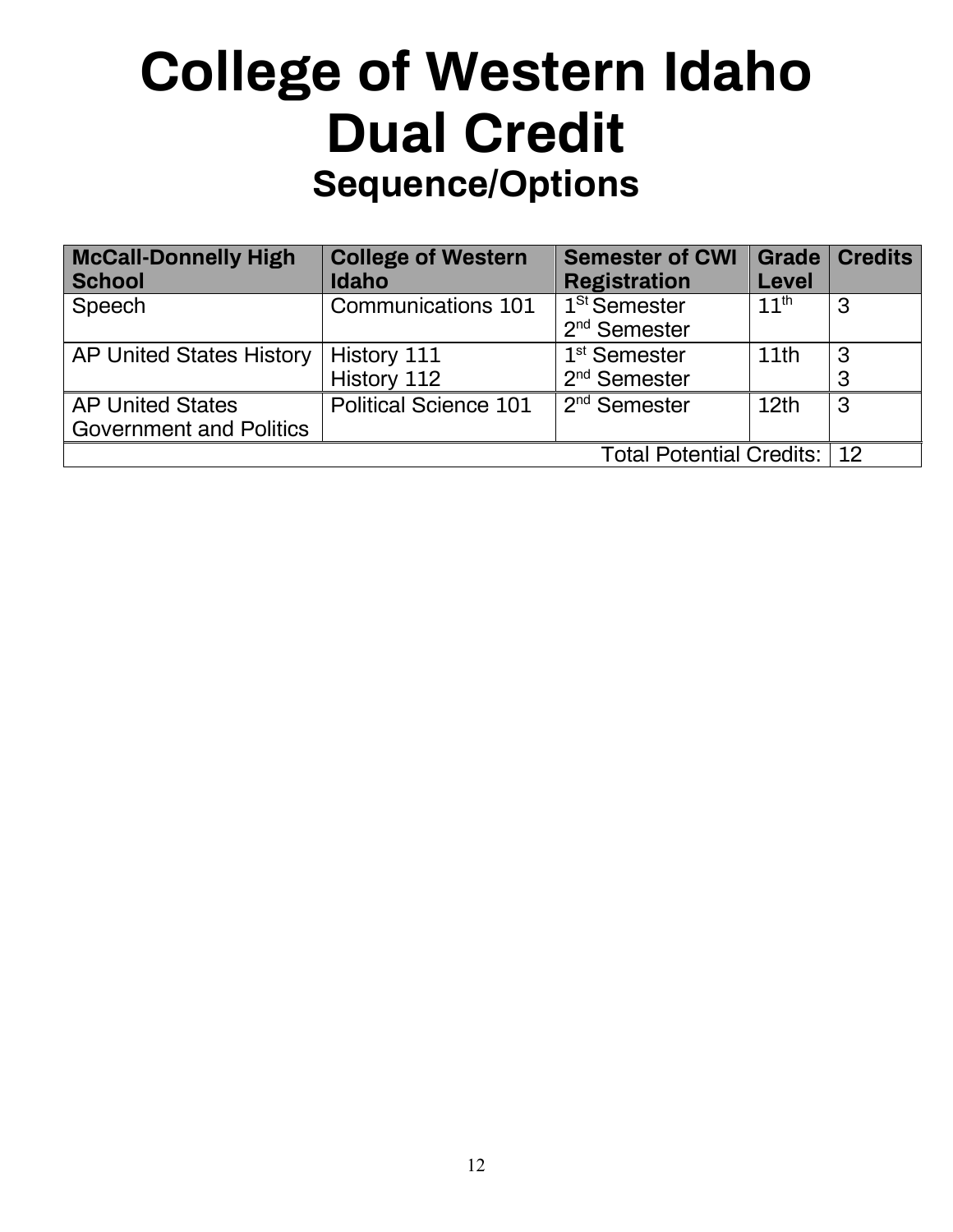## **Advanced Placement University of Idaho Dual Credit Pre-Requisites**

Students must have Teacher recommendation or satisfy 2 of the 3 following criteria:

- A) GPA 3.0 or above in core classes
- B) PSAT (meet CollegeBoard AP Potential) or ISAT scores-Advanced level
- C) Previous Course  $1^{st}$  semester End of Course Assessment grade of A or B

To sign up for University of Idaho credit you must meet the enrollment requirements of the University of Idaho:

| <b>High School GPA</b> |     | <b>ACT Composite</b> |            | <b>SAT Verbal+Math</b> | <b>PSAT</b>    |
|------------------------|-----|----------------------|------------|------------------------|----------------|
|                        |     |                      |            |                        |                |
| 3.00-4.00 And          |     | Any test score       | . Or       | Any test score         | Any test score |
| 2.60-2.99 And          |     | 15-36                | 0r         | 790-1600               | 79-160         |
| 2.50-2.59 And          |     | 17-36                | 0r         | 870-1600               | 87-160         |
| 2.40-2.49 And          |     | 19-36                | Or         | 930-1600               | 93-160         |
| 2.30-2.39 And          |     | 21-36                | Or         | 1000-1600              | 100-160        |
| $2.20 - 2.29$          | And | 23-36                | $\Omega$ r | 1070-1600              | 107-160        |

### **Advanced Placement (with no Dual Credit)**

College placement and/or credit MAY be earned by passing the AP Exam depending on the college attending and the score. Score requirements vary from school to school.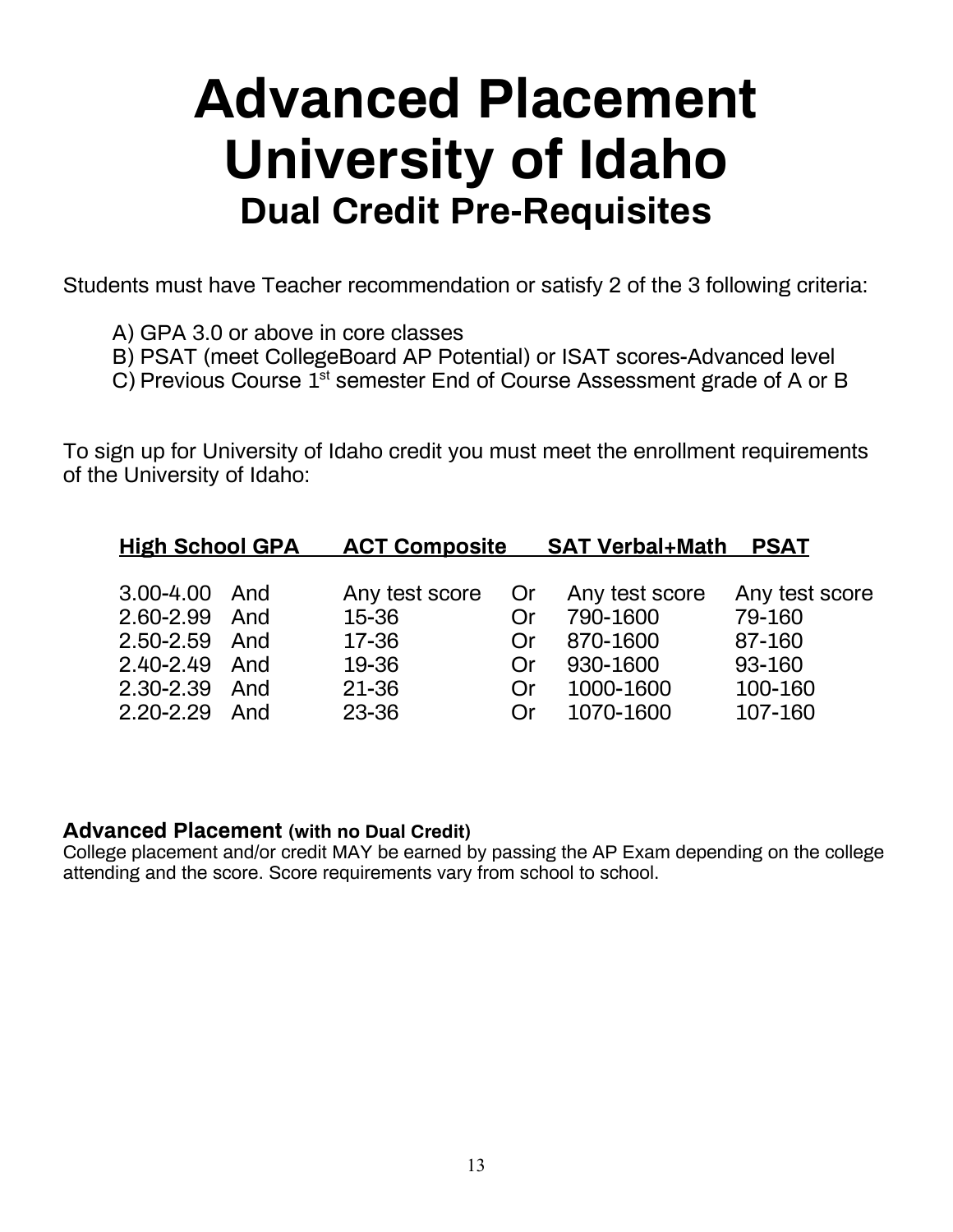### **English 1** 2 Credits **Critical Reading**  1 Credit GRADUATION REQUIREMENT **English II** 2 Credits **English III** 2 Credits **AP English Language & Composition\*** 2 Credits **AP English Literature & Composition\*** 2 Credits **English / Reading / Speech** 10 Credits Required concurrent concurrent ś **Speech Dual Credit\*\*** GRADUATION REQUIREMENT 1 Credit **Senior Project**  1 Credit GRADUATION REQUIREMENT **English IV** 2 Credits

\*Dual credit available through University of Idaho \*\*Dual credit available through College of Western Idaho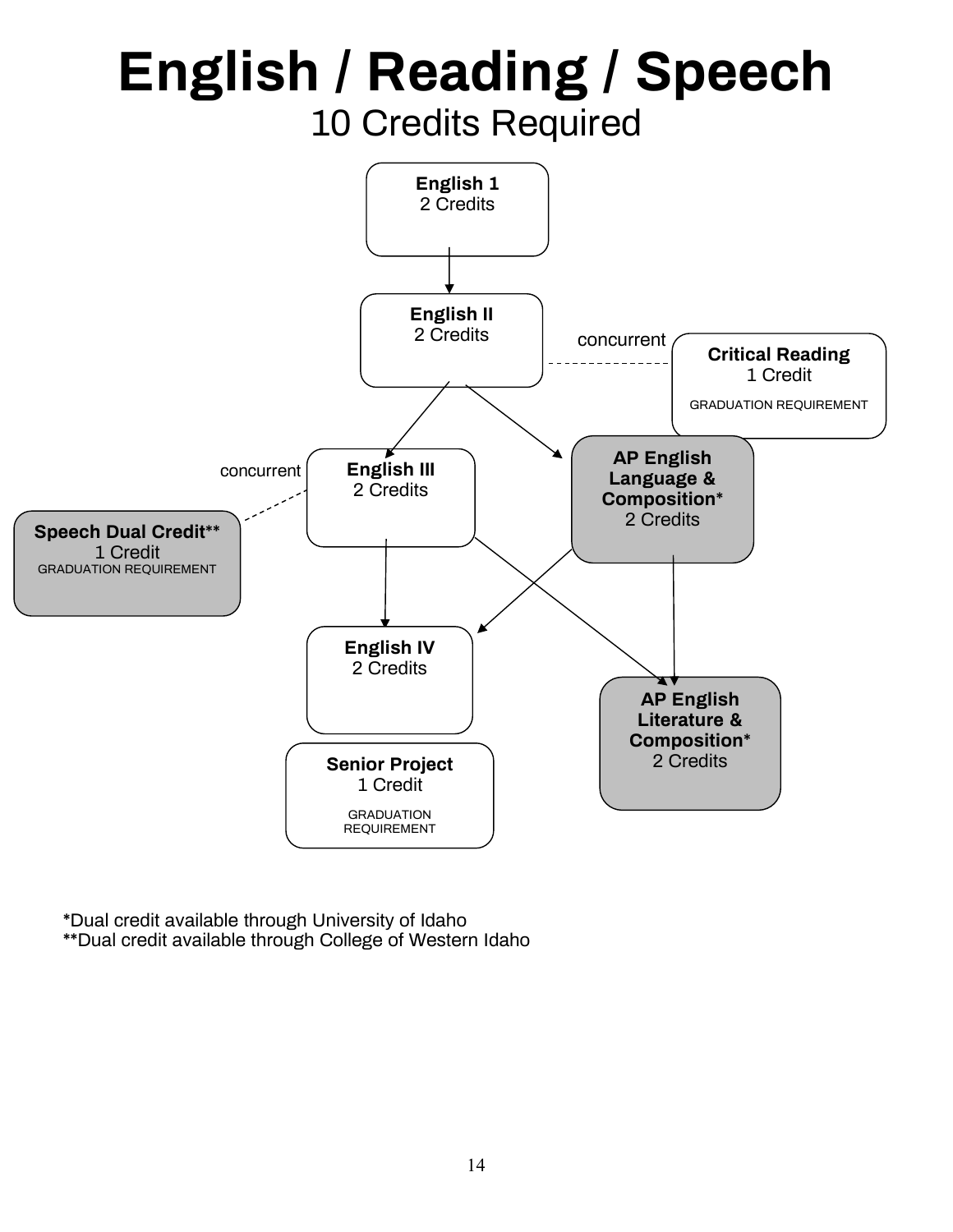### **Critical Reading**  $\sqrt{2}$  and  $\sqrt{2}$  and  $\sqrt{2}$  are  $\sqrt{2}$  and  $\sqrt{2}$  are  $\sqrt{2}$  are  $\sqrt{2}$  and  $\sqrt{2}$  are  $\sqrt{2}$  are  $\sqrt{2}$  and  $\sqrt{2}$  are  $\sqrt{2}$  are  $\sqrt{2}$  and  $\sqrt{2}$  are  $\sqrt{2}$  are  $\sqrt{2}$  and  $\sqrt{2}$  are

Critical Reading is a sophomore required secondary reading course. The course provides instruction in comprehension, vocabulary, study skills, critical reading, and recreational reading. The course utilizes a variety of reading selections in different subject areas.

### **English I 2 Credits/Yearlong Class**

English I is a required course for all ninth graders. It focuses on the integration of three themes: grammar, writing, reading strategies, and literature. The parts of speech, sentence structure and the steps in the writing process are introduced, reviewed and practiced. The literary elements are introduced, reviewed, practiced and applied to short stories, novels, drama, poetry and non-fiction. The literary works are used as models for different types of student writing.

### **English II 2** Credits/Yearlong Class

English II focuses on the integration of literature and writing instruction. Students study paragraph structure and types, the parts of speech, and sentence structure. They incorporate all of this into their writing and their responses to the literature. They practice expository, two-part, and particularly persuasive essays. The instructors review literary elements and apply them to short stories, drama, novels, and poetry – including selections from world literature like the South African play Master Harold… and the boys and the American classic novel To Kill a Mockingbird. This course is required for high school graduation.

English III is offered for students in Grade 11. The focus is on writing clear, concise sentences, meaningful paragraphs, and in-depth essays. Students will practice narrative writing and emphasize argumentation and rhetorical analysis. The course will culminate in a research paper, which will prepare students for the work required in Senior Project. Students can also expect vocabulary work and remediation of basic writing problems. Students should leave the course as skilled writers, prepared to write well in English IV and in college freshman composition courses. In addition, students will read, discuss, and study the literature of the United States.

### **OR**

### **AP English Language & Composition Dual Credit Available/Weighted Grade Scale 2 Credits/Yearlong Class**

AP Language and Composition is a year-long course for juniors. It satisfies both the writing and American literature requirements for MDHS graduation. Students enrolled in the class will be required to do extensive reading outside the classroom, including selected readings over the summer prior to the class. Readings will include classic works of American Literature, including fiction and nonfiction, and the works of modern American writers, most specifically nonfiction. Novels include The Scarlet Letter, The Adventures of Huckleberry Finn, The Great Gatsby, and Fahrenheit 451. Emphasis is placed on close reading and determining the rhetorical strategies an author uses to convey his tone and purpose. Students will write constantly about what they have read, with an emphasis on developing style and voice in their own writing. In addition, students will learn the basics of research writing, culminating in a research paper of their own. Over the course of the year, students will practice the three types of essay appearing on the AP exam: rhetorical analysis, argument, and synthesis. Students who do well in the course will be strongly encouraged to take the AP Language and Composition test given in May. This course is open to all students who have strong writing skills, a desire to improve those skills, and a tenacious attitude about learning.

### **English III**  $\sqrt{ }$  **English III**  $\sqrt{ }$  **2** Credits/Yearlong Class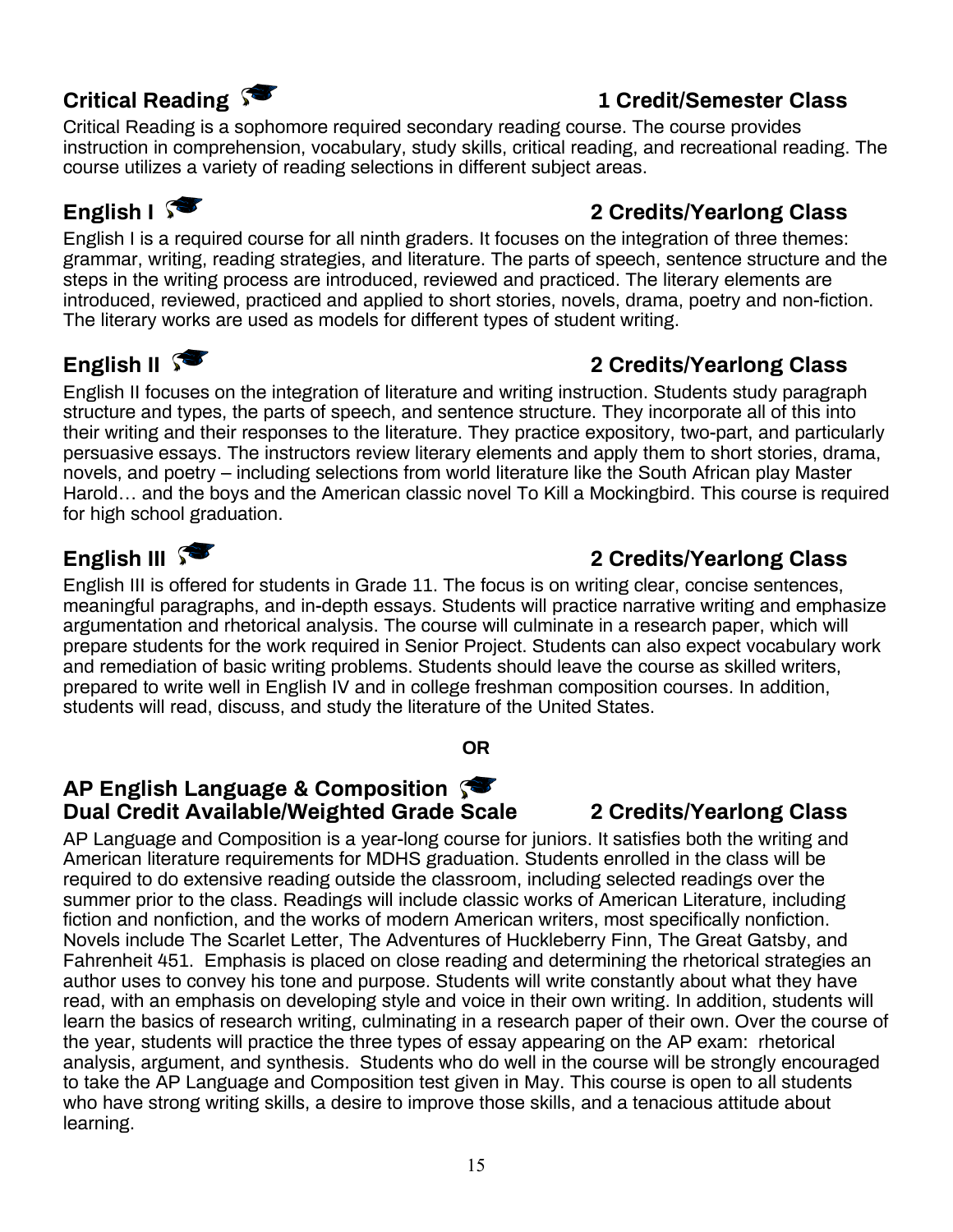### **English IV 3 Credits/Yearlong Class**

English IV builds upon the skills taught in the other three years of English courses. The course moves away from grammar and vocabulary instruction and focuses on teaching these skills through writing exercises and reading literature. Centered on conceptual topics (e.g. the existential crisis), the readings are chosen to enhance the discussions and writing assignments. This class can be taken as dual-credit through the University of Idaho – English 175: Introduction to Literary Genres. The literary genres include fiction (such as The Things They Carried, The Kite Runner, and many short stories), drama (such as Fences and Death of a Salesman), and poetry from many time periods and various English-speaking cultures. The majority of the writing assignments are "close readings" of passages in literature that encourage students to look closely at the language and techniques of the writers they are reading.

### **AP English Literature & Composition Dual Credit Available/Weighted Grade Scale 2 Credits/Yearlong Class**

The year-long class will focus on understanding the writing process, as well as analysis, interpretation, synthesis, and evaluation of literary works. The course will be based on literary studies, which will include novels, dramas, essays, and poetry. Works to be read will be classical and modern European, South American, African, and American Literature. Required summer reading: one novel and one paper. Students will be encouraged to take the AP English Literature test.

## **Speech Dual Credit \$80**<br>Dual Credit Available

### **1 Credit/Semester Class**

Eleventh grade Speech begins with students developing a general understanding of speech vocabulary and incorporating this knowledge as they progress through several different types of speeches. This course is designed to develop the skills to become an effective communicator. Content includes communication process, listening skills, group communication, storytelling, and public speaking.

Students complete an Impromptu, Pantomime, Oral Interpretation, and an Informative Speech during the first eight weeks. Following a brief unit on media literacy (focus on advertising) students complete two Persuasive Speeches (totaling 175 points) and in the last unit of the semester, begin engaging in organized debate. The final in speech is a debate in which working with a partner, students challenge another team. The debates are graded by the teacher and judged, using a scorecard, by a panel of two adults (teacher / community members) and one student.

### **Senior Project**  $\sqrt{ }$  **Senior Project**  $\sqrt{ }$  **1 Credit/Semester Class**

Senior Project is a graduation requirement that gives seniors an opportunity to demonstrate the knowledge and the maturity they have achieved during their high school career. Seniors choose an area of study, combine different disciplines, satisfy their curiosity, and utilize their talents in a productive manner. The project gives them the chance to make their high school experience a meaningful one. There are four parts to the Senior Project: the project itself, an extensive research essay, a portfolio of the student's work, and a 30-minute presentation to the community demonstrating the student's project and learning. Seniors also connect the project to their community in a meaningful way.

Classes marked with  $\mathcal{F}$  are a graduation requirement.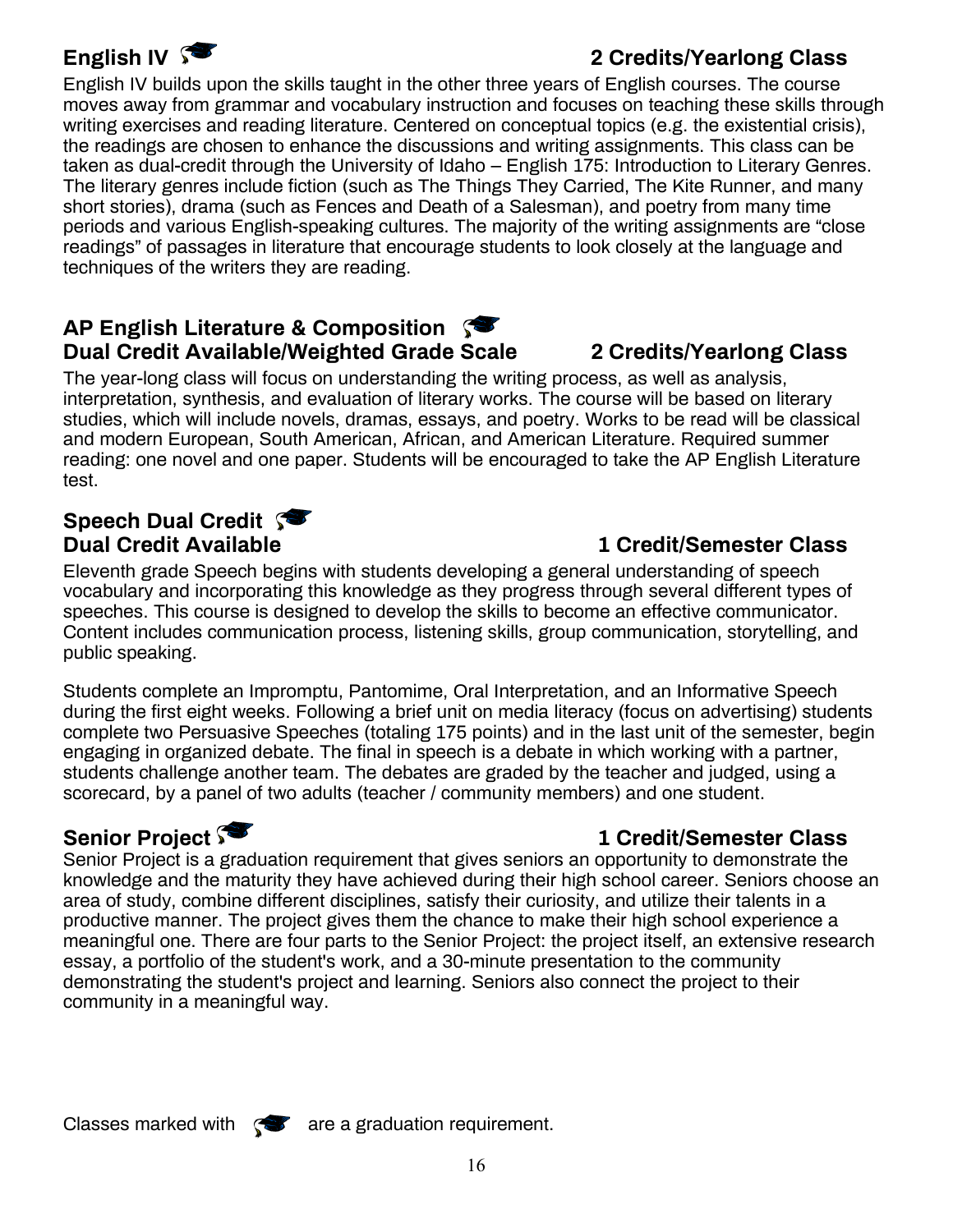

### **All math placement by teacher recommendation**

Student enrollment hinges on demonstrating proficiency on the mathematics diagnostic readiness test. The diagnostic readiness test identifies specific topics and skills needed by the student for success in the mathematics at the next level. Students can only attempt and retake the test once.

## Prerequisite of Business Comp Apps I and II and must be in 12<sup>th</sup> grade to count as a math credit. \* Dual credit available through University of Idaho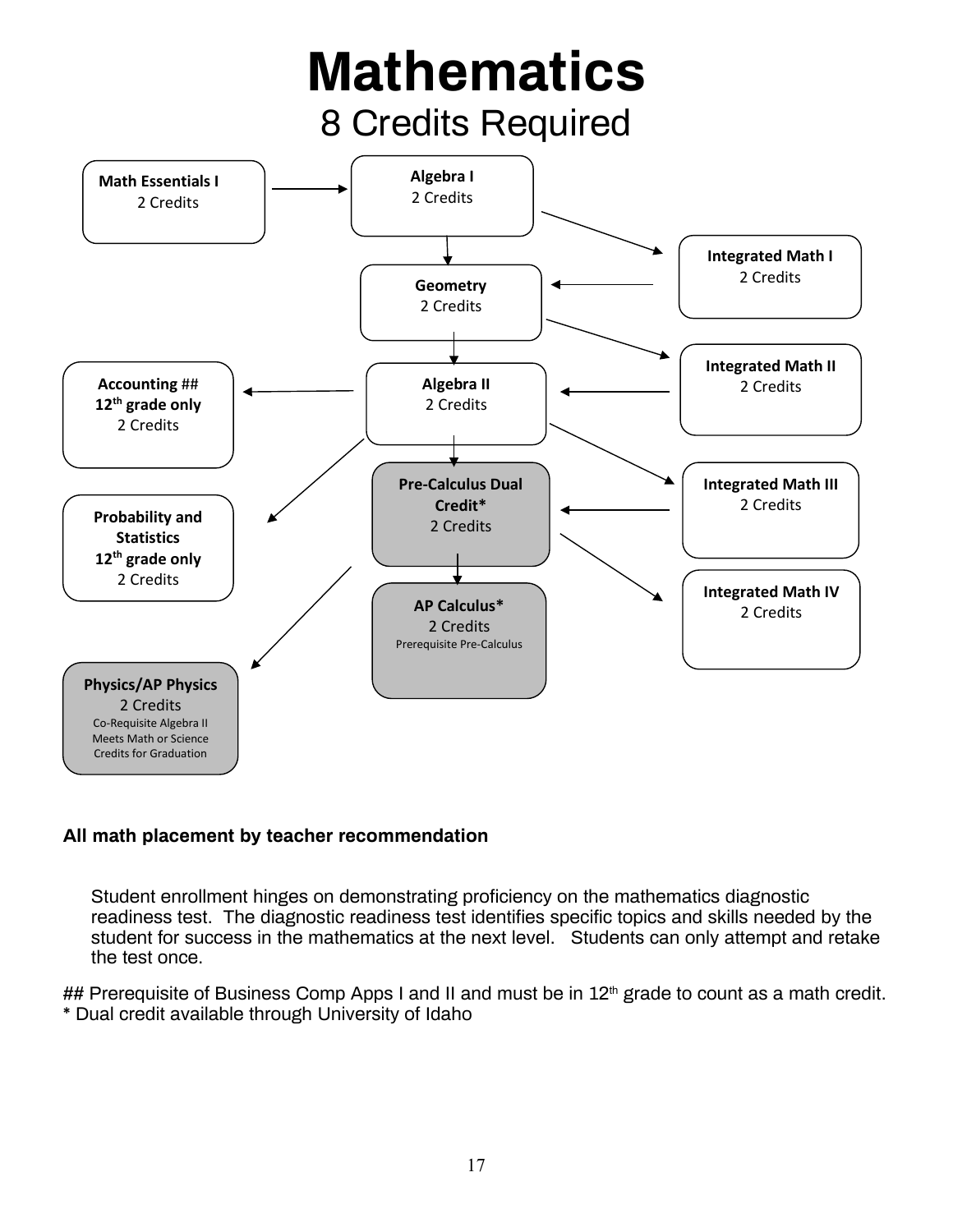### **Accounting 2 Credits/Yearlong Class**

Students will learn the basics of the accounting functions related to service businesses and merchandising businesses. Students will learn to create and record payroll, how to complete the end-of-fiscal period procedures, and how to create financial statements. Students will learn basic depreciation methods, the common practices related to inventory, and accounting concepts related to notes and interest. To complete assignments, students will use written methods, computerized spreadsheets, and computerized software. Students should come prepared every day with your book, a pencil, & workbook.

### **Algebra I 2 Credits/Yearlong Class**

This course is designed to prepare students for further study in mathematics, and to reinforce logical thinking. Topics covered include: solving equations and inequalities, linear functions and equations, systems of linear equations and inequalities, exponents and exponential functions, foundations of geometry, parallel and perpendicular lines, transformations, triangle congruence, and statistics. Students will be required to take notes and use given examples to apply to new problems. Special emphasis will be placed on application (word) problems and linear equations. Students should expect daily homework assignments, quizzes, and chapter tests.

### **Algebra II 2 Credits/Yearlong Class**

This course is designed to develop proficiency with math skills, expand upon the concepts presented in Algebra I, and improve logical thinking. Topics covered include linear relations and functions (graphing on the coordinate plane), systems of equations and inequalities, polynomials (factoring) and polynomial functions, quadratic, exponential, logarithmic and trigonometric functions. Emphasis will be placed on applications problems, and investigations using the graphing calculator.

### **AP Calculus AB**

### **Dual Credit Available/Weighted Grade Scale 2 Credits/Yearlong Class**

This course is a rigorous mathematical preparation for the College Board Calculus AB Exam and considered equivalent to Calculus I at the college level. Topics covered include limits and their properties, differentiation techniques, applications of differentiation, integration techniques, applications of integration, and differentiation and integration of logarithmic, exponential and other transcendental functions. Particular attention is paid to solving real world problems.

### **AP Physics 2 Credits/Yearlong Class**

In this course, students will learn about the physical laws of nature. Physics a basic science, without it, the student's general understanding of science is incomplete. This course will cover motion, forces, momentum, energy, gravity, projectile and satellite motion, rotational motion and after the AP exam one of sound, relativity, electricity, magnetism and light or another topic of student choice. Concepts will be reinforced through thought experiments, physical experiments, and math-based theory. This course is laboratory-driven, and concepts will be applied to students' daily life and experiences. Depending on student numbers Physics could be offered in two sections, one AP and one Honors, or offered as one section with extra optional work to prepare interested students for the AP Physics 1 Exam. Algebraic manipulations, basic trigonometry, and interpreting graphs are the main math skills needed. (Physics can be applied to math or science credits for graduation requirements.)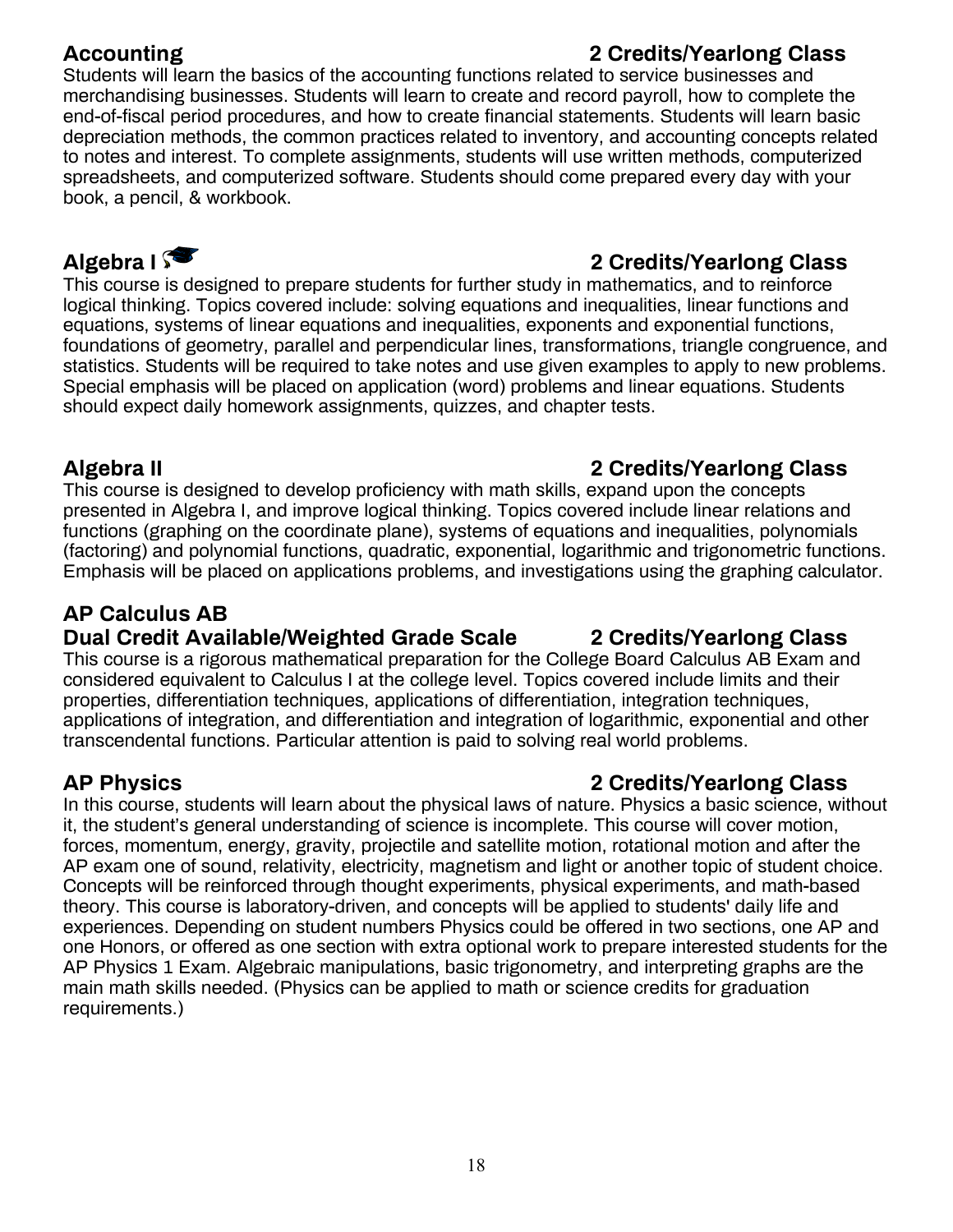### **Geometry 2 Credits/Yearlong Class**

In this course, students will not just be calculating and solving problems. Students will seek to understand and explain underlying mathematical concepts and ideas. Students will be asked to use words like why, how, because, and do more than just memorize and repeat steps. This geometry course involves the study of quadratic functions represented algebraically, graphically, numerically in tables and by verbal descriptions. Topics of study include writing equivalent radical, rational, and quadratic expressions; properties of exponents; quadratic solving methods; defining similarity using transformational geometry; applications of geometric theorems; trigonometric ratios, Pythagorean Theorem, and applications; circle angle and segment theorems; and if time allows introduction to probability and independence.

Integrated Math courses emphasize the teaching of mathematics as problem solving, communication, and reasoning, and emphasize the connections among mathematical topics and between mathematics and other disciplines. The sequence of Integrated Math parallels the traditional Algebra I, Geometry, Algebra II and Pre-Calculus sequence of courses, and covers the following topics: algebra, functions, geometry from both a synthetic and an algebraic perspective, trigonometry, statistics and probability, the conceptual underpinnings of calculus, and mathematical structure.

### **Math Essentials I 2 Credits per year/Yearlong Class**

Math Essentials is a course designed to meet the need of students whose math skills are below the level they need to succeed in a high school math class. The course includes assessment of skills through Easy CBM (Curriculum Based Measurements) and direct instruction. Topics include operations with fractions, decimals, and integers, percentages, ratio and proportion, solving algebraic equations, linear equations, rates of change, probability and statistics.

### **Pre-Calculus Dual Credit Dual Credit Available 2 Credits/Yearlong Class**

Pre-Calculus is a continuation of the math preparation for college-bound students. Topics covered are equations, complex numbers, functions, inequalities, circles, logarithms, trigonometry, sequences, and limits. The primary purpose of Pre-Calculus is to improve skills and competency in algebra so that students will be successful in calculus, and other advanced math courses. Emphasis will be placed on applications problems, and investigations using the graphing calculator.

### **Probability and Statistics 2 Credits/Yearlong Class**

Probability & Statistics introduces students to the basic concepts and logic of statistical reasoning and gives the students introductory-level practical ability to choose, generate, interpret, and write descriptions about graphs, data, and procedures using appropriate descriptive and inferential methods. In addition, the course helps students gain an appreciation for the diverse applications of statistics and its relevance to their lives and fields of study.

4 Credits of Algebra and Geometry standards plus 4 additional credits of math are required for graduation.

(2 credits must be taken in the last year of high school)

Classes marked with  $\mathbb{R}$  are a graduation requirement.

### **Integrated Math I, II, III, IV 2 Credits per year/Yearlong Class**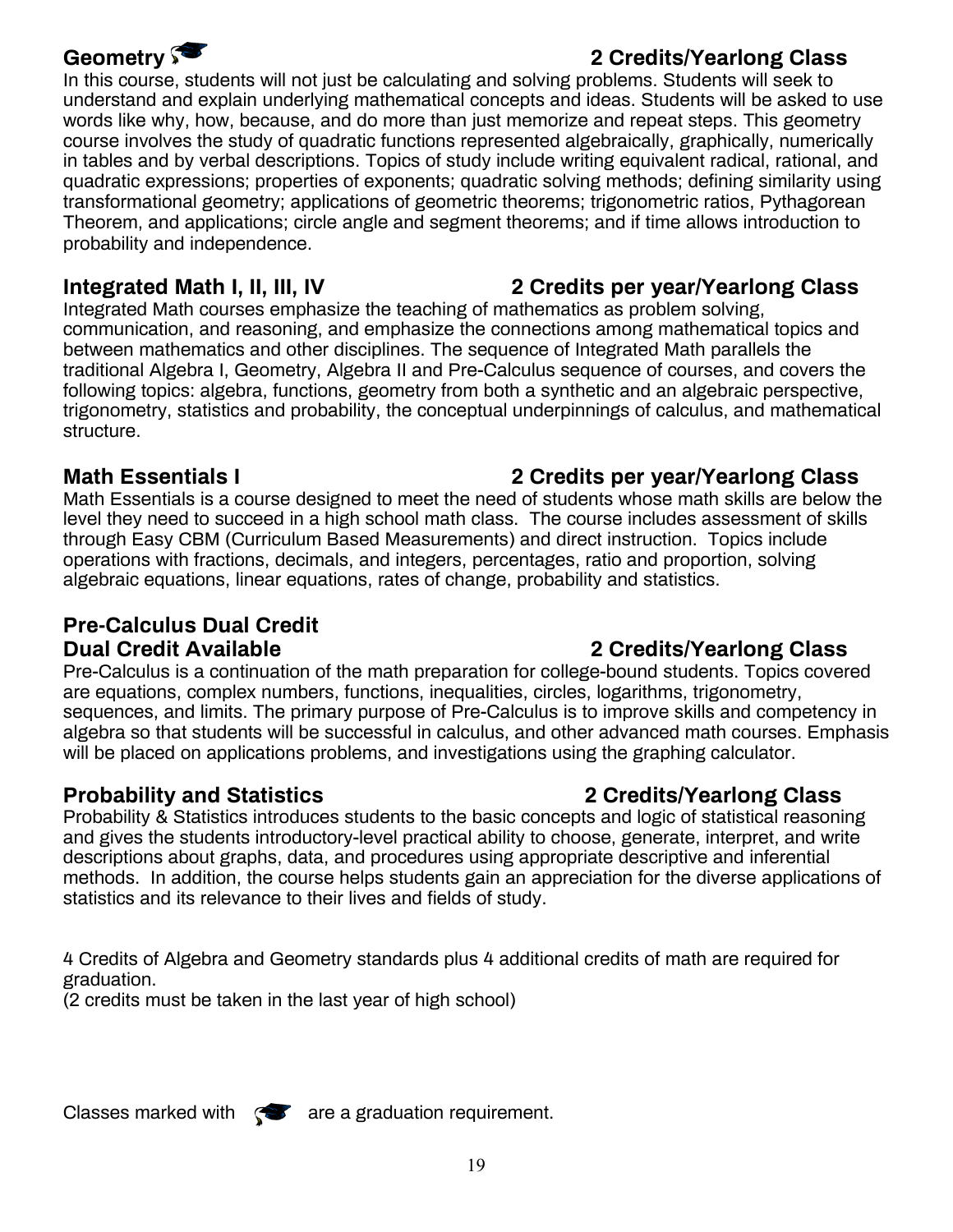

- Students must meet pre-requisites and have teacher recommendation for all courses.
- Concurrent enrollment in multiple science courses is possible with instructor permission.
- Students that are STEM focused should consider doubling up on Physical Science and Biology their freshman year to optimize opportunities for AP Science options in the future.
- Many universities require at least two semesters of science in two different disciplines, regardless of major.

### **FAQ: Dual Credit vs AP college credit?**

Dual credit courses generally correspond with introductory level courses for non-science majors and are typically worth 3-4 credits.

AP College credit can be earned based on a student's AP exam score and are typically more rigorous courses that correspond with college level courses for science majors and can be worth 4-8 college credits.

Both public and private colleges and universities may or may not accept college credit transfers. University policies may vary depending on the school.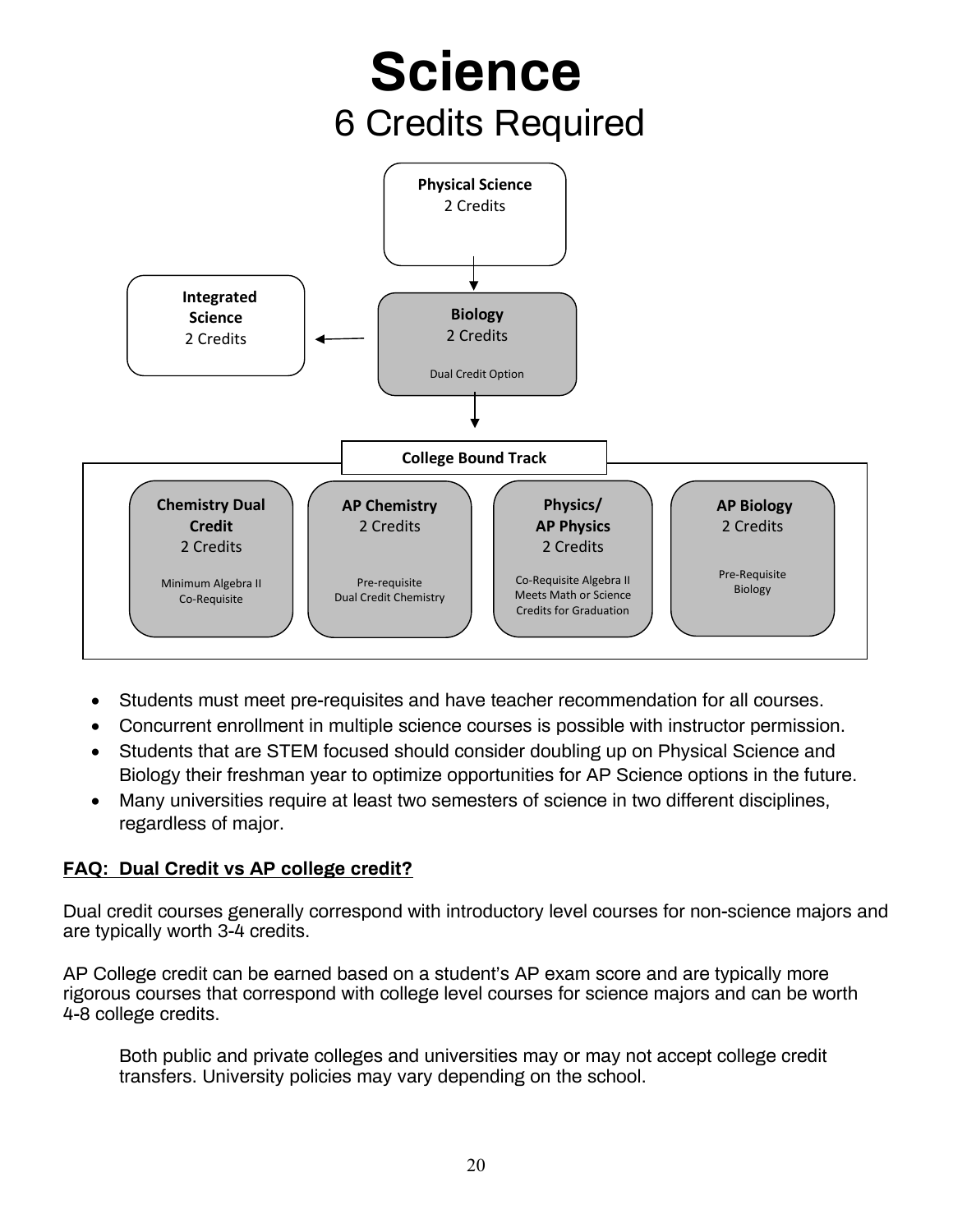## **AP Biology**

### **Weighted Grade Scale 2 Credits/Yearlong Class**

In AP Biology, the course is centered around two essential components: Science Practices and Course Content.

- Science Practices The science practices are central to the study and practice of biology. Students will develop and apply the described practices on a regular basis over the span of the course. The Science practices are as follows:
	- o Concept Explanation.
	- o Visual Representations
	- o Questions and Methods
	- o Representing and Describing Data
	- o Statistical Tests and Data Analysis
	- o Argumentation
- Course Content The course content is organized into eight units of study. These units comprise the content and skills colleges and universities typically expect students to master to qualify for college credit and/or placement. This content is grounded in big ideas, which are crosscutting concepts that build conceptual understanding and spiral throughout the course. The eight units of study are as follows:
	- o Chemistry of Life
	- o Cell Structure and Function
	- o Cellular Energetics
	- o Cell Communication and Cell Cycle
	- o Heredity
	- o Gene Expression and Regulation
	- o Natural Selection
	- o Ecology

## **AP Chemistry**

### In this course, students should attain an in-depth understanding of topics such as the structure of matter, kinetic theory of gases, chemical equilibria, chemical kinetics, electrochemistry and thermodynamics. This course differs both qualitatively and quantitatively, from its prerequisite course, Dual Credit Chemistry. It differs with respect to the level of textbook used, the topics covered, the depth of coverage, the emphasis on chemical behavior quantification, mathematical expression of fundamental laws governing reactions, and the level of laboratory investigation and analysis. A lab fee is not necessary for this course, but equipment replacement costs may occur.

### **Weighted Grade Scale 2 Credits/Yearlong Class**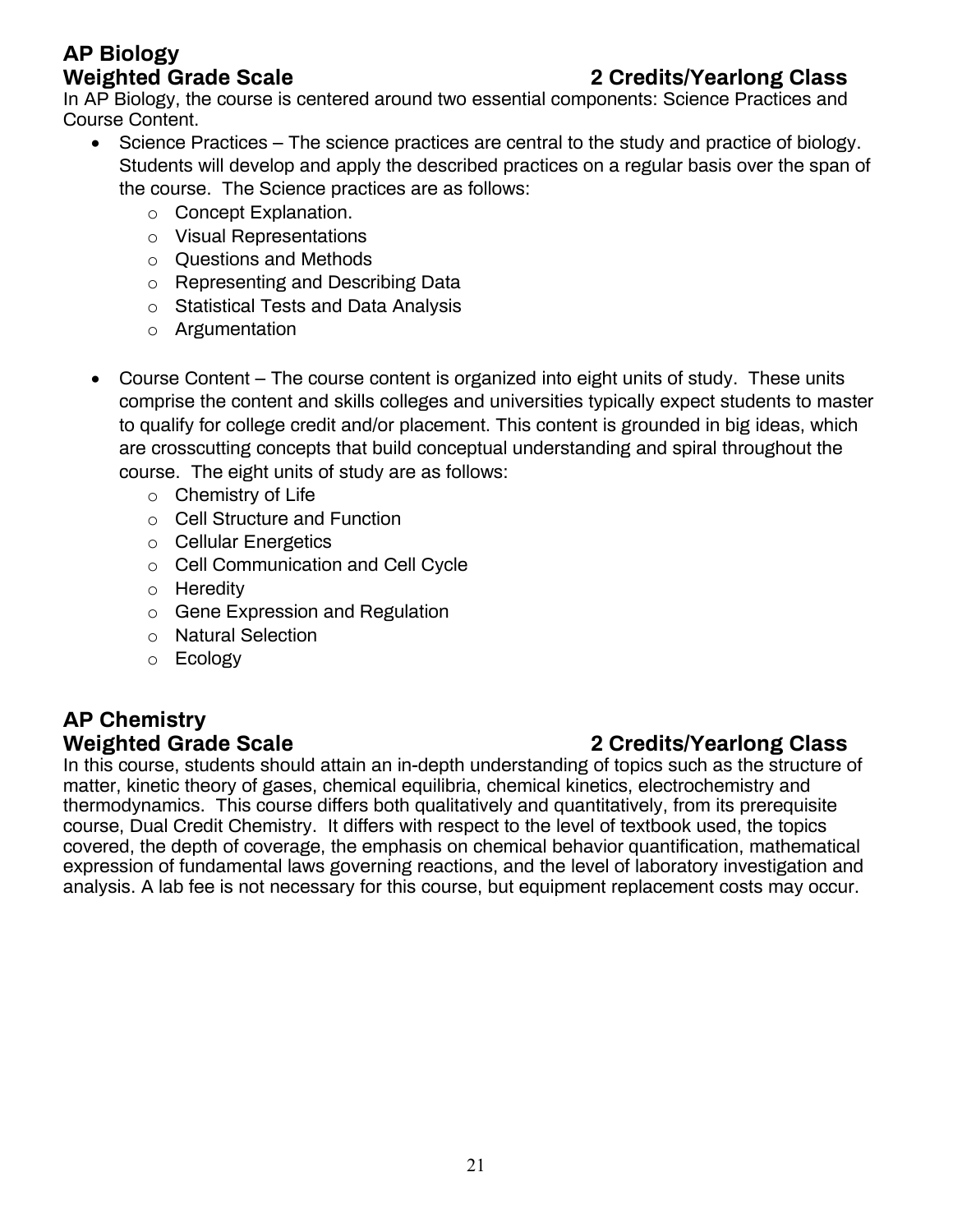## **Biology I**

### **Dual Credit Available 2 Credits/Yearlong Class**

This course is designed to prepare students for further studies in science and will provide a fundamental understanding of Biology and its practical applications. Biology 1 is a required course for all students. University of Idaho dual enrollment credit is available. Please see the instructor for details. Students will have the option to enroll in the University of Idaho's Biology 102 course during the Spring Semester. Those students that enroll in Biology I without enrolling in the UI Dual Credit course will not receive college credit for the course. The Biology Dual Credit option at McCall-Donnelly High School is a class that corresponds with the Biology 102 course, Biology and Society that is offered at the University of Idaho. Students are presented the same curriculum and take the same exams that university students take. Biology 102 takes the most important areas of biology organizing them into four core areas: evolution and ecology; cells; genes; and animal & plant systems. The goals of the course are to create a better understanding of biology, relate the core content to students' lives, clarify the process of science and demonstrate how evolution is the overarching theme of biology. Students will start with the big picture of evolutionary processes and ecological systems. Evolution is set at the beginning of the course but will be revisited in every unit thereafter. Students will then dive into the smallest unit of life, the cell, and explore cellular structures, functions and processes. In the third unit students will study DNA and how genetics impacts their lives. The final unit describes the interface between form and function in plants and animals. Through these four units, you will make important connections between biology and how it applies to your own life. Students in McCall, Idaho have a unique opportunity to learn "hands-on" about many of the natural processes around them.

## **Chemistry Dual Credit**

In this course, students will learn about matter, what it is made of, its structure, how it behaves, how it interacts, and the changes it undergoes. This course is HIGHLY quantitative. Students should expect mathematical application of the concepts more than 80% of the time. This course is designed to prepare students for further studies in science and will provide a fundamental understanding of chemistry and its practical applications. A lab fee is not necessary for this course, but equipment replacement costs may occur. University of Idaho dual enrollment credit is available. Please see the instructor for details. Co-requisite: Algebra II or instructor permission.

### **Integrated Science 2 Credits/Yearlong Class**

The specific content of Integrated Science courses varies, but they draw upon the principles of several scientific specialties—earth science, physical science, biology, chemistry, and physics—and organize the material around thematic units. Common themes covered include systems, models, energy, patterns, change, and constancy. These courses use appropriate aspects from each specialty to investigate applications of the theme.

### **Physical Science 2 Credits/Yearlong Class**

Physical Science is the study of matter and energy and includes chemistry and physics. It is a basis for the further study of chemistry and physics. Labs or investigations are used to give students hands on learning and practical applications as well as to teach the material. Math is also very important to science and thus is an integral component this class. Topics that will be studied include matter, the periodic table, elements, mixtures, compounds, chemical reactions, light and electromagnetic spectrum, energy, heat, motion, Newton's laws, and momentum.

### **Dual Credit Available 2 Credits/Yearlong Class**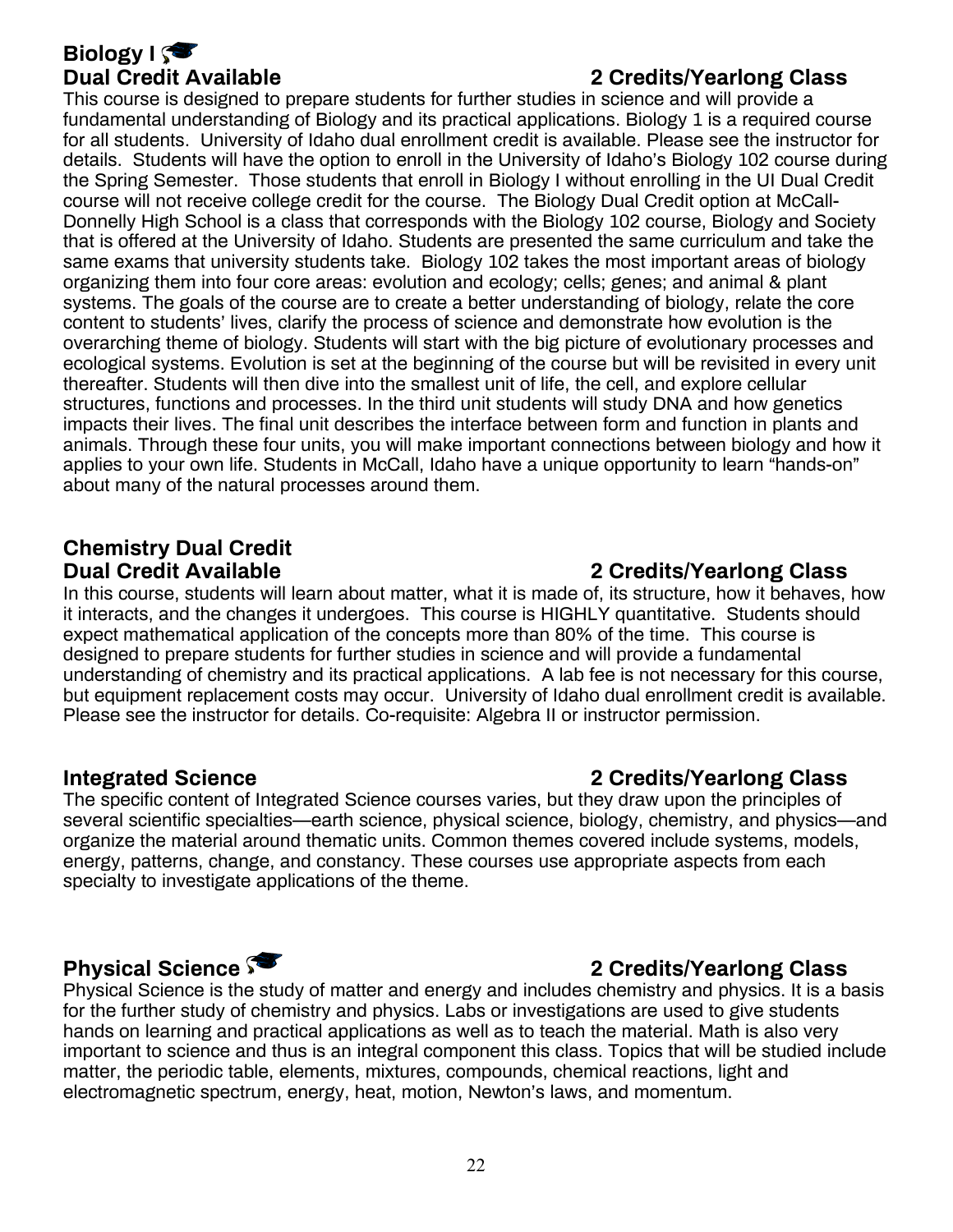### **Physics / AP Physics 2 Credits/Yearlong Class**

In this course, students will learn about the physical laws of nature. Physics a basic science, without it, the student's general understanding of science is incomplete. This course will cover motion, forces, momentum, energy, gravity, projectile and satellite motion, rotational motion and after the AP exam one of sound, relativity, electricity, magnetism and light or another topic of student choice. Concepts will be reinforced through thought experiments, physical experiments, and math-based theory. This course is laboratory-driven, and concepts will be applied to students' daily life and experiences. Depending on student numbers Physics could be offered in two sections, one AP and one Honors, or offered as one section with extra optional work to prepare interested students for the AP Physics 1 Exam. Algebraic manipulations, basic trigonometry, and interpreting graphs are the main math skills needed. (Physics can be applied to math or science credits for graduation requirements.)

Co-requisite of Algebra II

Classes marked with  $\mathcal{F}$  are a graduation requirement. Physical Science and Biology plus 2 additional science credits are required for graduation.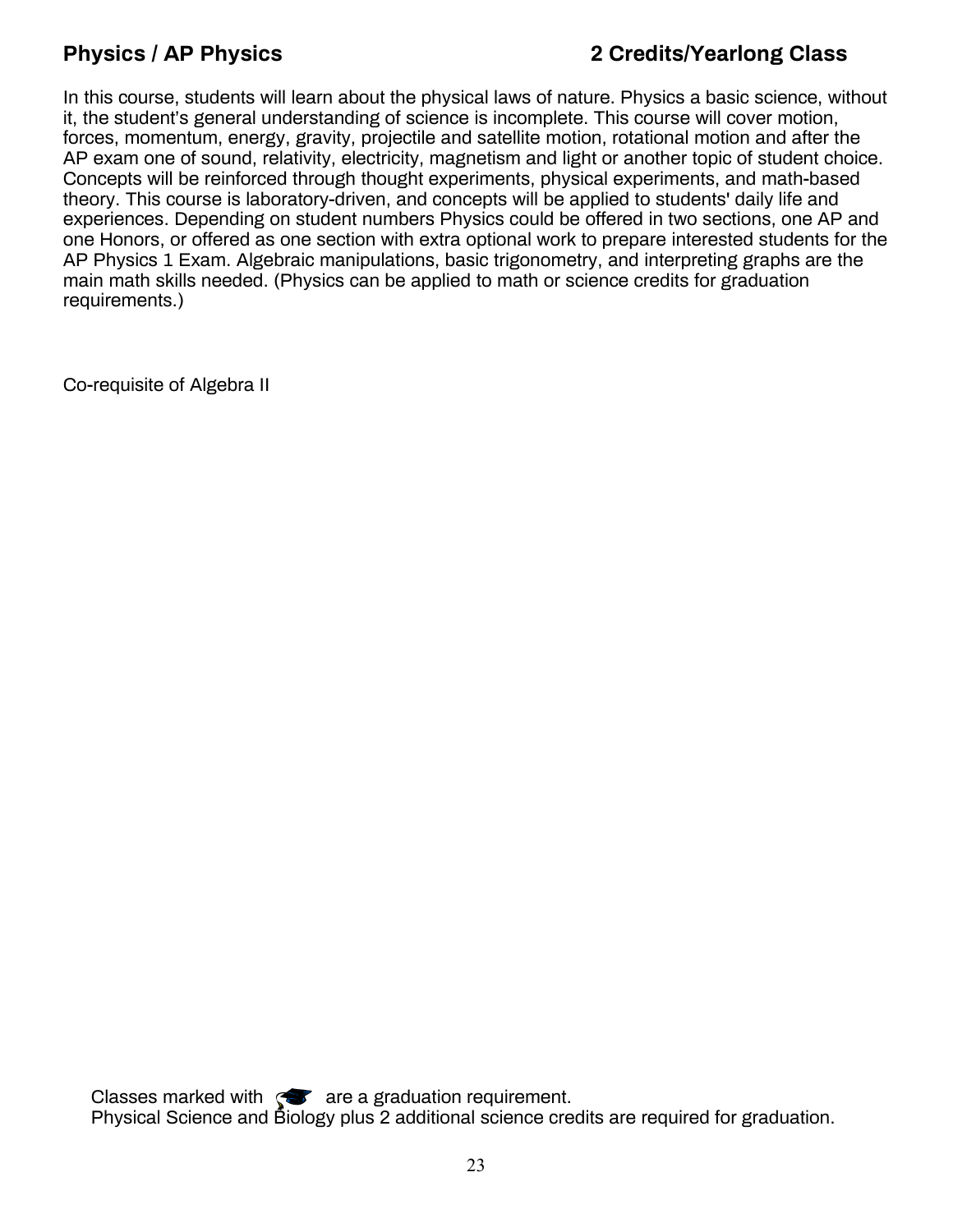

\* Dual credit available through University of Idaho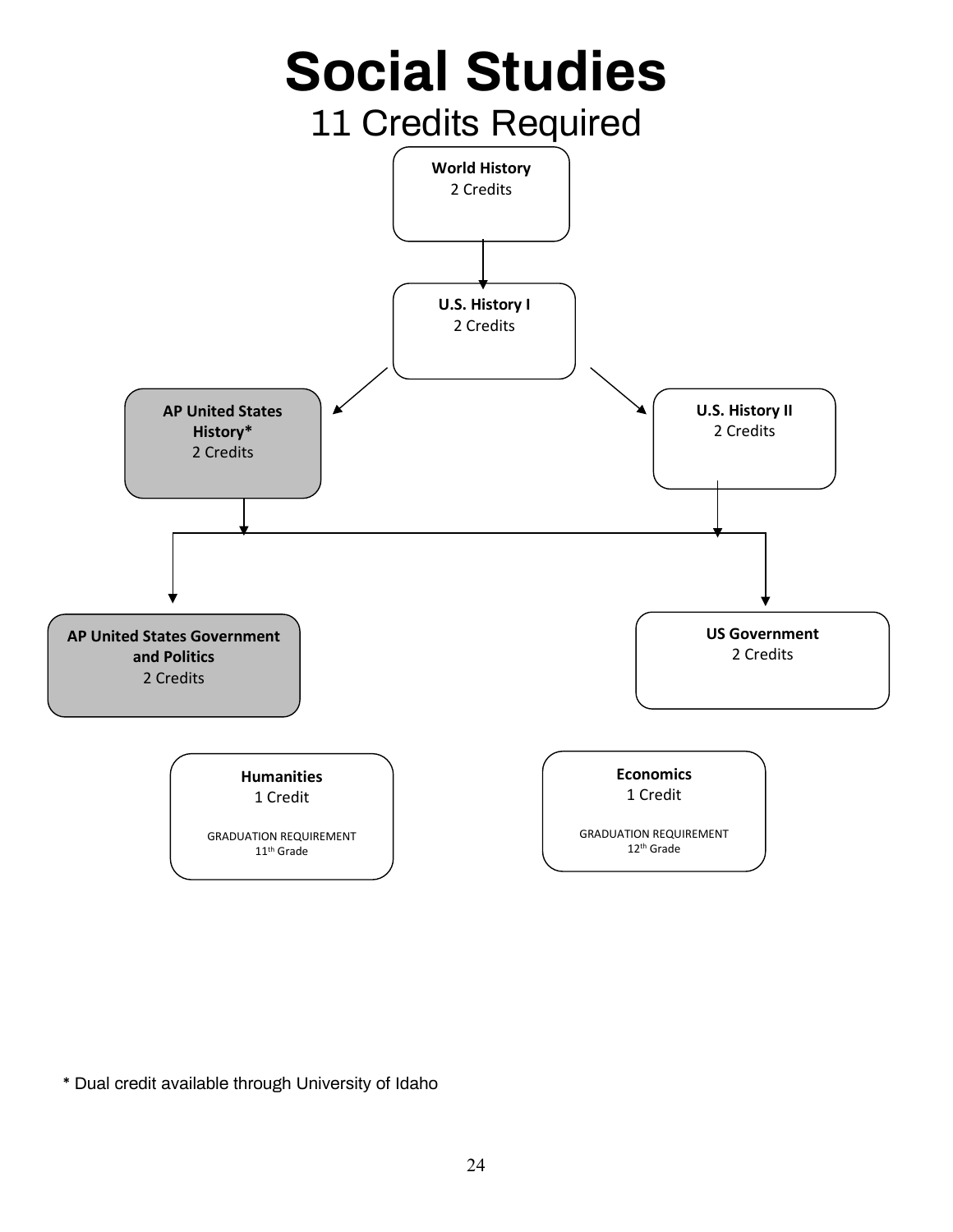### This class will cover every aspect of high school economics. We will start with basic economic terms and concepts, then move on to choices of individuals and the effects they have on the market. Then we will move on to business and the aspects of which the government controls, and end with the world economy and international trade and the global problems facing economics. This is not considered a college prep course. It is required for graduation and meets the state requirements for graduation. In class the students will be participating in group projects, test/quizzes, and will be expected to complete homework assignments. This is not a lab class, but there will be a number of projects for the students to complete.

### United States Government **3** 2 Credits/Yearlong Class

The course deals with the political process and the workings of government in America at the local, state, and national levels. Special attention is paid to the Bill of Rights. The students will determine their political points of view and participate in a variety of simulations: elections, special interest campaigns, legislative sessions, city/county planning meetings, Supreme Court cases. They will need to support arguments both orally and in written form. A general knowledge of current events is also required. In compliance with Idaho State Code, all seniors will take and pass the citizenship test as part of their graduation requirements.

**Or**

### **AP United States Government and Politics Weighted Grade Scale 2 Credits/Yearlong Class**

Advanced Placement: The MDHS course in Advanced Placement United States Government and Politics gives students an analytical perspective on government and politics in the United States. This course includes both the study of general concepts used to interpret U.S. politics and the analysis of specific examples. It also requires familiarity with the various institutions, groups, beliefs, and ideas that constitute U.S. politics. Students become acquainted with the variety of theoretical perspectives and explanations for various behaviors and outcomes. This course is to prepare students to take and pass the Advanced Placement United States Government and Politics College Board Examination. In compliance with Idaho State Code, all seniors will take and pass the citizenship test as part of their graduation requirements.

Humanities enhances the prior historical knowledge that students have gained in their previous history classes and focuses on current world issues regarding global poverty, ethnic conflicts, conflicts in the Middle East, and international peace keeping. This course is part of the Humanities high school graduation requirement. Students are required to keep notebooks and classroom portfolios and to participate in a variety of project lessons to demonstrate their understanding of key concepts. Emphasis is given to student participation and intellectual bravery.

### **Art Foundations 1 Credit/Semester Class**

Art Foundations is an exploration and celebration of Visual Art. After an introduction to the general study of Humanities, we learn the language of visual art and design through 7 Basic Art Elements: color, value, line, texture, shape, form and space. We compare visual art language to the descriptive languages of other Humanities disciplines through incorporation of creative movement, music and poetry. Students engage creativity with exposure to diverse styles, subject matter and technique in a variety of media including painting, drawing, ceramics and sculpture. Emphasis is placed on problem solving through production, appreciation and analysis of art which encourages students to think creatively and critically, to reason, and to ask questions. Some written work and quizzes required. Art Foundations completes the Humanities graduation requirement.

### **Humanities**  $\sqrt{ }$

### **Economics 1 Credit/Semester Class**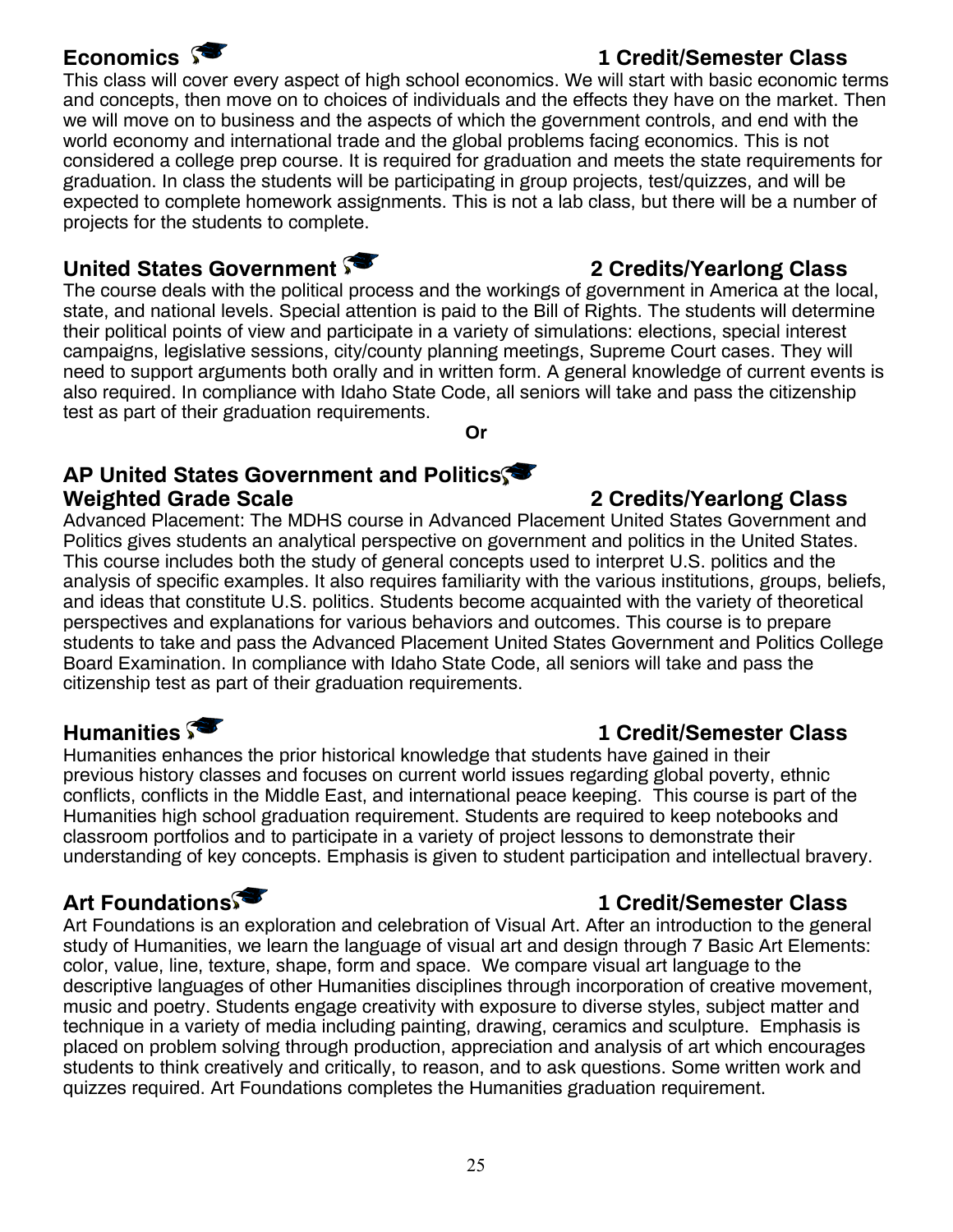### United States History I<sup>S</sup>

The course is a survey of the American exploration period until the Civil War. It is an in-depth study of this period of time. It is designed to give a historical background to the students. It reestablishes the names of some of the people and their ideas concerning the democratic principles in the past and explores reasons why and how they have changed or remained the same. Coursework includes projects, research and presentation skills, note taking as well as critical thinking, reading and writing.

### **United States History II**  $\sqrt{ }$  2 Credits/Yearlong Class

The course is a survey of the American Reconstruction to the present. General concepts as well as specific persons and groups, political, social and economic topics are analyzed. Skills including chronological reasoning, comparing context, interpretation and synthesis as well as crafting arguments will be employed as coursework includes examination of primary sources, projects, research and presentation skills, note taking as well as critical reading and writing.

### **AP United States History**

### **Dual Credit Available/Weighted Grade Scale 2 Credits/Yearlong Class**

AP US History is a College Board approved curriculum covering pre-Columbian America through the modern era. There is an emphasis on written analysis of political, economic and social aspects of the American experience. Multiple types of primary source material will be analyzed. This course is to prepare students to take and pass the Advanced Placement United States History College Board Examination and (optionally) earn Dual Credit.

### **World History 2 Credits/Yearlong Class**

This class will survey a wide range of historical events. The course will begin with the Neolithic Revolution and end in modern times and current world events. Students will examine technological and environmental transformations, the organization and reorganization of societies, regional and trans-regional interactions and globalization. Skills including chronological reasoning, comparing context, interpretation and synthesis as well as crafting arguments will be employed as course work includes examination of primary sources, projects, research and presentation skills, note taking as well as critical reading and writing. Both Common Core State Standards and current Idaho State Standards will be included in this year-long survey course.

Classes marked with  $\mathcal{R}$  are a graduation requirement.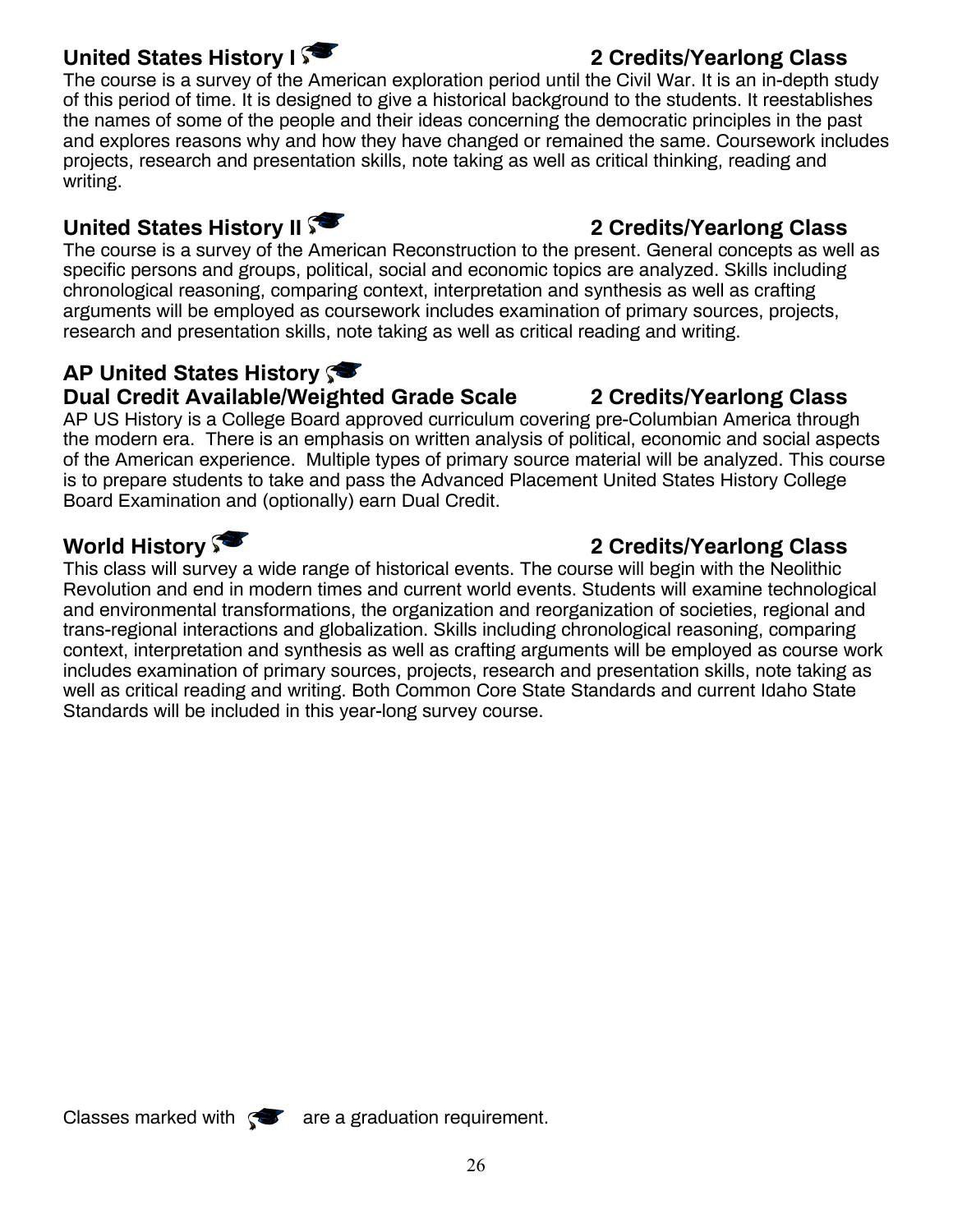## **MDHS Electives**

| <b>Physical Education/ Health</b><br>9 <sup>th</sup> Grade PE<br>1 <sup>st</sup> and/or 2 <sup>nd</sup><br>None<br>Orientation to Health*<br>None<br><b>Yearlong Course</b><br>1 <sup>st</sup> and/or 2 <sup>nd</sup><br>Progressive Weight Training<br>None<br>1st and/or 2nd<br>$10th$ Grade +<br>Yoga<br>Art<br>None<br>$1st$ or $2nd$<br><b>Art Foundations</b><br>2 <sup>nd</sup><br>Ceramics and World Crafts<br><b>Art Foundations</b><br>1 <sup>st</sup><br><b>Art Foundations</b><br>Sculpture<br><b>Painting and Drawing I</b><br>$\overline{1}$ <sup>st</sup> or $2^{nd}$<br><b>Art Foundations</b><br>Art Foundations and Painting and Drawing<br>1st or 2nd<br><b>Painting and Drawing II</b><br>Instructor Approval, 4+ Art credits<br>Advanced Art*<br>(Including Painting and Drawing I and<br><b>Yearlong Course</b><br><b>Business Technology Courses</b><br>1st or 2nd<br><b>Business Comp Apps I</b><br>None<br>$1st$ or $2nd$<br><b>Business Comp Apps II</b><br><b>Business Comp Apps I</b><br><b>Business Comp Apps III</b><br>1st or 2nd<br><b>Business Comp Apps I and II</b><br>Accounting*<br><b>Business Comp Apps II</b><br><b>Yearlong Course</b><br><b>Desktop Publishing</b><br><b>Yearlong Course</b><br><b>Business Comp Apps II</b><br>(Yearbook)<br>$1st$ or $2nd$<br>None<br>Photography<br>Computer Science I, II, III, IV<br><b>Yearlong Courses</b><br>Taken in sequence<br><b>Drama</b><br>Drama I<br>None<br>Yearlong<br>Drama II*<br>Yearlong<br>Drama I<br><b>Engineering Technology Education</b><br>$1st$ or $2nd$<br>Fund. of Technology I<br>None<br>Fund. Of Tech I<br>$1st$ or $2nd$<br>Fund. of Technology II<br>$1st$ or $2nd$<br>Fund. Of Technology III<br>Fund. of Tech II<br>Construction Tech. I & II<br>Fund of Tech I<br><b>Yearlong Course</b><br>Fund of Tech I<br><b>Yearlong Couse</b><br><b>Computer Aided Design</b><br>$(CAD)^*$<br><b>Family and Consumer Sciences</b><br>$9th$ and $10th$ grade only<br><b>Teen Living</b><br>Yearlong<br>$1st$ or $2nd$<br>Nutrition and Foods*<br><b>Teen Living</b><br>Teen Living (11 <sup>th</sup> and 12 <sup>th</sup> Grade only)<br>Food Management*<br>Yearlong<br>$(11th$ and $12th$ Grade only)<br>1 <sup>st</sup> Semester<br>Psychology I<br>2 <sup>nd</sup> Semester<br>Psychology II *<br>Psychology I | <b>Class</b> | <b>Prerequisites</b>    |  |  |  |  |
|---------------------------------------------------------------------------------------------------------------------------------------------------------------------------------------------------------------------------------------------------------------------------------------------------------------------------------------------------------------------------------------------------------------------------------------------------------------------------------------------------------------------------------------------------------------------------------------------------------------------------------------------------------------------------------------------------------------------------------------------------------------------------------------------------------------------------------------------------------------------------------------------------------------------------------------------------------------------------------------------------------------------------------------------------------------------------------------------------------------------------------------------------------------------------------------------------------------------------------------------------------------------------------------------------------------------------------------------------------------------------------------------------------------------------------------------------------------------------------------------------------------------------------------------------------------------------------------------------------------------------------------------------------------------------------------------------------------------------------------------------------------------------------------------------------------------------------------------------------------------------------------------------------------------------------------------------------------------------------------------------------------------------------------------------------------------------------------------------------------------------------------------------------------------------------------------------------------------------------------------------------------------------------------------------------------------------|--------------|-------------------------|--|--|--|--|
|                                                                                                                                                                                                                                                                                                                                                                                                                                                                                                                                                                                                                                                                                                                                                                                                                                                                                                                                                                                                                                                                                                                                                                                                                                                                                                                                                                                                                                                                                                                                                                                                                                                                                                                                                                                                                                                                                                                                                                                                                                                                                                                                                                                                                                                                                                                           |              | <b>Semester Offered</b> |  |  |  |  |
|                                                                                                                                                                                                                                                                                                                                                                                                                                                                                                                                                                                                                                                                                                                                                                                                                                                                                                                                                                                                                                                                                                                                                                                                                                                                                                                                                                                                                                                                                                                                                                                                                                                                                                                                                                                                                                                                                                                                                                                                                                                                                                                                                                                                                                                                                                                           |              |                         |  |  |  |  |
|                                                                                                                                                                                                                                                                                                                                                                                                                                                                                                                                                                                                                                                                                                                                                                                                                                                                                                                                                                                                                                                                                                                                                                                                                                                                                                                                                                                                                                                                                                                                                                                                                                                                                                                                                                                                                                                                                                                                                                                                                                                                                                                                                                                                                                                                                                                           |              |                         |  |  |  |  |
|                                                                                                                                                                                                                                                                                                                                                                                                                                                                                                                                                                                                                                                                                                                                                                                                                                                                                                                                                                                                                                                                                                                                                                                                                                                                                                                                                                                                                                                                                                                                                                                                                                                                                                                                                                                                                                                                                                                                                                                                                                                                                                                                                                                                                                                                                                                           |              |                         |  |  |  |  |
|                                                                                                                                                                                                                                                                                                                                                                                                                                                                                                                                                                                                                                                                                                                                                                                                                                                                                                                                                                                                                                                                                                                                                                                                                                                                                                                                                                                                                                                                                                                                                                                                                                                                                                                                                                                                                                                                                                                                                                                                                                                                                                                                                                                                                                                                                                                           |              |                         |  |  |  |  |
|                                                                                                                                                                                                                                                                                                                                                                                                                                                                                                                                                                                                                                                                                                                                                                                                                                                                                                                                                                                                                                                                                                                                                                                                                                                                                                                                                                                                                                                                                                                                                                                                                                                                                                                                                                                                                                                                                                                                                                                                                                                                                                                                                                                                                                                                                                                           |              |                         |  |  |  |  |
|                                                                                                                                                                                                                                                                                                                                                                                                                                                                                                                                                                                                                                                                                                                                                                                                                                                                                                                                                                                                                                                                                                                                                                                                                                                                                                                                                                                                                                                                                                                                                                                                                                                                                                                                                                                                                                                                                                                                                                                                                                                                                                                                                                                                                                                                                                                           |              |                         |  |  |  |  |
|                                                                                                                                                                                                                                                                                                                                                                                                                                                                                                                                                                                                                                                                                                                                                                                                                                                                                                                                                                                                                                                                                                                                                                                                                                                                                                                                                                                                                                                                                                                                                                                                                                                                                                                                                                                                                                                                                                                                                                                                                                                                                                                                                                                                                                                                                                                           |              |                         |  |  |  |  |
|                                                                                                                                                                                                                                                                                                                                                                                                                                                                                                                                                                                                                                                                                                                                                                                                                                                                                                                                                                                                                                                                                                                                                                                                                                                                                                                                                                                                                                                                                                                                                                                                                                                                                                                                                                                                                                                                                                                                                                                                                                                                                                                                                                                                                                                                                                                           |              |                         |  |  |  |  |
|                                                                                                                                                                                                                                                                                                                                                                                                                                                                                                                                                                                                                                                                                                                                                                                                                                                                                                                                                                                                                                                                                                                                                                                                                                                                                                                                                                                                                                                                                                                                                                                                                                                                                                                                                                                                                                                                                                                                                                                                                                                                                                                                                                                                                                                                                                                           |              |                         |  |  |  |  |
|                                                                                                                                                                                                                                                                                                                                                                                                                                                                                                                                                                                                                                                                                                                                                                                                                                                                                                                                                                                                                                                                                                                                                                                                                                                                                                                                                                                                                                                                                                                                                                                                                                                                                                                                                                                                                                                                                                                                                                                                                                                                                                                                                                                                                                                                                                                           |              |                         |  |  |  |  |
|                                                                                                                                                                                                                                                                                                                                                                                                                                                                                                                                                                                                                                                                                                                                                                                                                                                                                                                                                                                                                                                                                                                                                                                                                                                                                                                                                                                                                                                                                                                                                                                                                                                                                                                                                                                                                                                                                                                                                                                                                                                                                                                                                                                                                                                                                                                           |              |                         |  |  |  |  |
|                                                                                                                                                                                                                                                                                                                                                                                                                                                                                                                                                                                                                                                                                                                                                                                                                                                                                                                                                                                                                                                                                                                                                                                                                                                                                                                                                                                                                                                                                                                                                                                                                                                                                                                                                                                                                                                                                                                                                                                                                                                                                                                                                                                                                                                                                                                           |              |                         |  |  |  |  |
|                                                                                                                                                                                                                                                                                                                                                                                                                                                                                                                                                                                                                                                                                                                                                                                                                                                                                                                                                                                                                                                                                                                                                                                                                                                                                                                                                                                                                                                                                                                                                                                                                                                                                                                                                                                                                                                                                                                                                                                                                                                                                                                                                                                                                                                                                                                           |              |                         |  |  |  |  |
|                                                                                                                                                                                                                                                                                                                                                                                                                                                                                                                                                                                                                                                                                                                                                                                                                                                                                                                                                                                                                                                                                                                                                                                                                                                                                                                                                                                                                                                                                                                                                                                                                                                                                                                                                                                                                                                                                                                                                                                                                                                                                                                                                                                                                                                                                                                           |              |                         |  |  |  |  |
|                                                                                                                                                                                                                                                                                                                                                                                                                                                                                                                                                                                                                                                                                                                                                                                                                                                                                                                                                                                                                                                                                                                                                                                                                                                                                                                                                                                                                                                                                                                                                                                                                                                                                                                                                                                                                                                                                                                                                                                                                                                                                                                                                                                                                                                                                                                           |              |                         |  |  |  |  |
|                                                                                                                                                                                                                                                                                                                                                                                                                                                                                                                                                                                                                                                                                                                                                                                                                                                                                                                                                                                                                                                                                                                                                                                                                                                                                                                                                                                                                                                                                                                                                                                                                                                                                                                                                                                                                                                                                                                                                                                                                                                                                                                                                                                                                                                                                                                           |              |                         |  |  |  |  |
|                                                                                                                                                                                                                                                                                                                                                                                                                                                                                                                                                                                                                                                                                                                                                                                                                                                                                                                                                                                                                                                                                                                                                                                                                                                                                                                                                                                                                                                                                                                                                                                                                                                                                                                                                                                                                                                                                                                                                                                                                                                                                                                                                                                                                                                                                                                           |              |                         |  |  |  |  |
|                                                                                                                                                                                                                                                                                                                                                                                                                                                                                                                                                                                                                                                                                                                                                                                                                                                                                                                                                                                                                                                                                                                                                                                                                                                                                                                                                                                                                                                                                                                                                                                                                                                                                                                                                                                                                                                                                                                                                                                                                                                                                                                                                                                                                                                                                                                           |              |                         |  |  |  |  |
|                                                                                                                                                                                                                                                                                                                                                                                                                                                                                                                                                                                                                                                                                                                                                                                                                                                                                                                                                                                                                                                                                                                                                                                                                                                                                                                                                                                                                                                                                                                                                                                                                                                                                                                                                                                                                                                                                                                                                                                                                                                                                                                                                                                                                                                                                                                           |              |                         |  |  |  |  |
|                                                                                                                                                                                                                                                                                                                                                                                                                                                                                                                                                                                                                                                                                                                                                                                                                                                                                                                                                                                                                                                                                                                                                                                                                                                                                                                                                                                                                                                                                                                                                                                                                                                                                                                                                                                                                                                                                                                                                                                                                                                                                                                                                                                                                                                                                                                           |              |                         |  |  |  |  |
|                                                                                                                                                                                                                                                                                                                                                                                                                                                                                                                                                                                                                                                                                                                                                                                                                                                                                                                                                                                                                                                                                                                                                                                                                                                                                                                                                                                                                                                                                                                                                                                                                                                                                                                                                                                                                                                                                                                                                                                                                                                                                                                                                                                                                                                                                                                           |              |                         |  |  |  |  |
|                                                                                                                                                                                                                                                                                                                                                                                                                                                                                                                                                                                                                                                                                                                                                                                                                                                                                                                                                                                                                                                                                                                                                                                                                                                                                                                                                                                                                                                                                                                                                                                                                                                                                                                                                                                                                                                                                                                                                                                                                                                                                                                                                                                                                                                                                                                           |              |                         |  |  |  |  |
|                                                                                                                                                                                                                                                                                                                                                                                                                                                                                                                                                                                                                                                                                                                                                                                                                                                                                                                                                                                                                                                                                                                                                                                                                                                                                                                                                                                                                                                                                                                                                                                                                                                                                                                                                                                                                                                                                                                                                                                                                                                                                                                                                                                                                                                                                                                           |              |                         |  |  |  |  |
|                                                                                                                                                                                                                                                                                                                                                                                                                                                                                                                                                                                                                                                                                                                                                                                                                                                                                                                                                                                                                                                                                                                                                                                                                                                                                                                                                                                                                                                                                                                                                                                                                                                                                                                                                                                                                                                                                                                                                                                                                                                                                                                                                                                                                                                                                                                           |              |                         |  |  |  |  |
|                                                                                                                                                                                                                                                                                                                                                                                                                                                                                                                                                                                                                                                                                                                                                                                                                                                                                                                                                                                                                                                                                                                                                                                                                                                                                                                                                                                                                                                                                                                                                                                                                                                                                                                                                                                                                                                                                                                                                                                                                                                                                                                                                                                                                                                                                                                           |              |                         |  |  |  |  |
|                                                                                                                                                                                                                                                                                                                                                                                                                                                                                                                                                                                                                                                                                                                                                                                                                                                                                                                                                                                                                                                                                                                                                                                                                                                                                                                                                                                                                                                                                                                                                                                                                                                                                                                                                                                                                                                                                                                                                                                                                                                                                                                                                                                                                                                                                                                           |              |                         |  |  |  |  |
|                                                                                                                                                                                                                                                                                                                                                                                                                                                                                                                                                                                                                                                                                                                                                                                                                                                                                                                                                                                                                                                                                                                                                                                                                                                                                                                                                                                                                                                                                                                                                                                                                                                                                                                                                                                                                                                                                                                                                                                                                                                                                                                                                                                                                                                                                                                           |              |                         |  |  |  |  |
|                                                                                                                                                                                                                                                                                                                                                                                                                                                                                                                                                                                                                                                                                                                                                                                                                                                                                                                                                                                                                                                                                                                                                                                                                                                                                                                                                                                                                                                                                                                                                                                                                                                                                                                                                                                                                                                                                                                                                                                                                                                                                                                                                                                                                                                                                                                           |              |                         |  |  |  |  |
|                                                                                                                                                                                                                                                                                                                                                                                                                                                                                                                                                                                                                                                                                                                                                                                                                                                                                                                                                                                                                                                                                                                                                                                                                                                                                                                                                                                                                                                                                                                                                                                                                                                                                                                                                                                                                                                                                                                                                                                                                                                                                                                                                                                                                                                                                                                           |              |                         |  |  |  |  |
|                                                                                                                                                                                                                                                                                                                                                                                                                                                                                                                                                                                                                                                                                                                                                                                                                                                                                                                                                                                                                                                                                                                                                                                                                                                                                                                                                                                                                                                                                                                                                                                                                                                                                                                                                                                                                                                                                                                                                                                                                                                                                                                                                                                                                                                                                                                           |              |                         |  |  |  |  |
|                                                                                                                                                                                                                                                                                                                                                                                                                                                                                                                                                                                                                                                                                                                                                                                                                                                                                                                                                                                                                                                                                                                                                                                                                                                                                                                                                                                                                                                                                                                                                                                                                                                                                                                                                                                                                                                                                                                                                                                                                                                                                                                                                                                                                                                                                                                           |              |                         |  |  |  |  |
|                                                                                                                                                                                                                                                                                                                                                                                                                                                                                                                                                                                                                                                                                                                                                                                                                                                                                                                                                                                                                                                                                                                                                                                                                                                                                                                                                                                                                                                                                                                                                                                                                                                                                                                                                                                                                                                                                                                                                                                                                                                                                                                                                                                                                                                                                                                           |              |                         |  |  |  |  |
|                                                                                                                                                                                                                                                                                                                                                                                                                                                                                                                                                                                                                                                                                                                                                                                                                                                                                                                                                                                                                                                                                                                                                                                                                                                                                                                                                                                                                                                                                                                                                                                                                                                                                                                                                                                                                                                                                                                                                                                                                                                                                                                                                                                                                                                                                                                           |              |                         |  |  |  |  |
|                                                                                                                                                                                                                                                                                                                                                                                                                                                                                                                                                                                                                                                                                                                                                                                                                                                                                                                                                                                                                                                                                                                                                                                                                                                                                                                                                                                                                                                                                                                                                                                                                                                                                                                                                                                                                                                                                                                                                                                                                                                                                                                                                                                                                                                                                                                           |              |                         |  |  |  |  |
|                                                                                                                                                                                                                                                                                                                                                                                                                                                                                                                                                                                                                                                                                                                                                                                                                                                                                                                                                                                                                                                                                                                                                                                                                                                                                                                                                                                                                                                                                                                                                                                                                                                                                                                                                                                                                                                                                                                                                                                                                                                                                                                                                                                                                                                                                                                           |              |                         |  |  |  |  |

\* Dual Credit or Career-Technical Credit available

### **(continued next page)**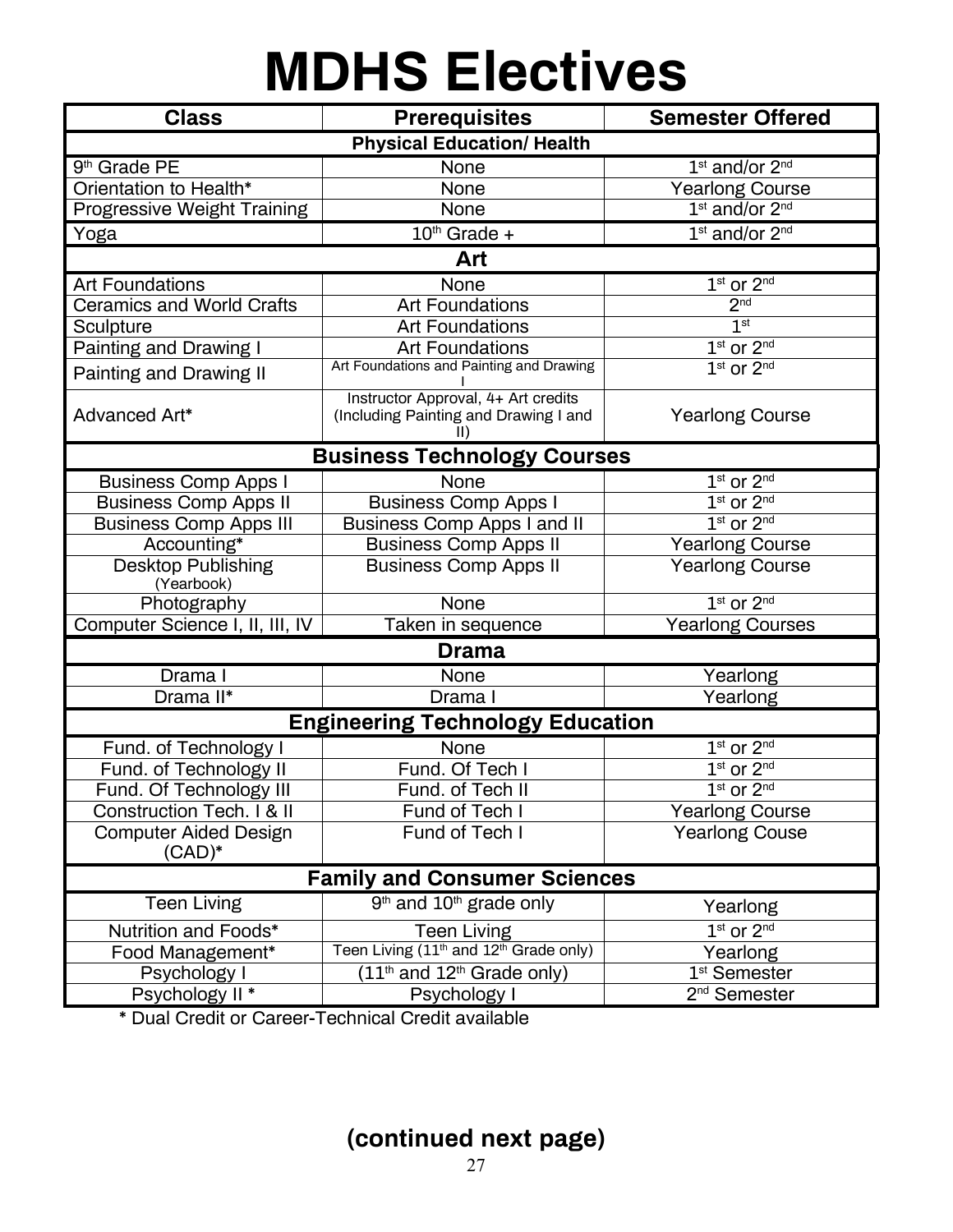## **MDHS Electives** (continued)

| <b>Class</b>                          | <b>Prerequisites</b>        | <b>Semester Offered</b> |  |  |  |
|---------------------------------------|-----------------------------|-------------------------|--|--|--|
|                                       | <b>Foreign Language</b>     |                         |  |  |  |
| Spanish I                             | <b>None</b>                 | <b>Yearlong Course</b>  |  |  |  |
| Spanish II                            | Spanish I                   | <b>Yearlong Course</b>  |  |  |  |
| Spanish III                           | Spanish II                  | Yearlong Course         |  |  |  |
| Spanish IV                            | Spanish III                 | <b>Yearlong Course</b>  |  |  |  |
| <b>Health Professions</b>             |                             |                         |  |  |  |
| <b>Medical Terminology</b>            | Orientation to Health Prof. | Semester                |  |  |  |
| <b>Emergency Medical</b><br>Responder | Orientation to Health Prof. | <b>Yearlong Course</b>  |  |  |  |
| <b>Music</b>                          |                             |                         |  |  |  |
| <b>Concert Band</b>                   | <b>None</b>                 | <b>Yearlong Course</b>  |  |  |  |
| Percussion                            | <b>None</b>                 | <b>Yearlong Course</b>  |  |  |  |
| <b>Concert Choir</b>                  | <b>None</b>                 | <b>Yearlong Course</b>  |  |  |  |
| Orchestra                             | <b>None</b>                 | Yearlong Course         |  |  |  |
| Guitar                                | <b>None</b>                 | <b>Yearlong Course</b>  |  |  |  |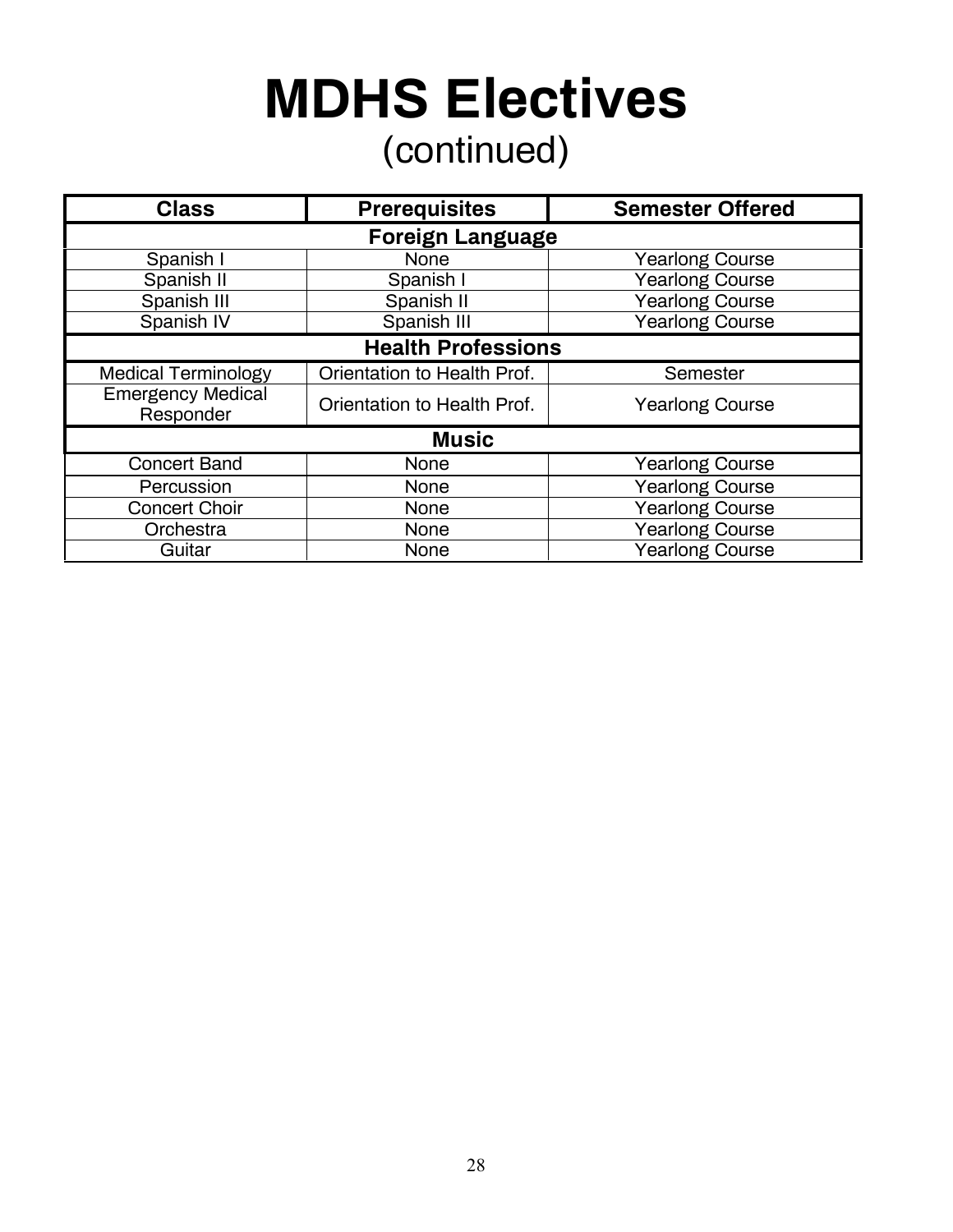### **Progressive Weight Training** 1 Credit 10<sup>th</sup>, 11<sup>th</sup> or 12<sup>th</sup> grade **Physical Education A-grade 9** 1 Credit **Physical Education B- grade 9**  1 Credit **Orientation to Health Professions** 2 Credits **Health** 1 Credit GRADUATION REQUIREMENT **Yoga** 1 Credit **Physical Education & Health 2 PE Credits Required & 1 Health Credit Required** 9th grade only **One semester required** See units covered below  $\overline{a}$  **OR**

• Progressive Weight Training may be taken more than one semester for elective credit

**Units covered in PE, by semester:** 

| 9 <sup>th</sup> PE A 1 Credit | $9th$ PE B<br>1 Credit    |
|-------------------------------|---------------------------|
| <b>Semester One Units</b>     | <b>Semester Two Units</b> |
| <b>Fitness Testing</b>        | Quadrathlon               |
| Kayaking                      | <b>Badminton</b>          |
| Football                      | Volleyball                |
| Ultimate                      | <b>Winter Activities</b>  |
| Speedminton                   | <b>Pickle Ball</b>        |
| Golf                          | Hockey                    |
| Lacrosse                      | <b>Bowling</b>            |
| Soccer                        | <b>Self Defense</b>       |
| <b>Weight Training</b>        | Tennis                    |
| <b>Basketball</b>             | Softball/Rugby            |
| Handball                      | <b>Fitness Testing</b>    |
| Speedaway                     | <b>Finals</b>             |
| <b>Finals</b>                 |                           |

Running, drills, core strength, weights, speed training, walking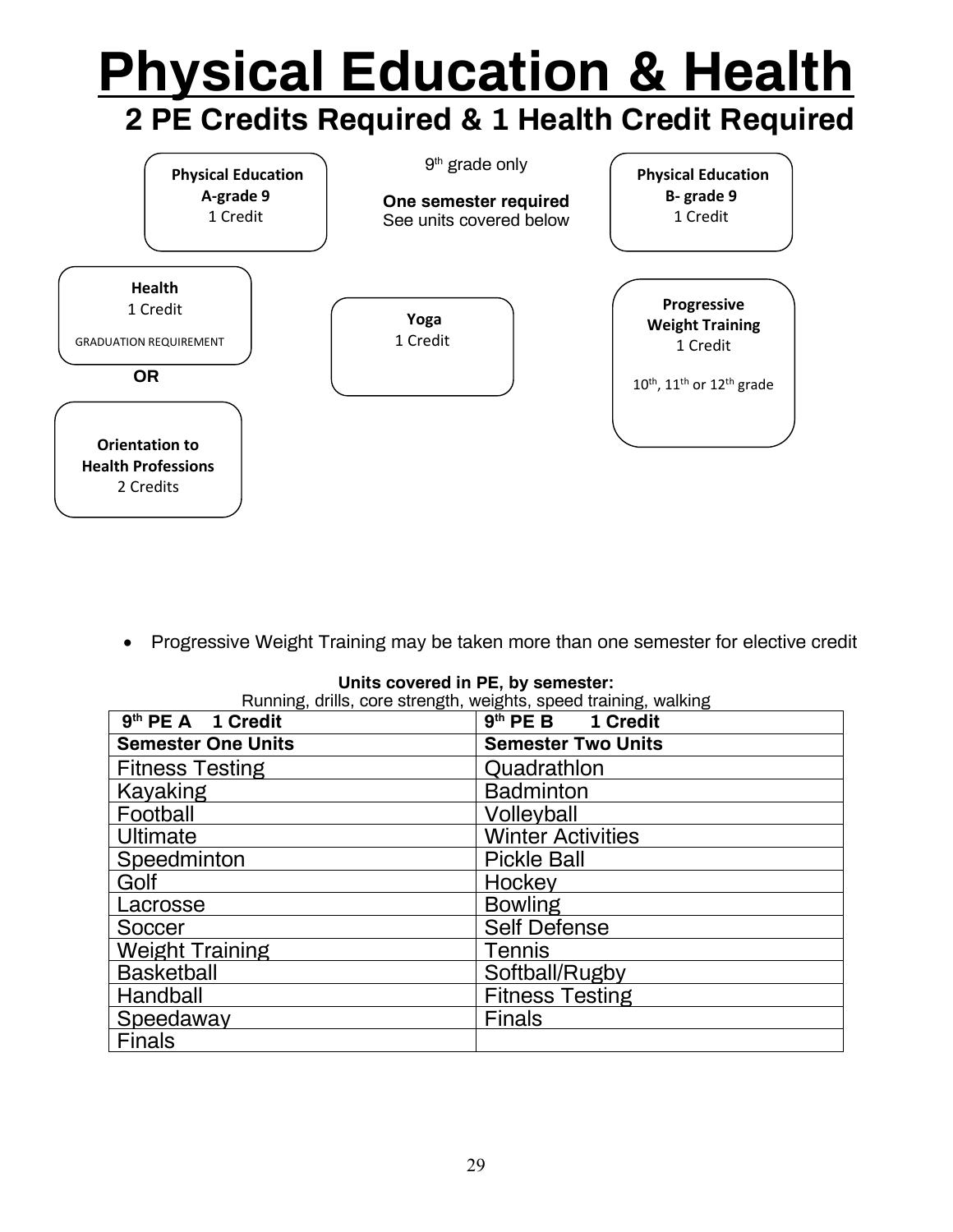This course is designed to present students with the principles and practices of using exercise to promote health and fitness in a safe and positive atmosphere which promotes sportsmanship and healthy relationships. Students will be introduced to safe and effective exercise, focusing on proper technique, progression, and selection. The development of skills specific to the delivery of these activities to groups or individuals will also be a priority.

### **Progressive Weight Training 1 Credit/Semester Class**

PWT is designed for all student levels and is focused on the philosophy of 'healthier body, healthier mind'. Students of all ability levels are meshed into a class that will begin with activity preparation through stretching and warming up through light running. Lifting techniques will be emphasized with small groups as lifting team partners. Both muscular and cardio-vascular structure activities will be utilized. Gym activities will be utilized throughout the semester. The class is also offered to enhance athletic strength and conditioning as well as self- esteem improvement. Students will understand the three areas of focus when building a strong and healthy body.

33.3% Workout 33.3% Nutrition 33.3% Rest

### **Yoga Class 1 Credit/Semester Class**

### This course is designed to introduce students safely to the basic postures, breathing techniques, and relaxation methods of yoga. Through regular practice yoga students will develop flexibility, core strength, improved posture and balance as well as cardiovascular fitness. Yoga also supports stress reduction and improves concentration. Through daily journaling students will use selfreflection as a tool for personal growth and general well-being.

### **Health 1 Credit/Semester Class**

Focusing on the development of skills and strategies essential for health and well-being., the curriculum addresses adolescent risk behaviors. Lifelong habits are formed during the teen years, so prevention education is emphasized.

### **List of Skills Practiced**:

- CPR (certification available)
- Calculating body mass index
- Reading food labels
- Decision Making
- Role Playing
- Goal setting
- Refusal skills
- Yoga for stress relief and physical fitness
- Cancer prevention (breast & testicular self-exam techniques)
- Reducing the risk of pregnancy, STIs and HIV (evidence-based prevention program for teens)
- Accessing health information and community resources

### **Or**

### **Orientation to Health Professions 2 Credits/Yearlong Class**

An exploratory course that provides the student initial exposure and acquisition of knowledge, skills and attitudes associated with a broad range of occupations relating to careers in health including job requirements and tasks performed. This course will assist students in making informed decisions regarding their future academic and occupational goals in the health care field. Classes marked with  $\mathcal{F}$  are a graduation requirement.

### **Physical Education 2 Credits/Yearlong Class**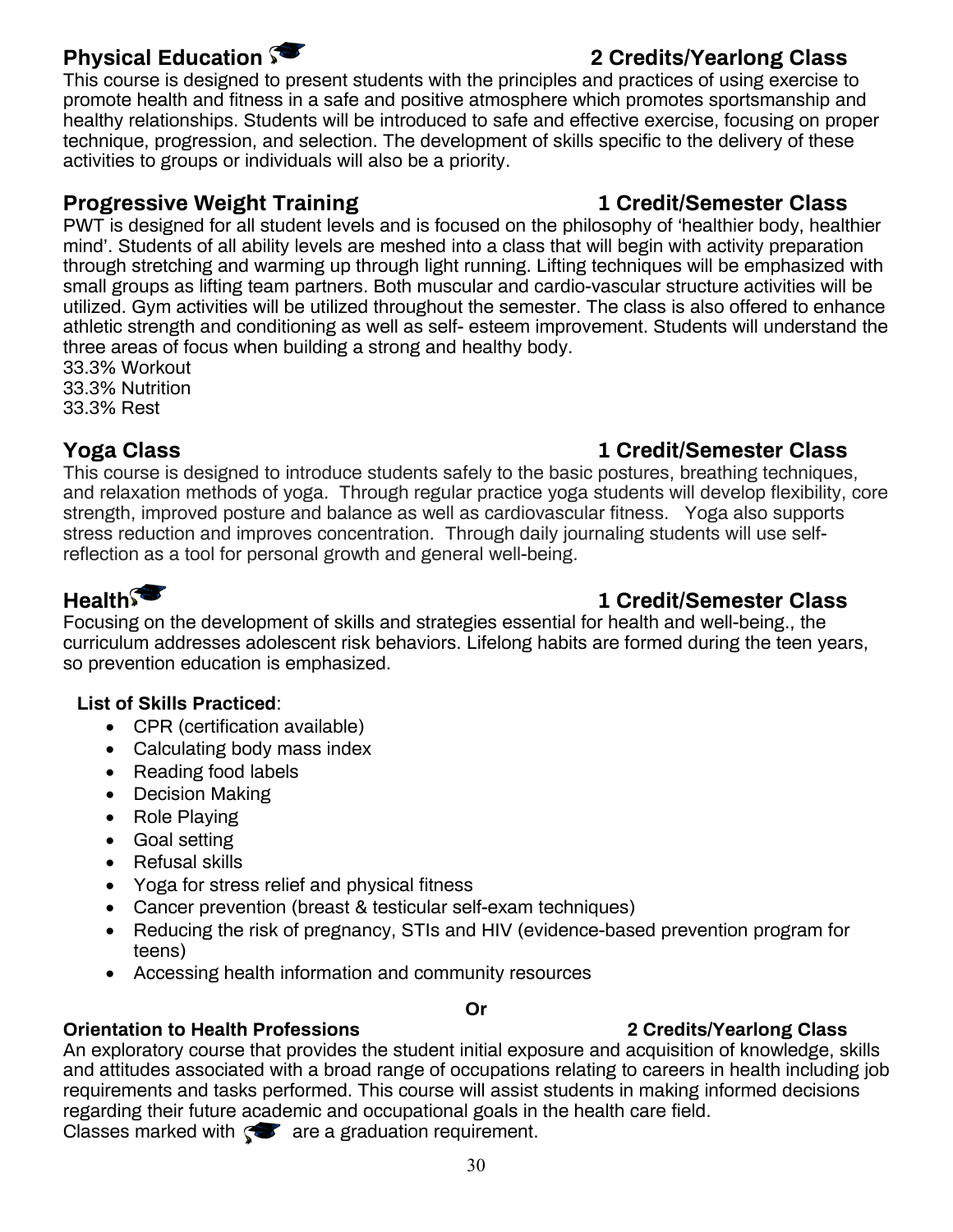## **Art**



**and** either Sculpture or Ceramics & World Crafts

\* Dual credit available through University of Idaho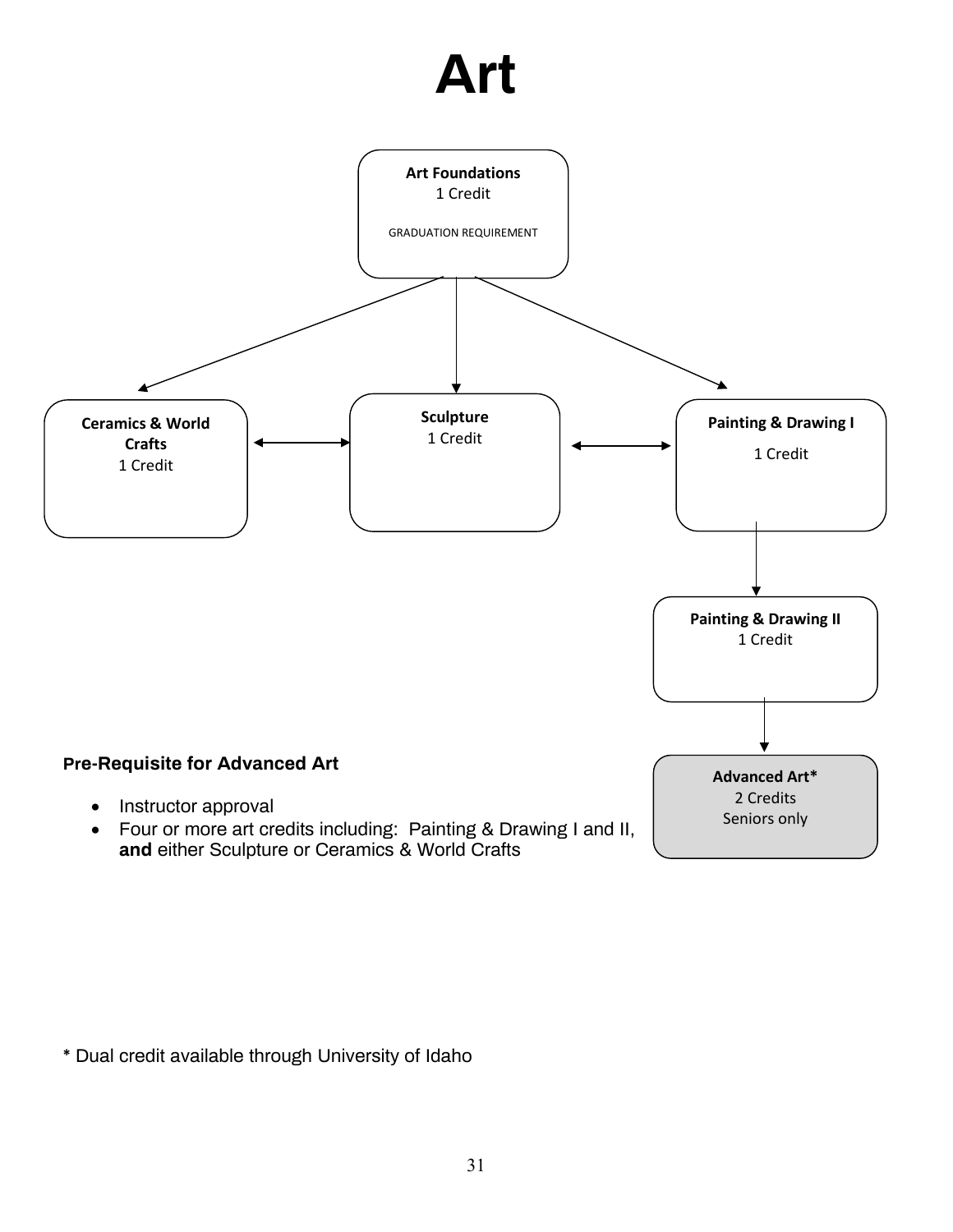### **Advanced Studio Art Dual Credit Available U of I 2 Credits/Yearlong Class**

(Seniors only. A's in all Pre-Requisites: Art Foundations, Drawing and Painting I and II, and either Sculpture or World Craft/Ceramics. Instructor Approval Required.)

This class offers experienced art students directed study and independent studio opportunity. Special emphasis is on perceptual drawing skills, expanding visual literacy, building a portfolio, personal problem solving, aesthetic questioning and broadening individual skill and creativity. Students are expected to reflect on their work to identify strengths and limitations to direct further goals. Through methods, creative expression and critiques, students refine their drawing ability, increase problem solving ability, and learn about expressive communication.

Advanced Art is a class for serious and self-motivated students wishing to further their art experience with focus on, but not limited to, drawing and painting. Homework is required. Sketchbooks required for a variety of observational and conceptual drawing, painting and writing exercises. Students must earn A's in previous art classes. Instructor approval required before signing up.

Art Foundations is an exploration and celebration of Visual Art. After an introduction to the general study of Humanities, we learn the language of visual art and design through 7 Basic Art Elements: color, value, line, texture, shape, form and space Students engage creativity with exposure to diverse styles, subject matter and technique in a variety of media including painting, drawing, ceramics and sculpture. Emphasis is placed on production, appreciation and analysis of art. This encourages students to think creatively and critically, to reason, and to ask questions. Some written work and quizzes required. Art Foundations completes the Humanities graduation requirement.

### **Ceramics and World Crafts 1 Credit/Semester Class**

This unique class explores multicultural aesthetics through traditional and contemporary craft forms with particular emphasis on hand-built and wheel-thrown ceramics. Projects each focus on a different medium, have a functional purpose and apply basic art elements and design principles. Historical overview of relevant craft forms, aesthetics and vocabulary are incorporated to enhance meaning and build visual literacy. Explorations include: Batik/textile art, Japanese tea bowls/tea ceremony, glass fusing, wheel thrown vessels, paper and print making, bookbinding and mosaics.

In Painting and Drawing I we build visual literacy by improving technical and compositional skill. Fundamental, observational practice ('Realism') helps to prepare students for greater personal expression as they move through Drawing and Painting II and Advanced Art. We examine various styles and subject matter with historical works ranging from Representational to Post-Impressionistic. Students gain visual language skill which they apply verbally and through writing. Media: pencil, collage, charcoal, oil pastel, ink, watercolor and acrylic on canvas. A portfolio is kept in the art room for creative and observational exercises. Students look forward to outdoor landscape drawing and gallery field trips as a part of this class.

### **Painting and Drawing II 1 Credit/Semester Class**

With a focus on more contemporary art movements, this expressive class is designed for serious art students wishing to further their experience, knowledge, and skill in drawing and painting. Students understand and apply 5 main Western aesthetic philosophies that help guide artists work. Emphasis is placed on creative thinking and personal expression through visual problem solving. Examples focus primarily on Modern and Contemporary art. Formal critique method is used to analyze and discuss class work. Students are expected to thoughtfully question and discuss their own art and the creations of others.

### **Art Foundations 1 Credit/Semester Class**

### **Painting and Drawing I 1 Credit/Semester Class**

### 32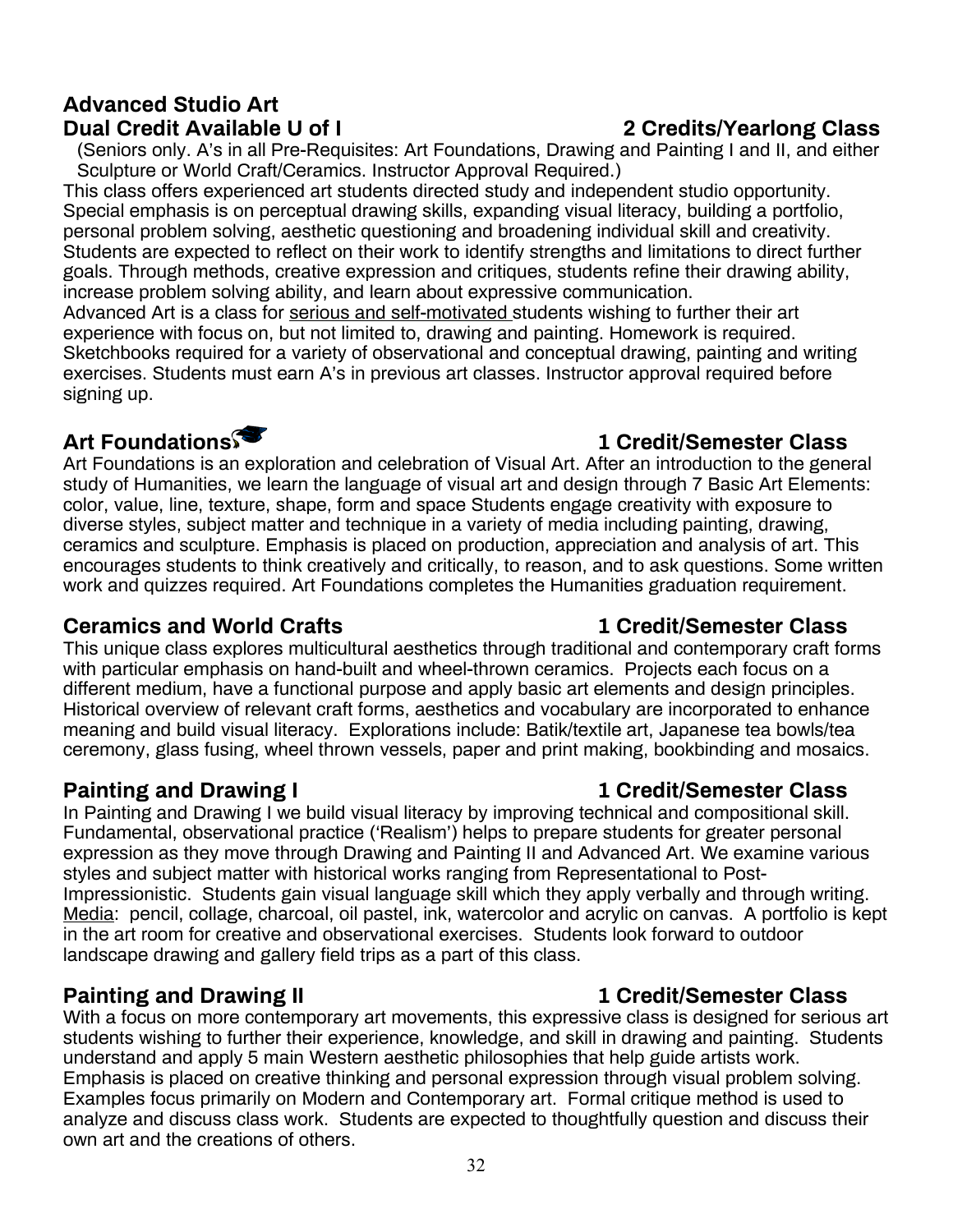### **Sculpture 1 Credit/Semester Class**

Emphasizing hands-on studio production, this class is designed to develop high-level thinking skills, technical skills and aesthetic judgment relative to 3-D art. Students explore diverse methods of creating such as: stone carving, casting, sculpting with clay, wheel throwing, assemblage art, mixed-media design and glass fusing. Creativity, craftsmanship, personal effort, critical thinking and composition are included in the grading process with objectives specific to each project. Students should be prepared to question and critique both their own work and the work of other artists.

Classes marked with  $\mathcal{F}$  are a graduation requirement.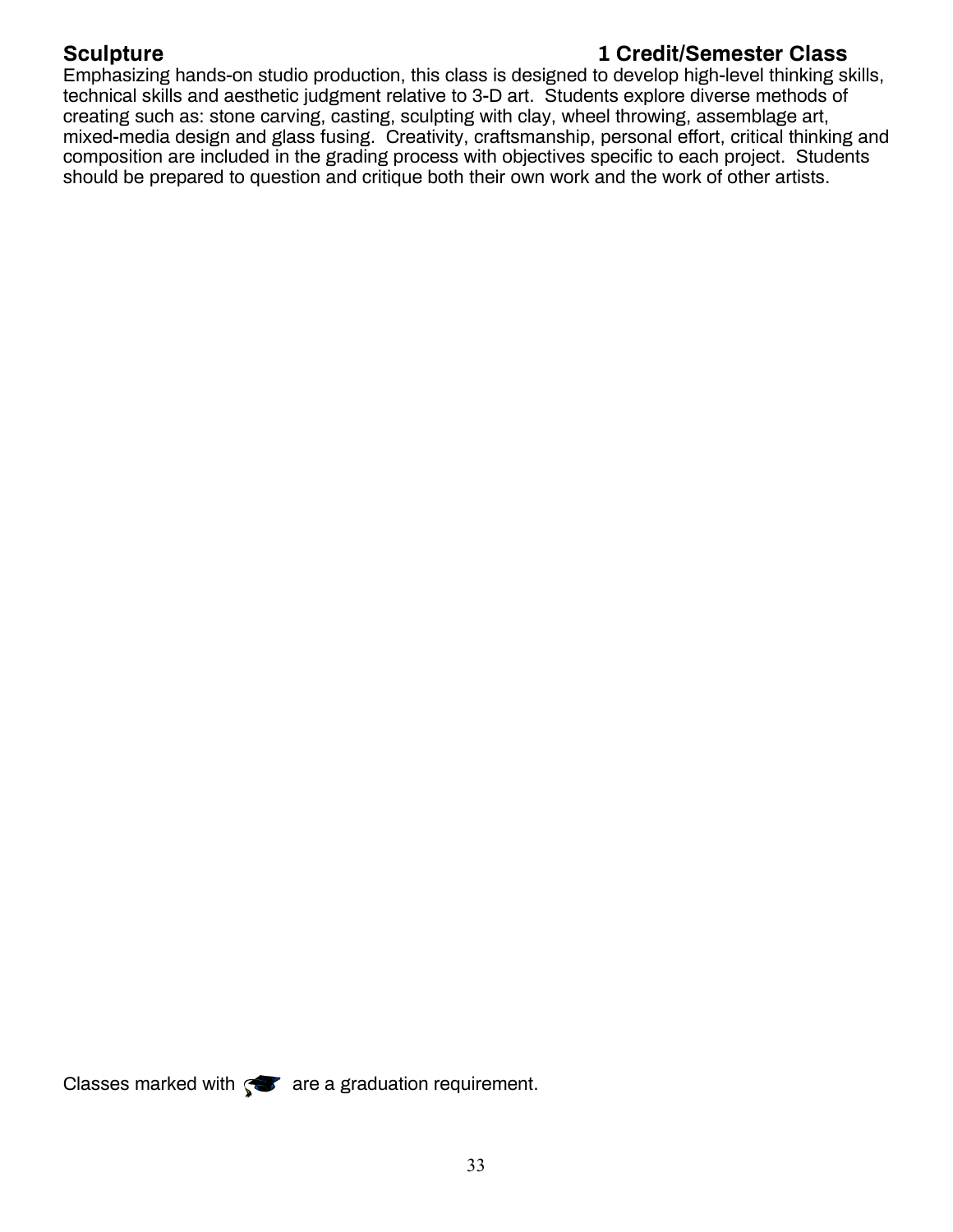## **Business Technology Courses** 1 Credit Required

(Business and Management Career Cluster)

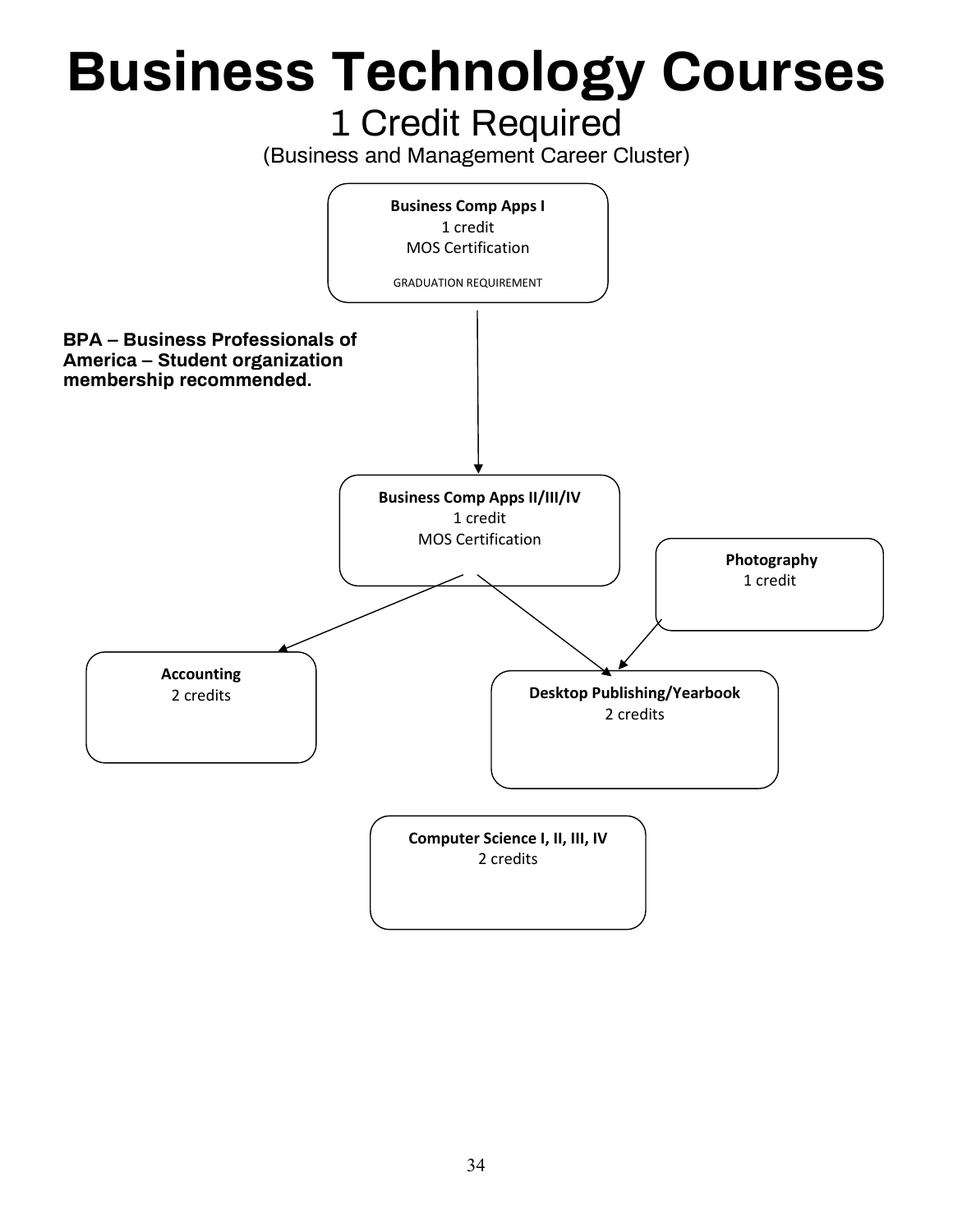Students will learn the basics of the accounting functions related to service businesses and merchandising businesses. Students will learn to create and record payroll, how to complete the end-of-fiscal period procedures, and how to create financial statements. Students will learn basic depreciation methods, the common practices related to inventory, and accounting concepts related to notes and interest. To complete assignments, students will use written methods, computerized spreadsheets, and computerized software. Students should come prepared every day with your book, a pencil, & workbook.

### **Business Computer Applications I 1 Credit/Semester Class**

Students will learn MS Word to create letters, memos, MLA style reports, outlines, table of contents, Students will learn Word to create letters, memos, MLA style reports, outlines, table of contents, and envelopes. Students will learn formatting techniques and how to insert columns, graphics, tables, borders/shading, and bulleted/numbered lists. Students will learn Excel to create a variety of spreadsheets including formulas and functions. Students will create charts and graphs from spreadsheets. Students are expected to earn Microsoft Office Specialist Certifications. Business Computer Applications I is a graduation requirement.

### **Business Computer Applications II/ III/IV 1 Credit/Semester Class**

Students will learn advanced applications and integration techniques using Microsoft Office. Students will work at an individual pace to complete coursework that prepares them for MOS Certifications. Certification opportunities are available for Word, Word Expert, Excel, Excel Expert, PowerPoint, Access, and Outlook. Students should talk to the instructor if they are interested in Adobe Certification opportunities. More information on all certifications can be found at [www.certiport.com.](http://www.certiport.com/)

Business Computers Applications III may be taken more than once for elective credit.

### **Computer Science I, II, III, IV 2 Credits/Semester Classes**

Computer Science is a project-based, multi-year introduction to coding and the magic of computer science, similar in scope to that of an introductory college course in computer science. Students will learn to compete and thrive in the cyber world, whether they wish to simply enhance their skills as knowledgeable users of technology or pursue careers in the vast space of information systems, including jobs as computer programmers, technology managers, game designers, electrical engineers, and many more. Regardless of whether they ever write a line of code again, students will learn to think and express themselves logically, a useful skill in any walk of life. In the first year of this course, students will learn some of the nuts and bolts of computer science, along with languages that include C++ and GameMaker, as part of preparing for the AP Computer Science Principles exam in the spring. In subsequent years, students pick their own projects from choices that include C# (cee-sharp), Unity, Python, HTML5, and many more. Successful students will be highly motivated and able to work independently.

### **Accounting 2 Credits/Yearlong Class**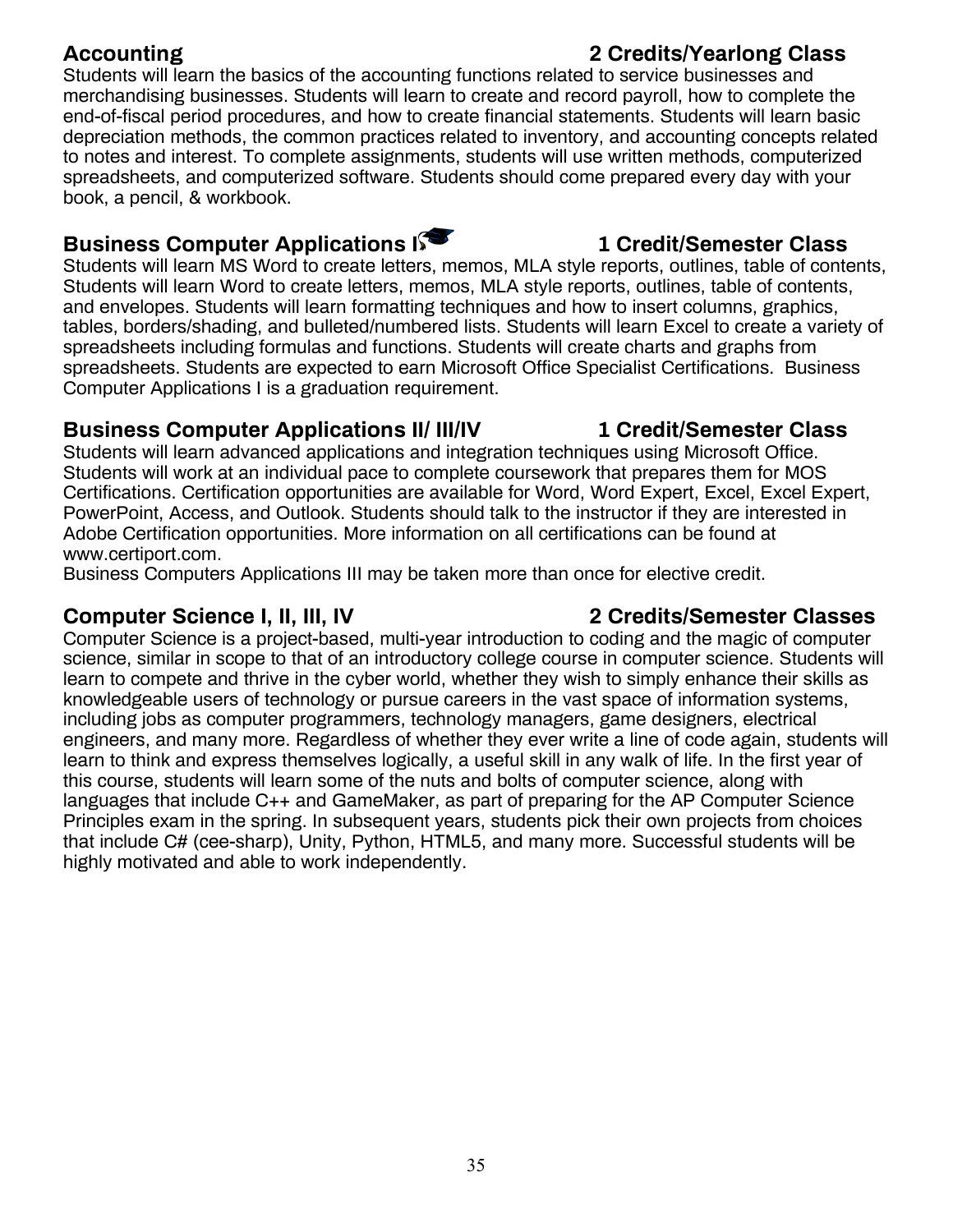### **Desktop Publishing/Photography II/Yearbook 2 Credits/Yearlong Class**

Students will learn desktop publishing software including Adobe InDesign, Photoshop, & Illustrator to design and create the high school yearbook. In addition, students will do a variety of real-world desktop publishing and photography projects for the school. Students will be required to photograph activities outside of school.

### **Photography 1 Credit/Semester Class**

Digital photography introduces students to the fundamentals of photography. Four areas of instruction will be emphasized: camera function, composition, lighting, and Photoshop. Students will use various features of the camera to have creative control of photographs. They will decide what type of lighting to use in each situation to produce optimum results. Students will apply photographic composition to enrich a photograph and become proficient in Photoshop.

Classes marked with  $\bullet$  are a graduation requirement.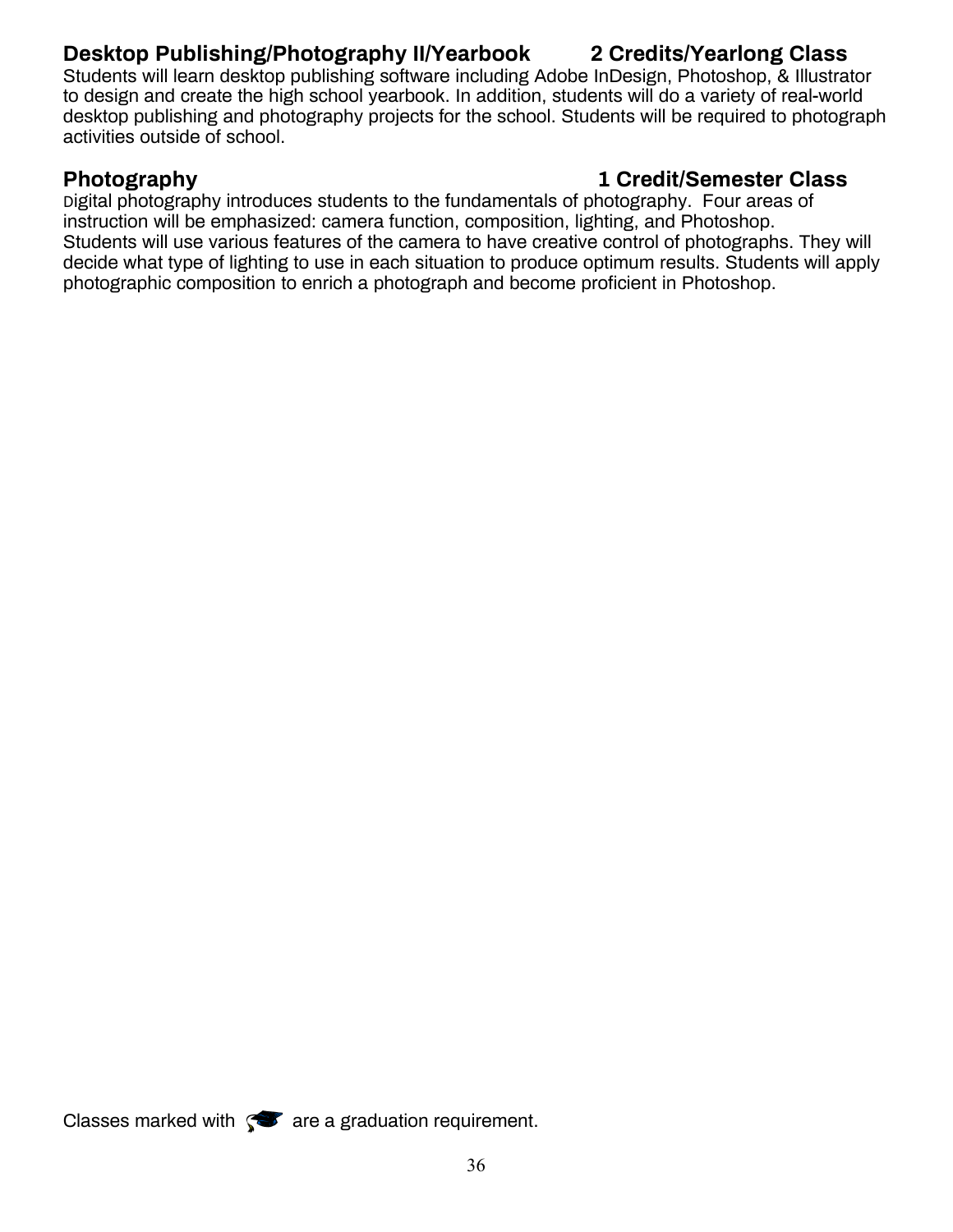## **Drama**



### **Drama I 2 Credits/Yearlong Class**

Drama I focus is on the foundations of dramatic skill and understanding, including body and spatial awareness, expansion of movement, theater history, pantomime, dramatic plot structure, improvisation, basic design principles, and scene development. The exercises start on a simple, creative group level and gradually progress to work with more challenging and formal texts.

### **Drama II 2 Credits/Yearlong Class**

Drama II (when offered) builds on the skills learned in Drama I, both in the acting and stagecraft capacities. Movement, improvisation, and character analysis/development are continued at a more demanding level. Competitive scene performance, playwriting, and elements of stagecraft such as flat construction and advanced stage make-up may be included in the course schedule

Drama I and Drama II may be taken more than once for credit Classes marked with  $\sqrt{3}$  are a graduation requirement.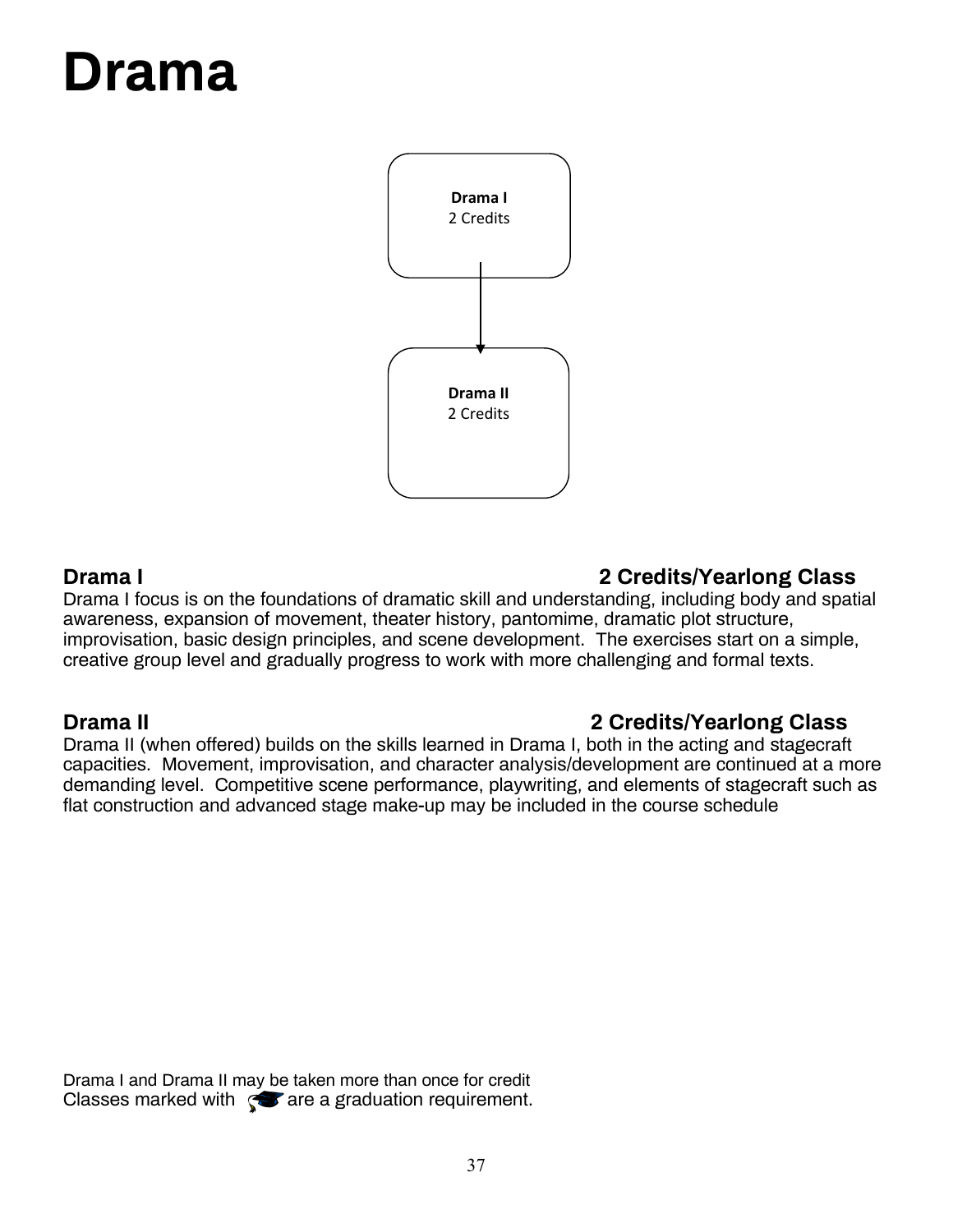## **Engineering Technology Education**

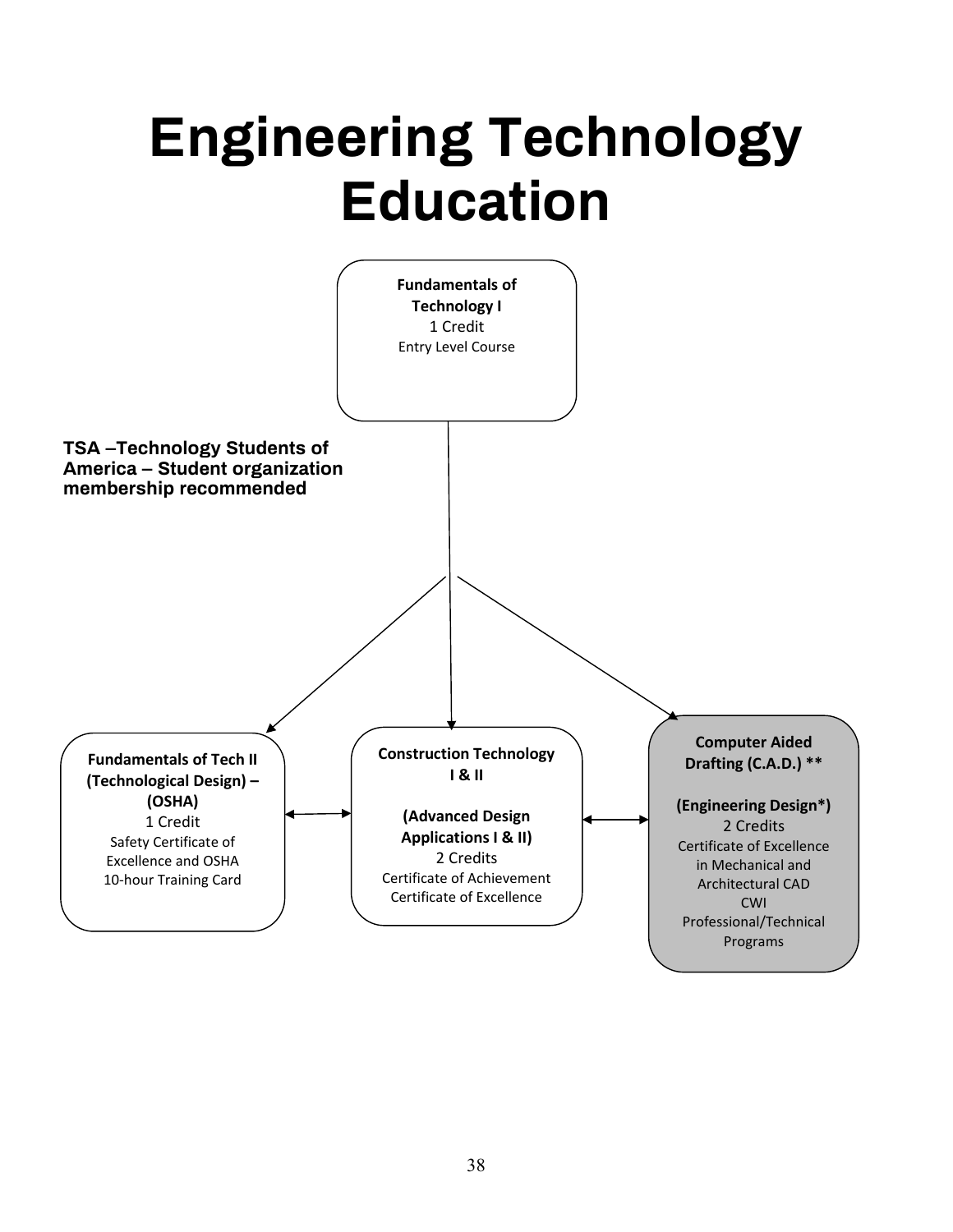### **Construction Technology I (Advanced Design Applications I) 1 Credit/Semester Class**

Construction Technology I - Advanced Design Applications consists of four units including Manufacturing, Energy and Power, Construction and Transportation. The Manufacturing unit examines the advances that maintain manufacturing efficiency, how human consumption affects manufacturing, how manufacturing affects the standard of living of various peoples, and how processing and changing raw materials can produce more desirable products. The Construction unit examines several factors influencing the design and construction of permanent and semi-permanent structures, the practices related to construction maintenance, alteration, and renovation and the functions of the primary systems installed in those structures. The Energy & Power unit explores the relationship between energy and power technologies and all other technologies, and how modern energy and power systems impact cultures, societies, and the environment. It also offers an examination of how energy and power systems can be made more efficient and how they may be utilized in problem solving. The Transportation unit examines the complex networks of interconnected subsystems that each transportation system comprises and the roles of these components in the overall functional process of the system. It also analyzes of the improvements and the impacts of transportation technologies on the environment, society, and culture.

### **Construction Technology II (Advanced Design Applications II) 1 Credit/Semester Class**

Construction Technology II - Advanced Design Applications II is a second semester hands-on part of the construction unit. This class is where the actual sheds are constructed. What we will do:

- Break up into construction teams.
- The team will meet with the prospective client. The client will describe what kind of a project they would like built.
- The team will develop detailed CAD plans of the project.
- The team will develop a list of materials with an estimated cost.
- The team and client will meet again to look over the plans and costs and discuss any details or alterations.
- The client will approve or reject the project.
- If approved the crew will build an exact scale model of the shed.
- The client will set up a charge account at the lumberyard of their choice to which the materials will be charged.
- The team will construct the project.
- Building will be ready for pick-up in the spring and no later than June 1st.

### **Computer Aided Drafting (CAD)**

### **(Engineering Design) Dual Credit Available 2 Credits/Year Long Class**

This course is designed to provide students with an understanding of the operations and features of a CADD system. Emphasis is placed on the application of computer graphics in solving basic **mechanical (1st semester)** and **architectural (2nd semester)** drafting problems. Basic technical information and laboratory experiences directly related to the operation of computer software are provided in a hands-on approach. The student will complete a portfolio of AutoCAD generated mechanical and architectural drawings.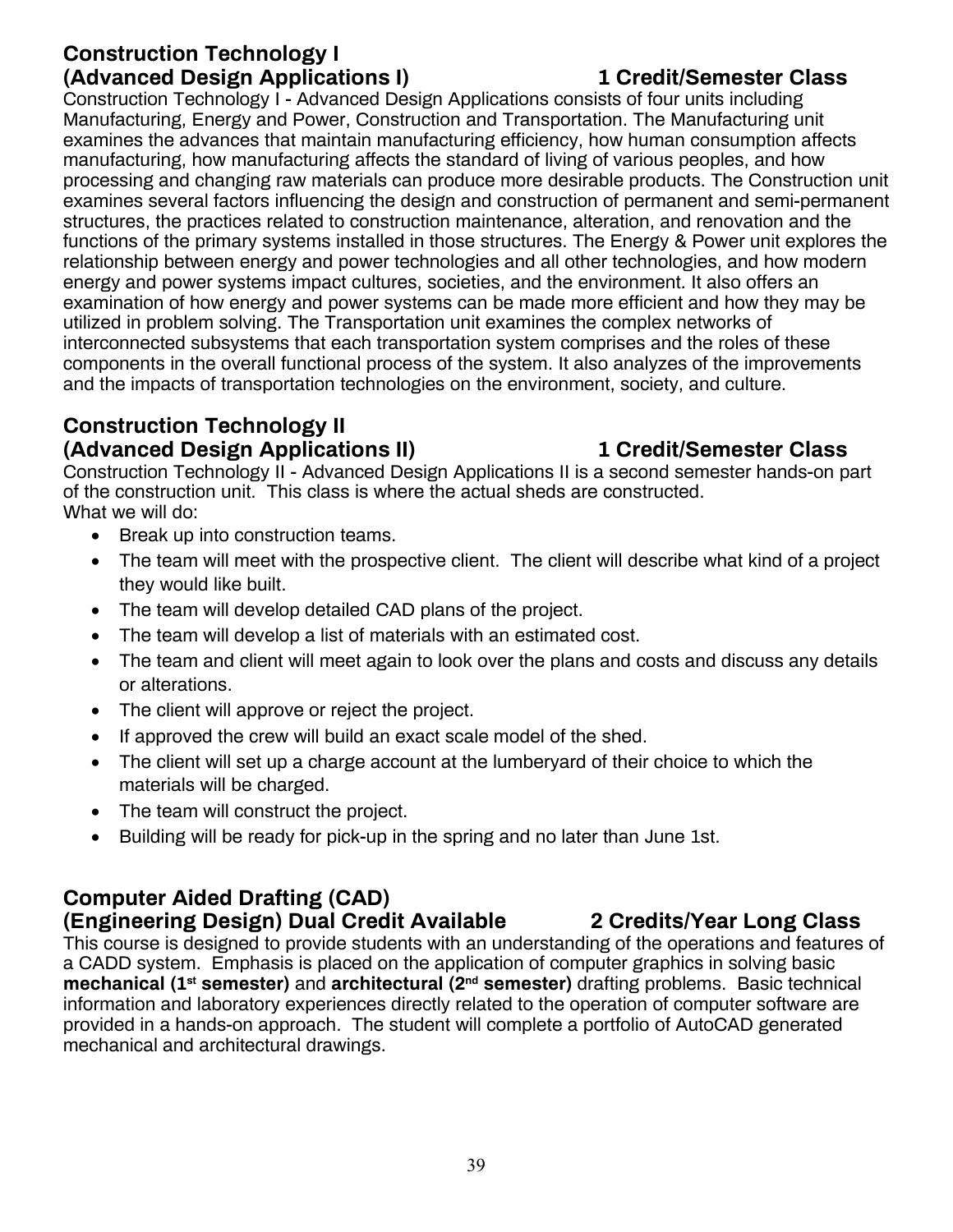### **Fundamentals of Engineering Technology I 1 Credit/Semester Class**

Fundamentals of Engineering Technology I is the prerequisite course for all other Engineering Technology Education courses. Utilizing the engineering or technological design process to solve design problems is the main focus of the courses in this cluster. The problem-solving process in this course requires students to define a given problem, conduct appropriate research, develop solutions to the problem, construct prototypes, and evaluate their work. Communication skills, proper tool usage, and material processes are major components of the design process. These skills are central to all subsequent engineering technology courses. The computer and other electronic devices are necessary for teaching an understanding of contemporary communications, manufacturing, power/energy/transportation and construction systems.

Fundamentals of Engineering Technology I is designed to introduce students to those principles and skills used in subsequent technology courses. Students learn to sketch solutions to problems, create technical drawings and presentations, build models, and apply creative problem-solving methods. Emphasis is placed on accessing and communicating information, using simple and complex tools in a safe manner. Students develop an understanding of the tools, techniques, and processes of technology using design principles, computers, problem solving and model making.

### **Fundamentals of Technology II (Technological Design – (OSHA) 1 Credit/Semester Class**

In Fundamentals of Technology II - Technological Design, engineering scope, content, and professional practices are presented through practical applications. Students in engineering teams apply technology, science, and mathematics concepts and skills to solve engineering design problems and innovate designs. Students research, develop, test, and analyze engineering designs using criteria such as design effectiveness, public safety, human factors, and ethics.

Students will also complete the Occupational Safety and Health Administration (OSHA) 10-hour safety course. The goal of Technological Design is to heighten the high school students' awareness of safety in the workplace, increase their design skills with AutoCAD, and develop hands –on skills using tools and machinery. During the next eighteen weeks we will be encountering activities in the three following technology areas:

- Communication (CAD)
- Safety
- **Manufacturing**

The majority of our time will be spent designing on computers and building with tools.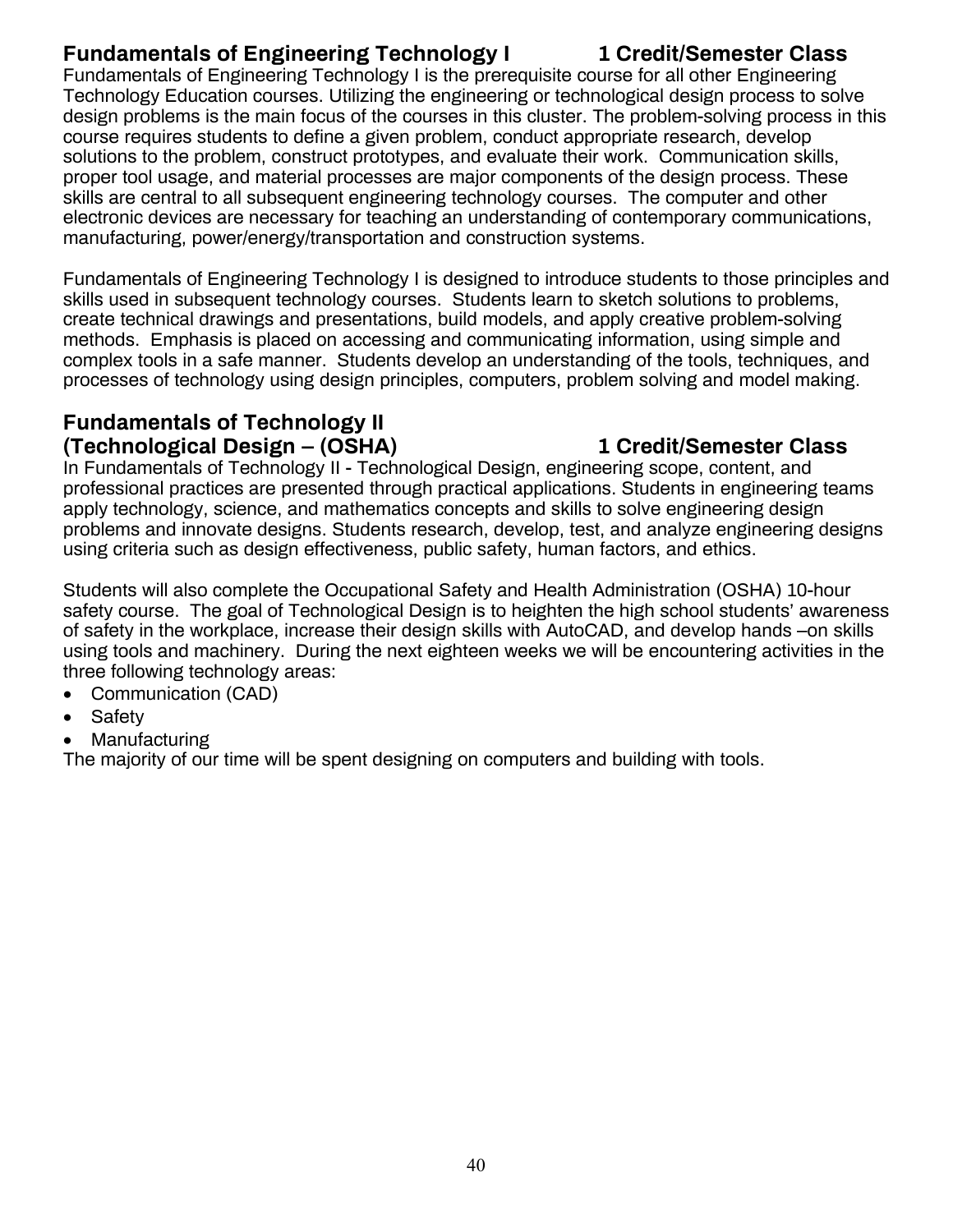### **Fundamentals of Engineering Technology III 1 Credit/Semester Class**

In Fundamentals of Technology III, students will use advanced technological design and problemsolving techniques, along with mathematics, advanced manufacturing and engineering scope, content, and professional practices to research, develop, test, and analyze engineering designs using criteria such as effectiveness, public safety, human factors, and ethics. Emphasis will be placed on the advanced application of wood working techniques, metalworking/welding techniques, Computer Automated Design (CAD) programs, 3D printing, and Computer Numeric Controlled (CNC) machinery. This course is the Capstone experience for students interested in technology, innovation, design, and engineering.

The goal of Fundamentals of Technology III is to hone the student's awareness and application of safety in the workplace, increase design skills with multiple CAD-based programs, and continue to develop hands-on skills using tools and machinery. During the semester, activities will be focused in the following areas"

- Computer Aided Design (CAD)
- Computer Numeric Controlled (CNC) Machinery
- 3D Printing
- Manufacturing techniques and theories
- Materials Science
- Safety
- Technical/hands-on skills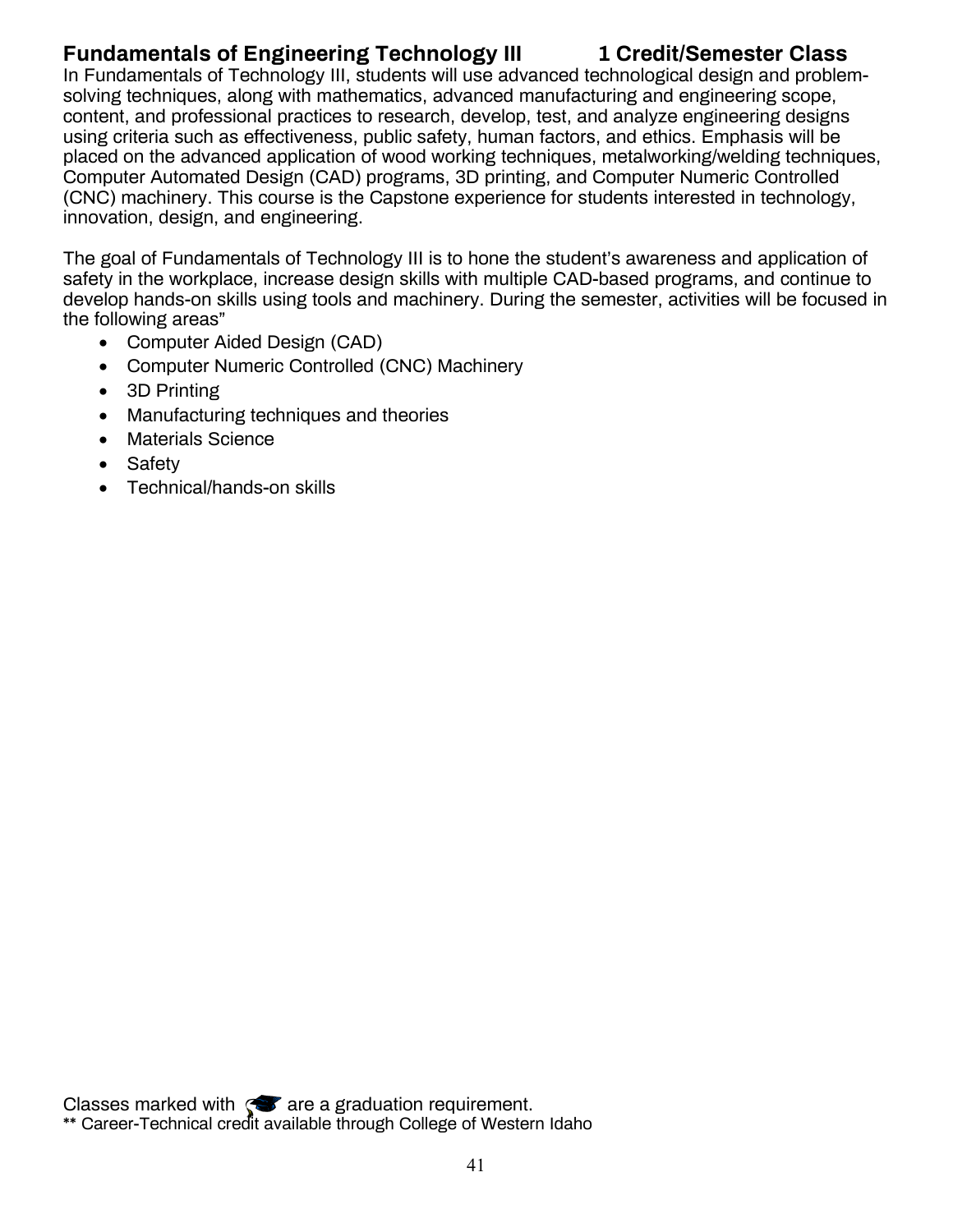## **Family & Consumer Sciences**

Culinary Arts, Catering, Food Preparation Industry Psychologist, Counselor, Teacher, Pre-School Education, Child Care Provider



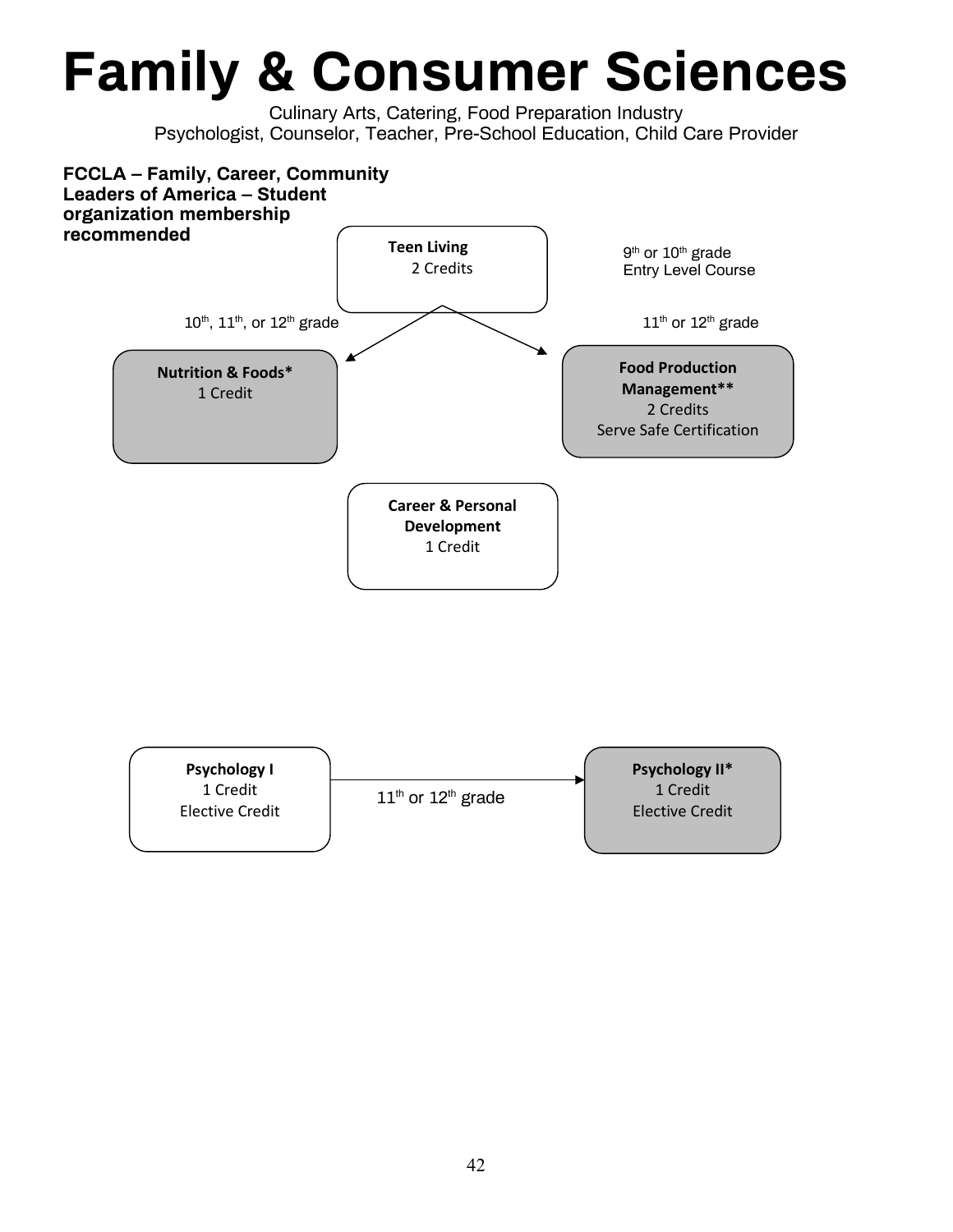### **Career and Personal Development 1 Credit/Semester Class**

The curriculum focuses on the young adult as an individual preparing for responsibilities related to the workplace. The student will gain self-awareness, career knowledge and exploration, employability skills, leadership, and family management skills.

### **Food Production Management Dual Credit Available 2 Credits/Yearlong Class**

This is a professional food preparation class with practical applications emphasizing career opportunities, reinforcing basic skills, food safety and sanitation, industrial food preparation, business management, service techniques and employability skills. Work experiences may be in a school-based enterprise, district food service, local restaurants or other food production establishments. Students are responsible for the McCall-Donnelly High School cold vending machine.

Course provides students with an understanding of the role food plays in society, instruction in how to plan and prepare meals, experience in the proper use of equipment and utensils, and a background of the nutritional needs and requirements for healthy living. Student will gain knowledge in all areas and demonstrate proper skills in meal preparation. May be taken more than once for credit.

The emphasis of this course is to build on skills in the areas of personal development, relationships, human and family development, clothing, resource management, personal living space, nutrition and wellness, career choices and leadership skills. The student will gain knowledge in all areas and demonstrate food preparation skills.

### **Psychology I**

**Dual Credit Available** (must complete both semesters) **1 Credit/Semester Class** This course will introduce students to the vast and diverse field of psychology. It provides the students the necessary tools in principles, concepts, and theories that constitute the core study of Psychology. The course will also enrich the learning environment by giving students the knowledge to better understand themselves, their lives and their communities.

### **Psychology II**

**Dual Credit Available** (must complete both semesters) **1 Credit/Semester Class** This course continues to introduce students to the vast and diverse field of psychology. It provides the students the necessary tools in principles, concepts, and theories that constitute the core study of Psychology. The course will also enrich the learning environment by giving students the knowledge to better understand themselves, their lives and their communities**.**

Dual Credit available through the University of Idaho Career-Technical Credit available through College of Western Idaho Nutrition & Foods may be taken more than once in different years. Classes marked with  $\bullet$  are a graduation requirement.

### **Nutrition & Foods 1 Credit/Semester Class**

### **Teen Living 2 Credits/Yearlong Class**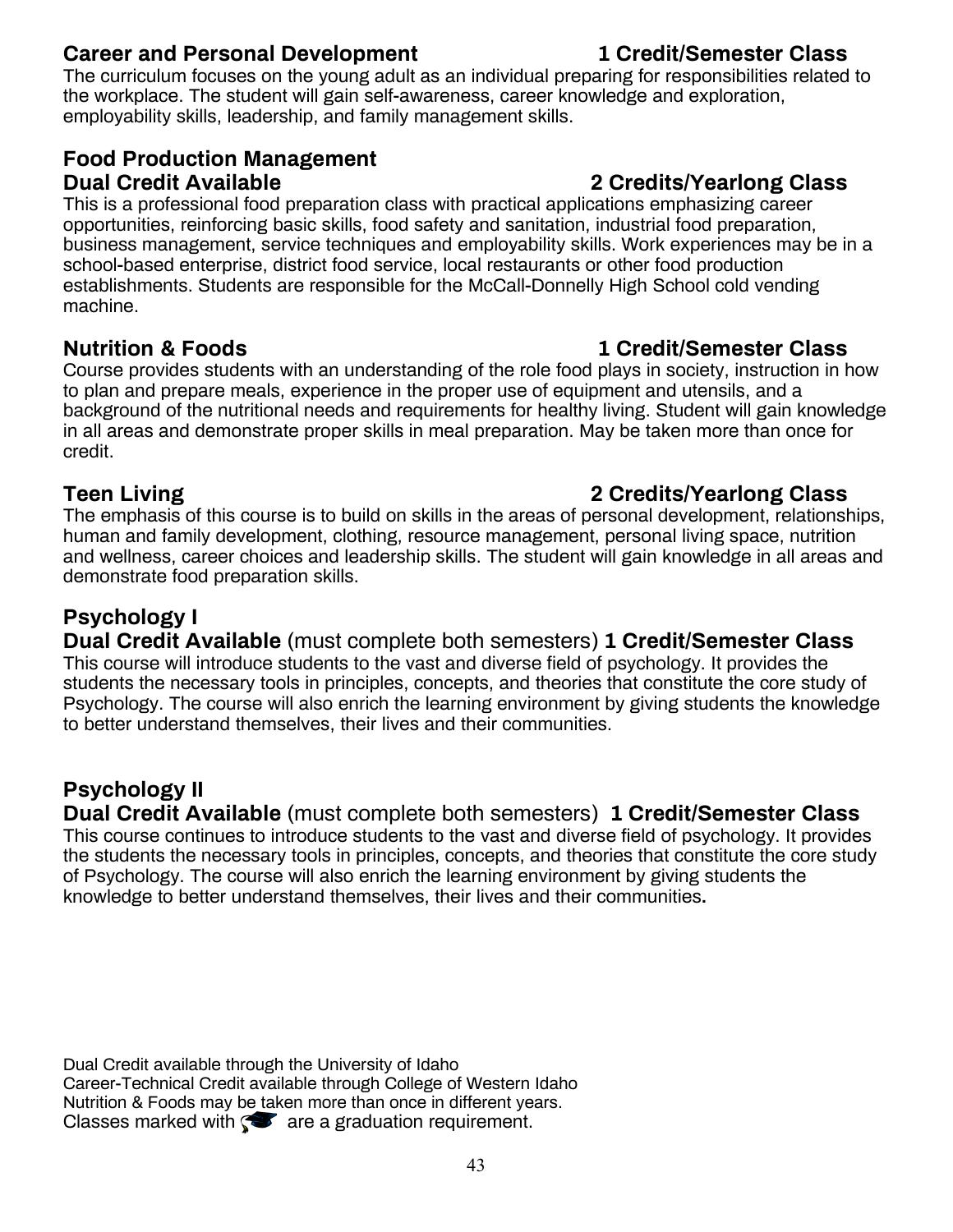## **Foreign Language**

## Spanish

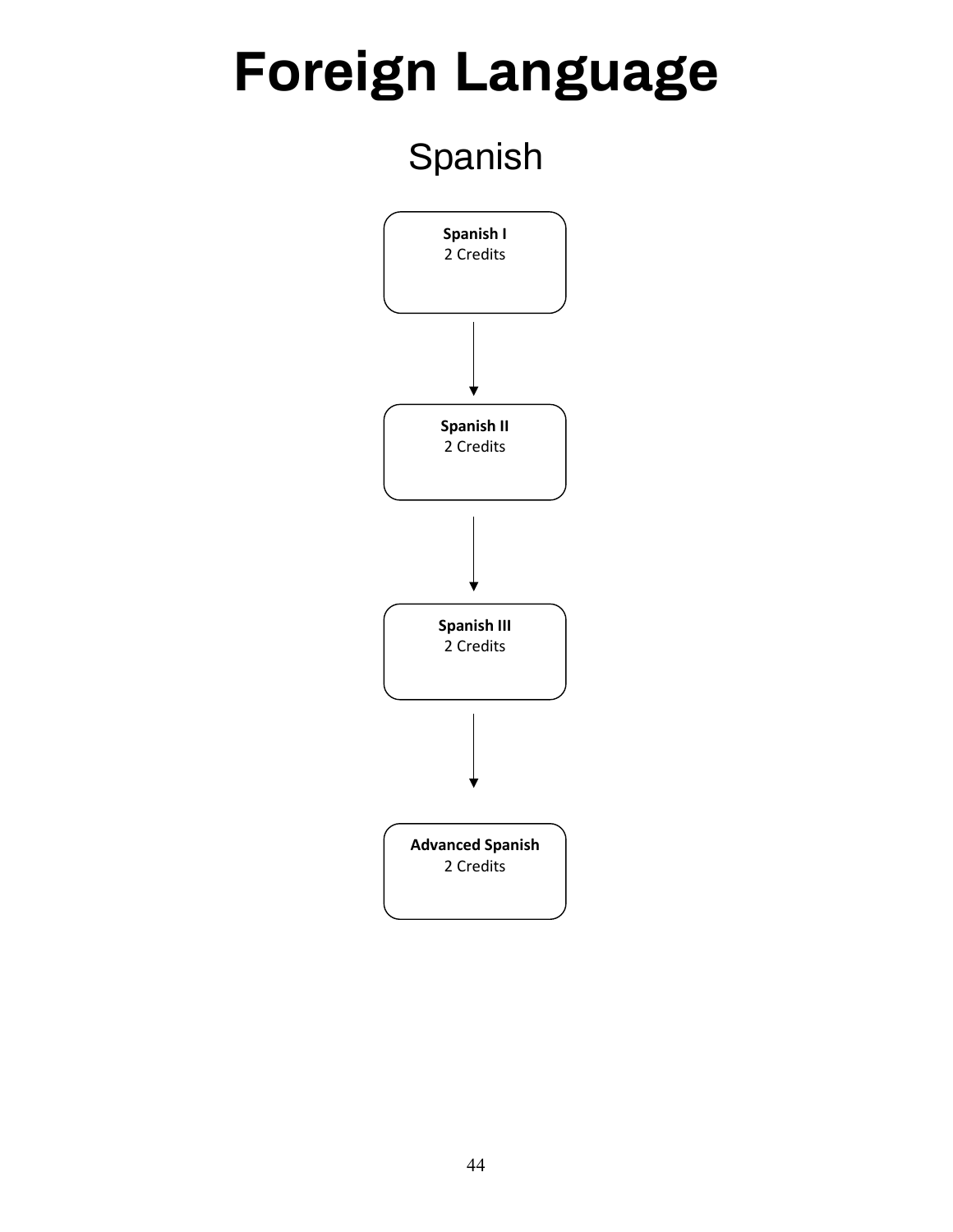If Spanish is the language which is spoken at the student's home, please contact Mr. Banker at ibanker@mdsd.org for an appropriate placement.

Students will learn to communicate about very familiar situations and topics, including sharing personal information, numbers, time, calendar vocabulary, classroom items, classes and schedules, foods and beverages, leisure activities, family events, what to do in a restaurant, and others. The course has some focus on grammar related to these topics. This course introduces cultural analysis of certain holidays in Spanish-speaking countries, including El día de los Muertos (Day of the Dead –Mexico), Navidad (Christmas), and Cinco de Mayo (Fifth of May, Mexican Celebration). We will also discuss a variety of other cultural themes, including sports, media, music, dance, and many more. All Spanish courses are taught in Spanish at least 90% of the time, following the guidelines of the American Council on the Teaching of Foreign Languages. **Prerequisite**: To continue to second semester, students must complete the  $1<sup>st</sup>$  semester with a passing grade.

### **Spanish II 2 Credits/Yearlong Class**

Students will continue to work on vocabulary and topics from Spanish I, while broadening their range into other topics such as shopping, getting around the city, fashion, and more. Speaking, listening, writing and reading skills will continue at a low-intermediate level. This course focuses on learning to narrate in multiple tenses, continuing to expand vocabulary, beginning to provide students more autonomy in learning, and control of a wider range of abilities in communication. All Spanish courses are taught in Spanish at least 90% of the time, following the guidelines of the American Council on the Teaching of Foreign Languages. **Prerequisites**: Spanish I or equivalent, students must pass first semester to continue to second semester.

### **Spanish III/IV (Advanced Spanish) 2 Credits/Year Long Class**

Students will gain command of an ever-wider range of themes, using more detailed language and being able to involve themselves in discourse of greater length. Course will focus on language within the following themes: identities, experiences, human ingenuity, social organization, and sharing the planet. These courses will be taught on a two-year cycle, meaning only some of these themes may be taught in a given year. All Spanish courses are taught in Spanish at least 90% of the time, following the guidelines of the American Council on the Teaching of Foreign Languages. **Prerequisites**: Spanish II or equivalent with a C- or better. Students must pass first semester with a C- to continue to second semester.

**College Requirement:** Idaho colleges and universities recommend two years of the same foreign language, but do not require foreign language as a pre-requisite. However, many out-of-state colleges and universities require at least two years, if not more. Check with potential colleges to understand college entrance requirements.

Classes marked with  $\mathcal{R}$  are a graduation requirement.

### **Spanish I 2 Credits/Yearlong Class**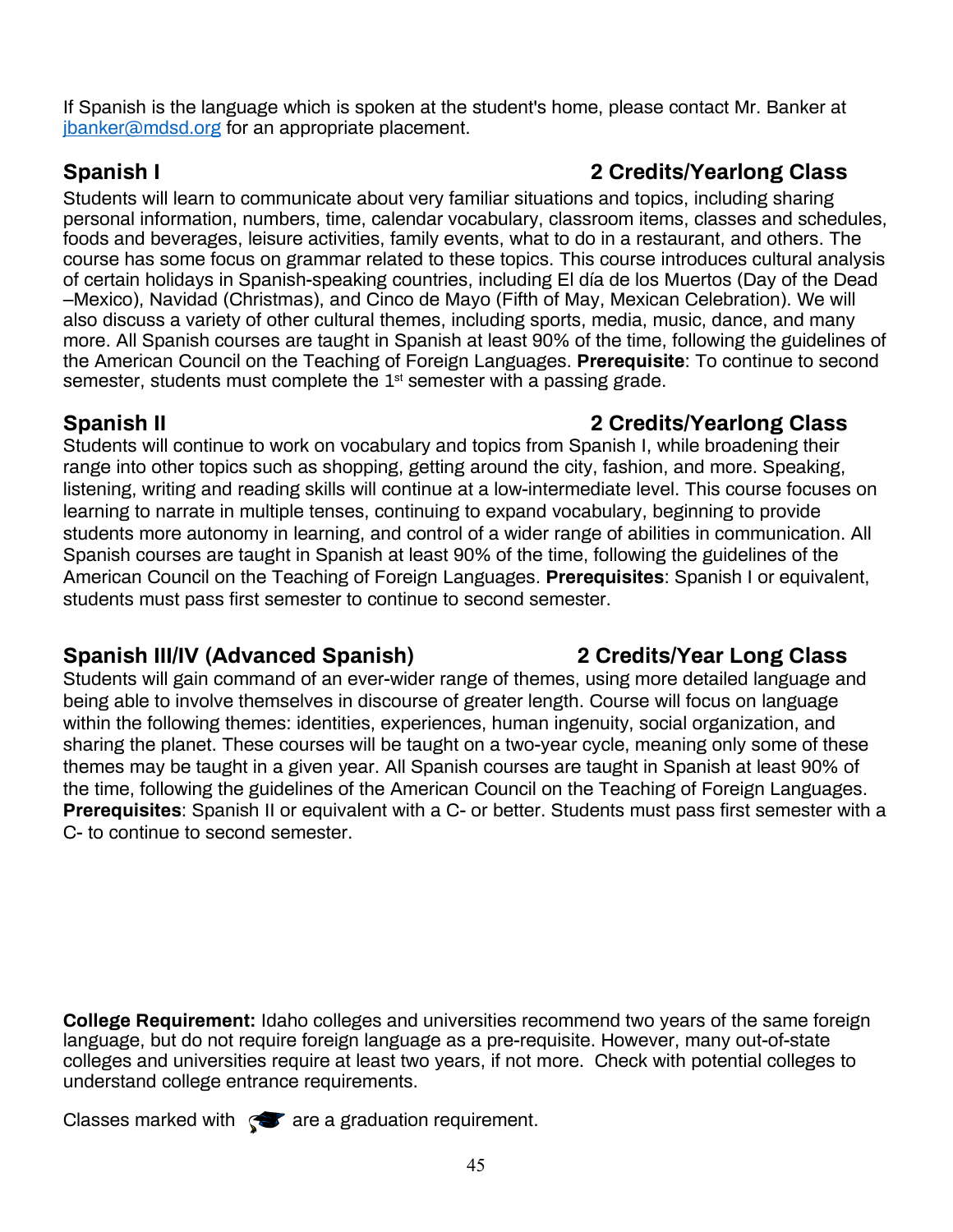## **Health Professions**

Doctor, Nurse, Nursing Assistant, Dentist, Dental Hygienist, Dental Assistant, Emergency Medical Technician (EMT), Physical Therapy, Respiratory Therapy, Medical Records, Lab Technician, Unit Coordinator, Veterinary Medicine

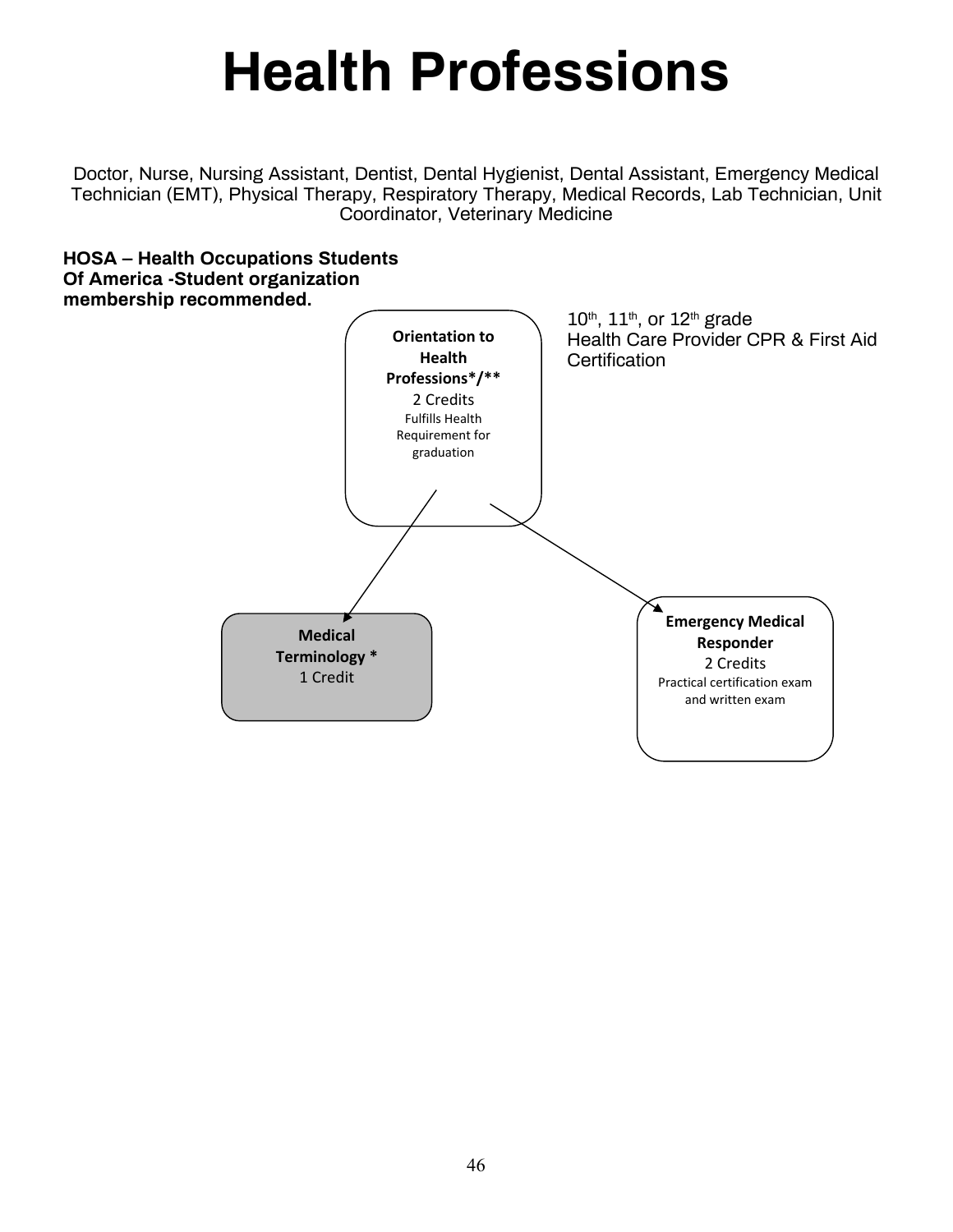### **Emergency Medical Responders 2 Credits/Yearlong Class**

(EMR) initiate immediate lifesaving care to critical patients. Emergency Medical Responders function as a part of the comprehensive Emergency Medical System (EMS) response team. They will acquire the basic knowledge and skills necessary to provide basic lifesaving interventions with minimal equipment. As more advanced members of the EMS team arrive, they can assist higher level personnel at the scene and during transport. There is a practical certification exam and a written exam developed by the National Registry of Emergency Medical Technicians (NREMT.) Candidates must be 16 years or older to test. Orientation to Health Professions is a prerequisite. Emergency Medical Responder is a also a prerequisite to the Emergency Medical Technician Basic class.

This course presents the study of medical terminology. Prefixes, suffixes, word roots, combining forms, special endings, plural forms, abbreviations, and symbols are included in the content. All body systems, anatomical reference, pharmacology and medical specialties will be considered. Emphasis is placed on spelling, definition, usage and pronunciation.

### **Orientation to Health Professions 2 Credits/Yearlong Class**

This course would provide an introduction to the variety of options available in the Health Professions field including:

- CNA
- Chiropractic
- Communication Sciences and Disorders (Speech Pathology/Audiology)
- Counseling
- Dental Services (Dentist, Dental Assistant, Hygienist)
- Dietetics
- EMT/EMR (Paramedics)
- Medicine
- Optometry
- Pharmacy
- Physical and Occupational Therapy
- Radiology
- Veterinary Medicine

"Equipped with his five senses, man explores the universe around him and calls the adventure Science." Edwin Powell Hubble

Dual credit available through College of Southern Idaho Classes marked with  $\ll$  are a graduation requirement.

### **Medical Terminology 1 Credit/Semester Class**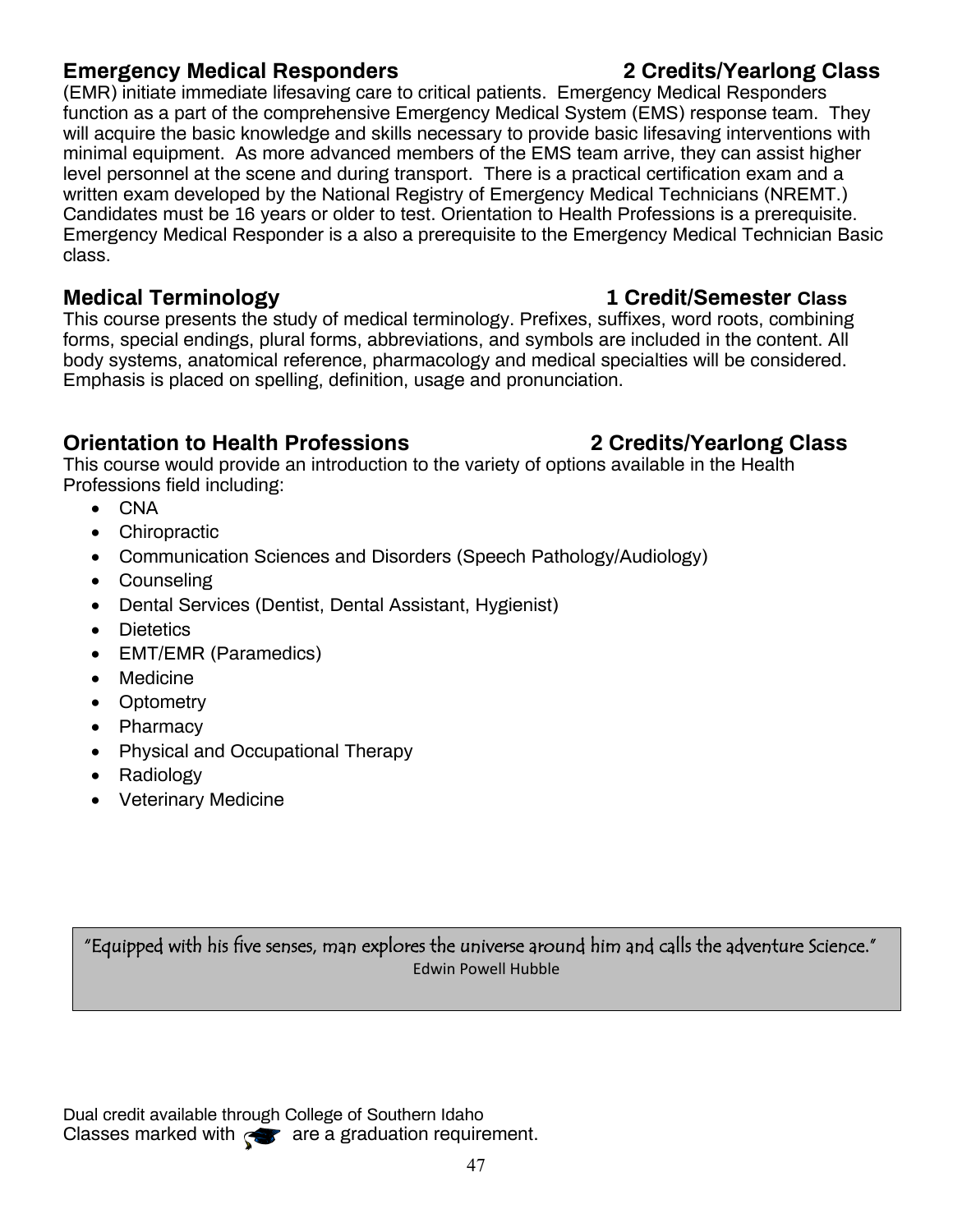## **Music Program**

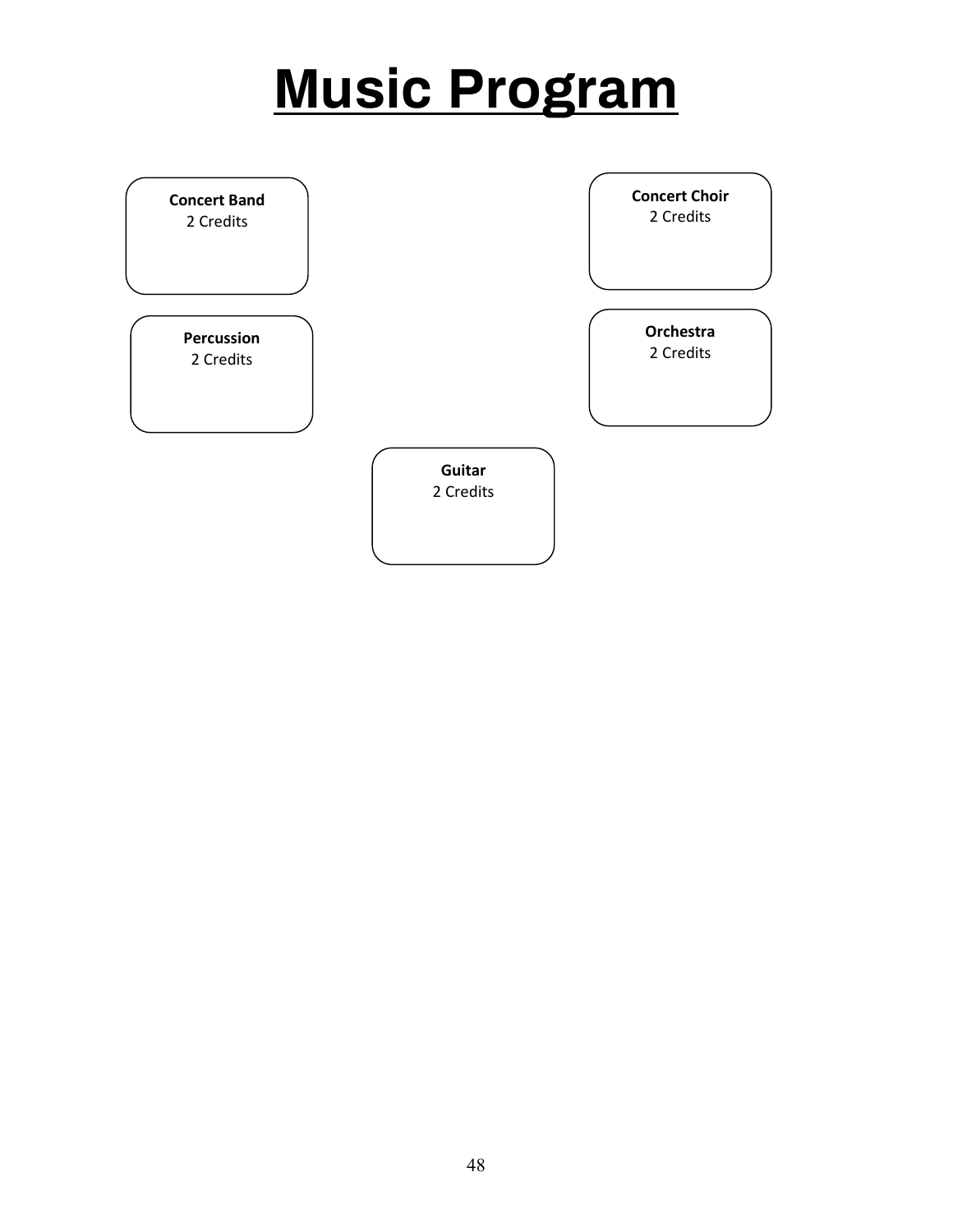### **Percussion 2 Credits/Yearlong Class**

### The MDHS percussion course is designed to offer instrumental music education and performing opportunities. The primary focus of this ensemble class will be to study instrumental performance. Music theory and music history will also be elements in this class. The percussion ensemble may also support the marching band, pep band, and jazz ensemble. Many different musical styles will be studies through the year. This group will perform several concerts through the year, and they will attend a festival where they will be adjudicated by a panel of judges. This group may travel during the year. Prior experience is necessary for enrollment. This is not an entry level class.

The MDHS concert band course is designed to offer instrumental music education and performing opportunities. The primary focus of this ensemble class will be to study instrumental performance. Music theory and music history will also be elements in this class. The concert band may also serve as a marching band, pep band, and jazz ensemble. Many different musical styles will be studies through the year. This group will perform several concerts through the year, and they will attend a festival where they will be adjudicated by a panel of judges. This group may travel during the year. Prior experience is necessary for enrollment. This is not an entry level class.

### **Concert Choir 2 Credits/Yearlong Class**

The MDHS concert choir course is designed to offer vocal music education and performing opportunities. The primary focus of this ensemble class will be to study vocal performance. Music theory and music history will also be reviewed in this class. The concert choir may also serve as a jazz choir. Many different musical styles will be studied through the year. This group will perform several concerts through the year, and they will attend a festival where they will be adjudicated by a panel of judges. This group may travel during the year. Prior experience is not necessary for enrollment.

The McCall-Donnelly High School Orchestra course is designed to offer instrumental music education and performing opportunities. The primary focus of this ensemble class will be to study instrumental performance. Music theory and music history will also be elements in this class. Many different musical styles will be studied through the year including selections on the state high school lists of required pieces. This class may give several performances through the year, and they may attend a festival where they will be adjudicated by a panel of judges. The class will focus on music fundamentals, intermediate performing techniques, and other music components suitable to the students that are enrolled in the class.

### **Guitar 1 Credit/Semester Class**

The Guitar course is designed to offer instrumental music education and performing opportunities. The primary focus of this ensemble class will be to study guitar techniques. The class will focus on beginning guitar elements as well as intermediate techniques. Music theory and music history will also be elements in this class. Many different musical styles will be studied through the semester.

No prerequisites for any music classes No experience needed for any music classes Music classes may be taken more than once for credit Classes marked with  $\blacktriangleright$  are a graduation requirement.

**Concert Band 2 Credits/Yearlong Class**

Music gives a soul to the universe, flight to the imagination and life to everything. -Plato

# wings to the mind,

**Orchestra 2 Credits/Yearlong Class**